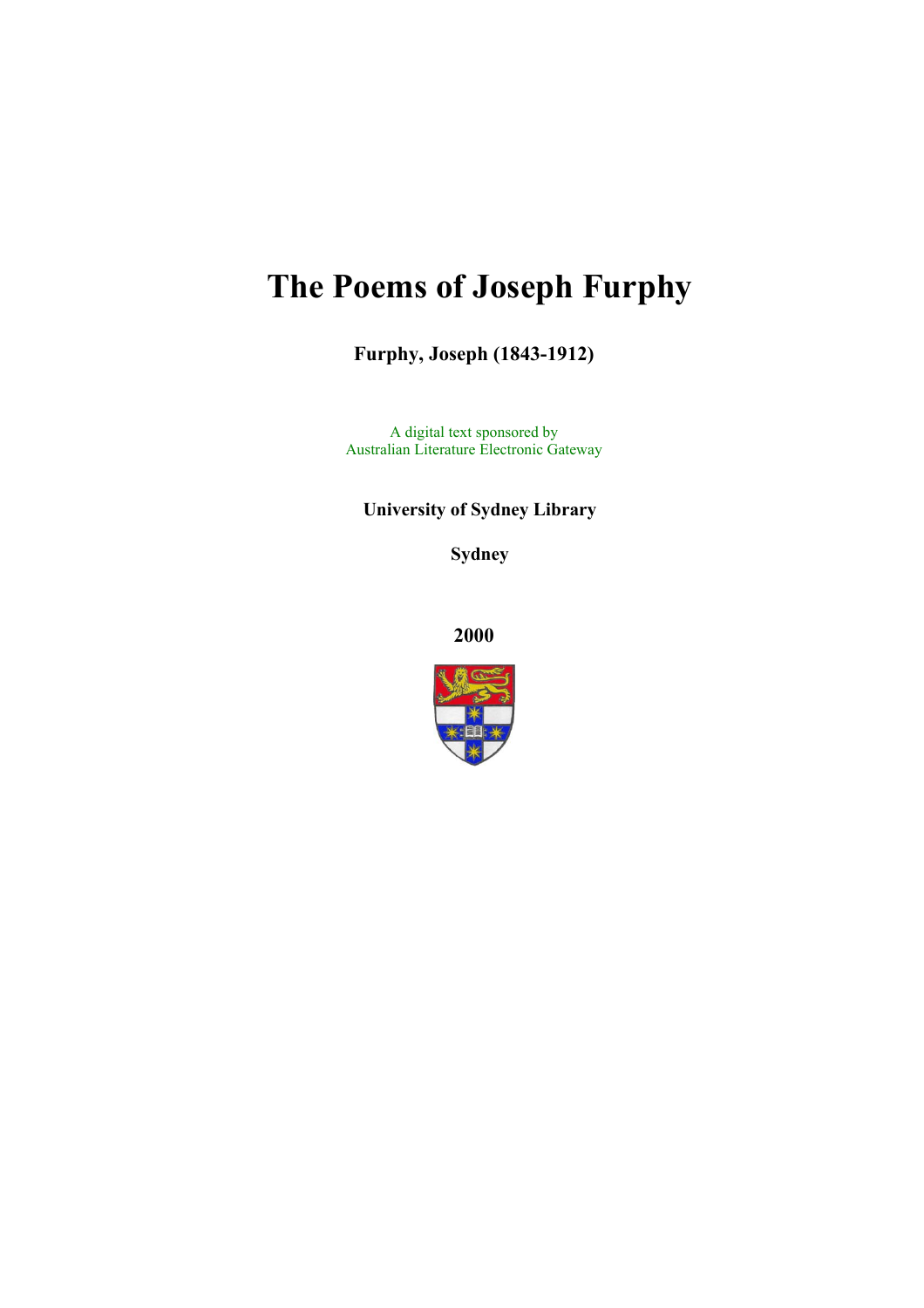#### **http://setis.library.usyd.edu.au/ozlit**

 © University of Sydney Library. The texts and Images are not to be used for commercial purposes without permission

#### **Source Text:**

 Prepared against the print edition published by Lothian Book Publishing Co. Pty. Ltd., Melbourne and Sydney, 1916

All quotation marks retained as data

First Published: 1916

821.89 *Australian Etexts 1910-1939 poetry verse*

#### **The Poems of Joseph Furphy**

Collected and edited by K.B. [Kate Baker]

**Melbourne and Sydney** 

**Lothian Book Publishing Co. Pty. Ltd.** 

**1916**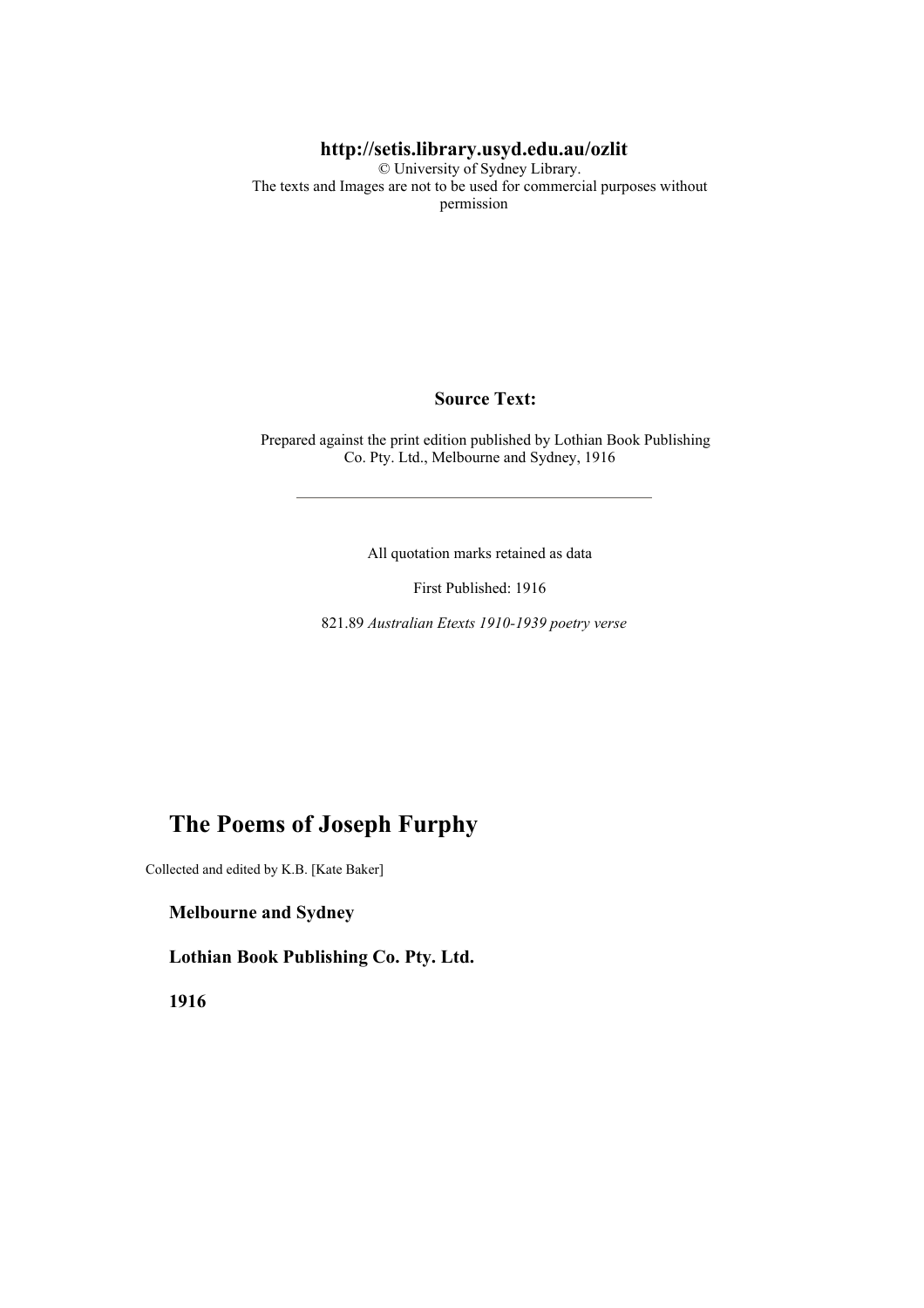

JOSEPH FURPHY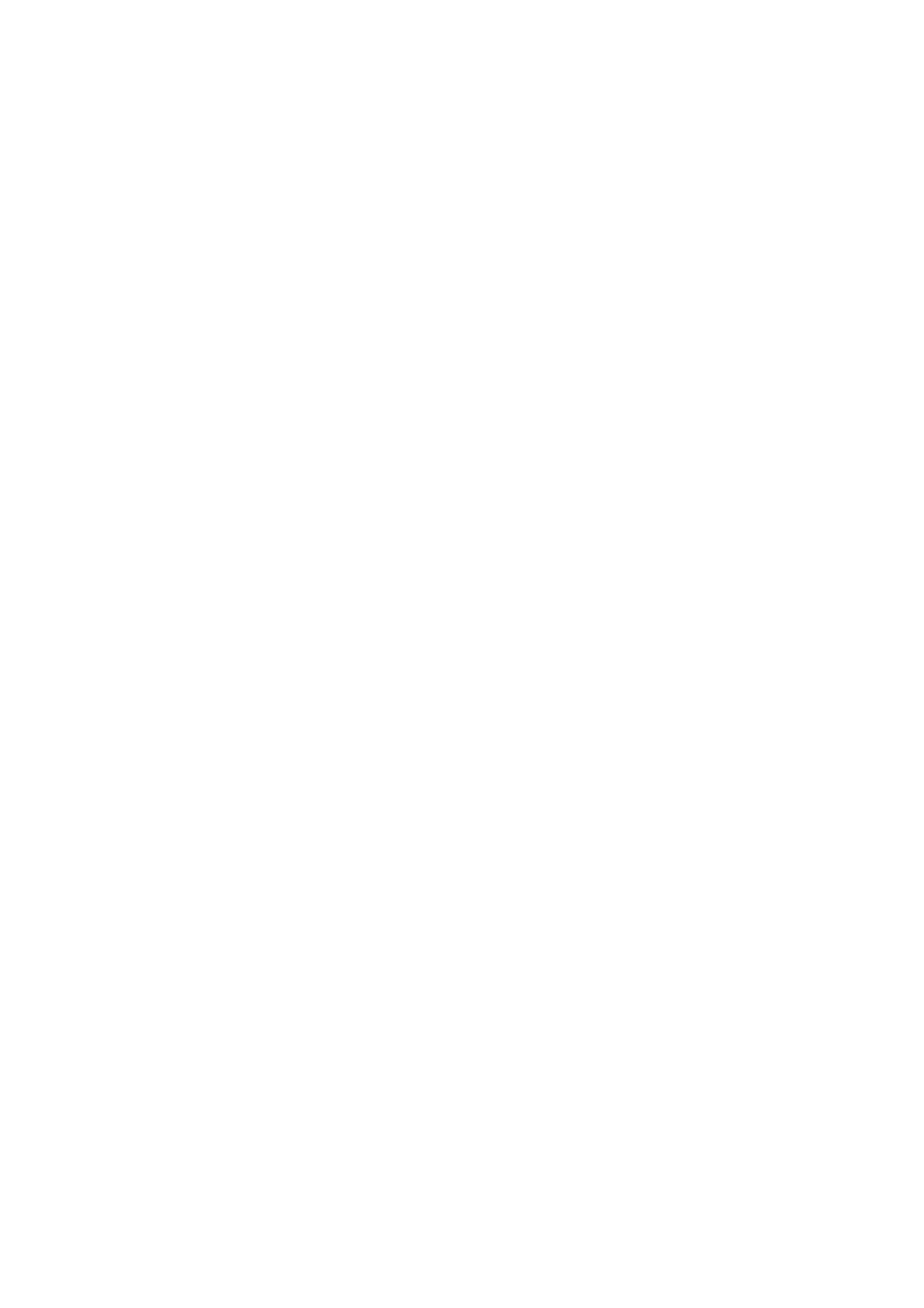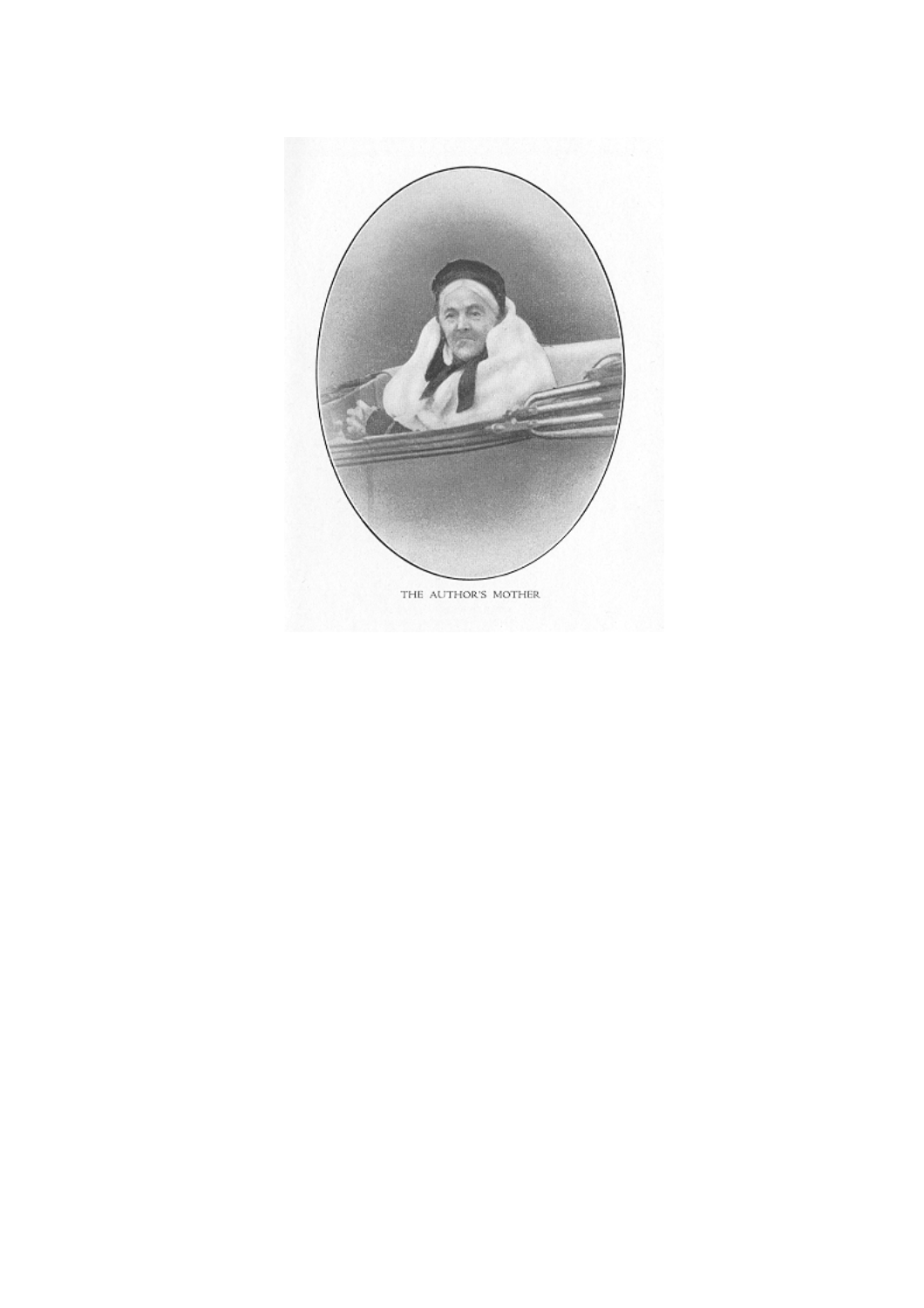#### **PREFACE.**

 As in hell, while "the heads" were devising the best method of introducing that spice of variety we used to call "sin" into the tame blessedness of Eden, and while the rank and file diabolic were engaged in a football match, others apart sat on a hill retired and discussed Hegel, Bergson, Calvin, Chuang Tsu and Robert Blatchford, and found no end in wandering mazes lost; so in Australia, while billies boil, and the wattle gold gets sicklied over with the anaemia of the drawingroom ballad-monger and the society woman's wilting patronage, and the sentimental "bloke" takes his "tart" to the semi-finals of the football season or to the latest slip-slop of the "movies," and the spotted Lily of Brogan's Lane returns from the Salvation Refuge to "Little Lon," and the swagman hopeless searches for the lost "Up the country," and the shearer, in London-made boys' stories anyway, "knocks down" his cheque at wayside shanties, and while the jaded earth seeks relief from the *ennui* of existence in the fairly hopeful-looking attempted suicide of a world-war by way of a three years' tremendous antistrophe to the two thousand years' strophe of Christianity, - even while these things have been and are, a few of us apart sit and seek to find some Ariadne clue and some Sesame word in order to stalk the Minotaur of the wandering mazes and to open the cavern where surely, in the process of time, Gold (if only fairy gold) has matured for us and our race.

 Of these few in our land, "Tom Collins," the author of the present book, was the fore-runner. In the quality of that remarkable book of his, "Such is Life," published by the **Bulletin** when that journal was the clear clarion of all that Australia is to be, a book, which apart from the realism of a careful and restrained observer of bush-life and the bush itself, reveals critical and analytic powers of a high order and the culture of a real man throughout its rich bulk, one can see auspices of high accomplishment for future Australia, Lucians, Montaignes, Emersons, Borrows of her own, racy of her soil and conscious of her destiny. On "Such is Life" our author's fame will, when tardily it comes, rest, but all who know and value that book and through it have got to love the man, will welcome the insight into phases of his character which the publication of the present volume will give. They will not find perhaps the Psalms, for instance, free from metrical and other more serious faults; they will, according to their lights, regret the occasional lapses into what in a less sincere soul would be unpardonable cynicism in the presence of what many hold as sacred things, and perhaps shiver as sheer prose intrudes into a line or a verse or a whole psalm. But with the sympathy which "Such is Life" has ineradicably generated in its readers, they at least will know what a pure genuine lover of man, essential democracy and Australia is wrapped in this rough clothing, and will thrill, as I do, at the idealism that the occasional cynicism and even superficial attitude disguise. For instance, with all its obvious faults, perhaps even of taste, "Brahm" appears to me to honour the paper that first published it and thereby Australian literature. It will, moreover,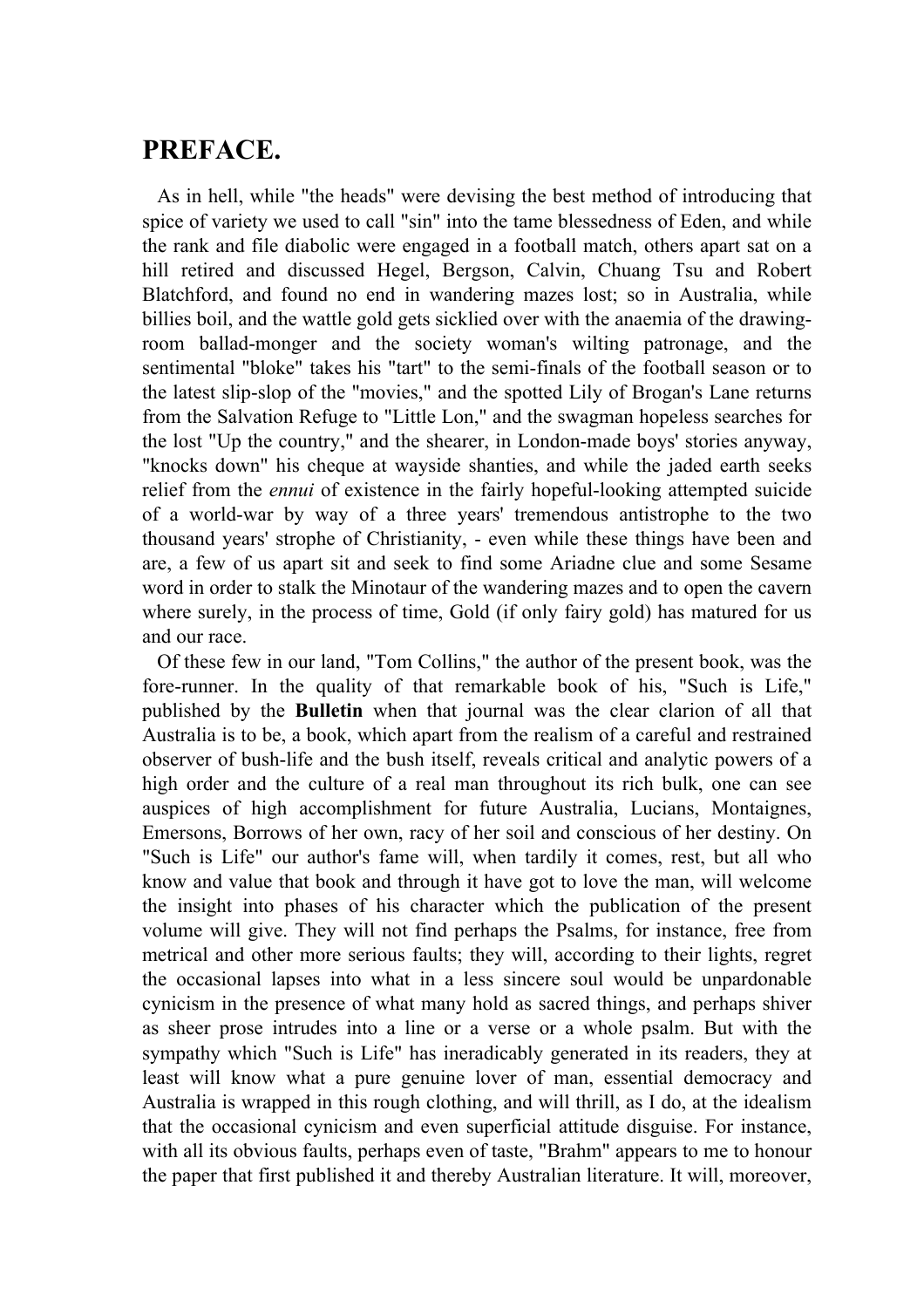not take much critical acumen to trace, when one remembers how long ago most of his work was written, the paternity of more than one recent school of Australian literature to "Tom Collins."

 Joseph Furphy ("Tom Collins") was born at Yering about 1843 of Methodist parents. They came from that part of Ireland which, in spite of the curse thereon for the awful crimes of King Conchobar against Deirdre and the Children of Usna, produces still so many remarkable men and women that Celts are fain to believe that even Cromwell and the Settlements could not quite have annihilated those Red Branch Knights and bards who with their Sunburst banners and magical songs followed Queen Mab to danger so many centuries ago. Both father and mother had a literary turn, the former taking some part, I understand, in helping Baron von Mueller in one of his books on the Flora of Australia. "Tom Collins'" father appears to have been somewhat strict with the callow philosopher, for he says that he was "carefully brought up under a small tree stripped of its twigs." His mother, who is still living, and, at 98 years of age, still alert in mind, is, as one of my correspondents who knew her says, "one of those women whom their children call blessed." Those who have read "Such is Life!" which is largely autobiographical, will remember that he held some official post in the country in New South Wales, and at one time with his brother, John Furphy, he owned implement works at Shepparton, Victoria. With his family he went to Western Australia a few years ago, and died there on the 13th September, 1913, at the age of 68. His widow lives at Claremont, Western Australia, and his two sons, Felix and Sam, have a foundry in Fremantle.

 The **Bulletin** school of Australian literature, notably under the remarkably able headmastership of the lovable J. A. Archibald and the discerning and in his prime certainly not negligible rattan of A. G. Stephens, has in many departments of literature produced such splendid results that there is, apart from that of the earlier generation, scarcely any good Australian literature not of **Bulletin** origin, but in the whole **Bulletin** family there is no more sincere writer than "Tom Collins," and in his particular corner of the library I do not think I am doing injustice to anyone in saying that on the whole our finest production of prose literature up to the present is "Such is Life!" BERNARD O'DOWD.

November 26th, 1916.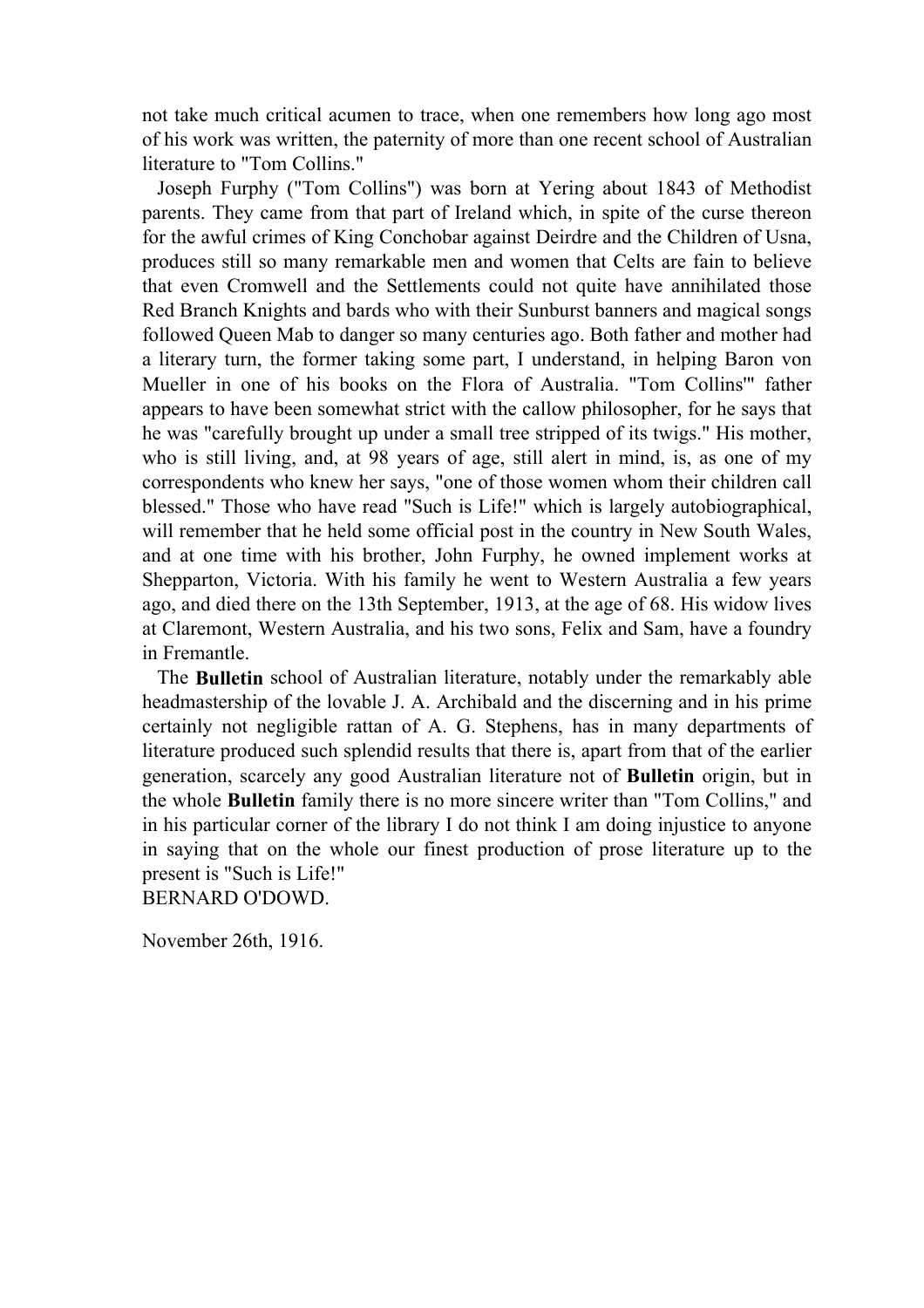**The Poems of Joseph Furphy**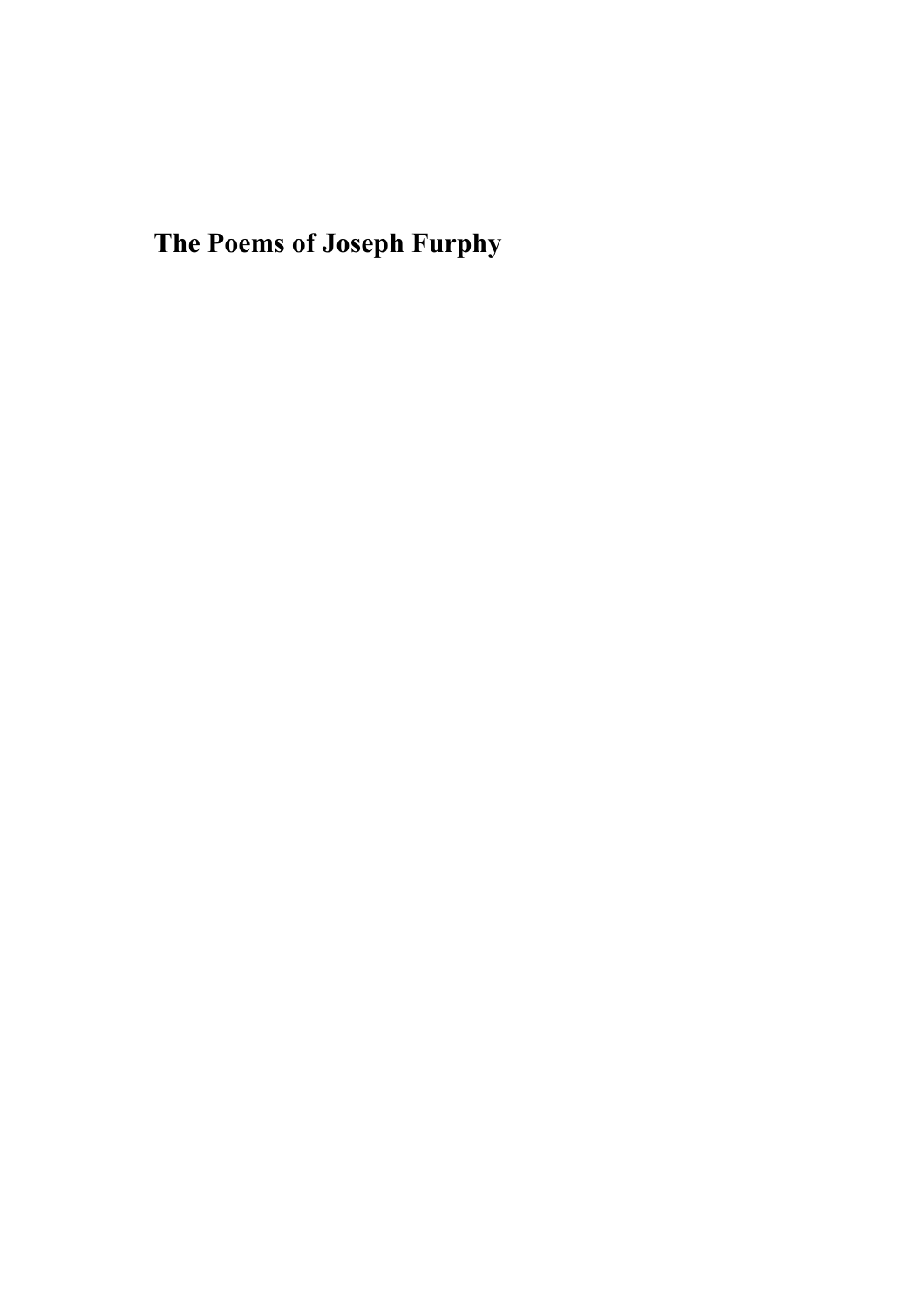# **A CHRISTMAS HYMN.**

The Seraph-song of morning's prime That hail'd Messiah's birth, The charter of a coming time When Love shall rule the earth, Rings from yon far Judaean hill —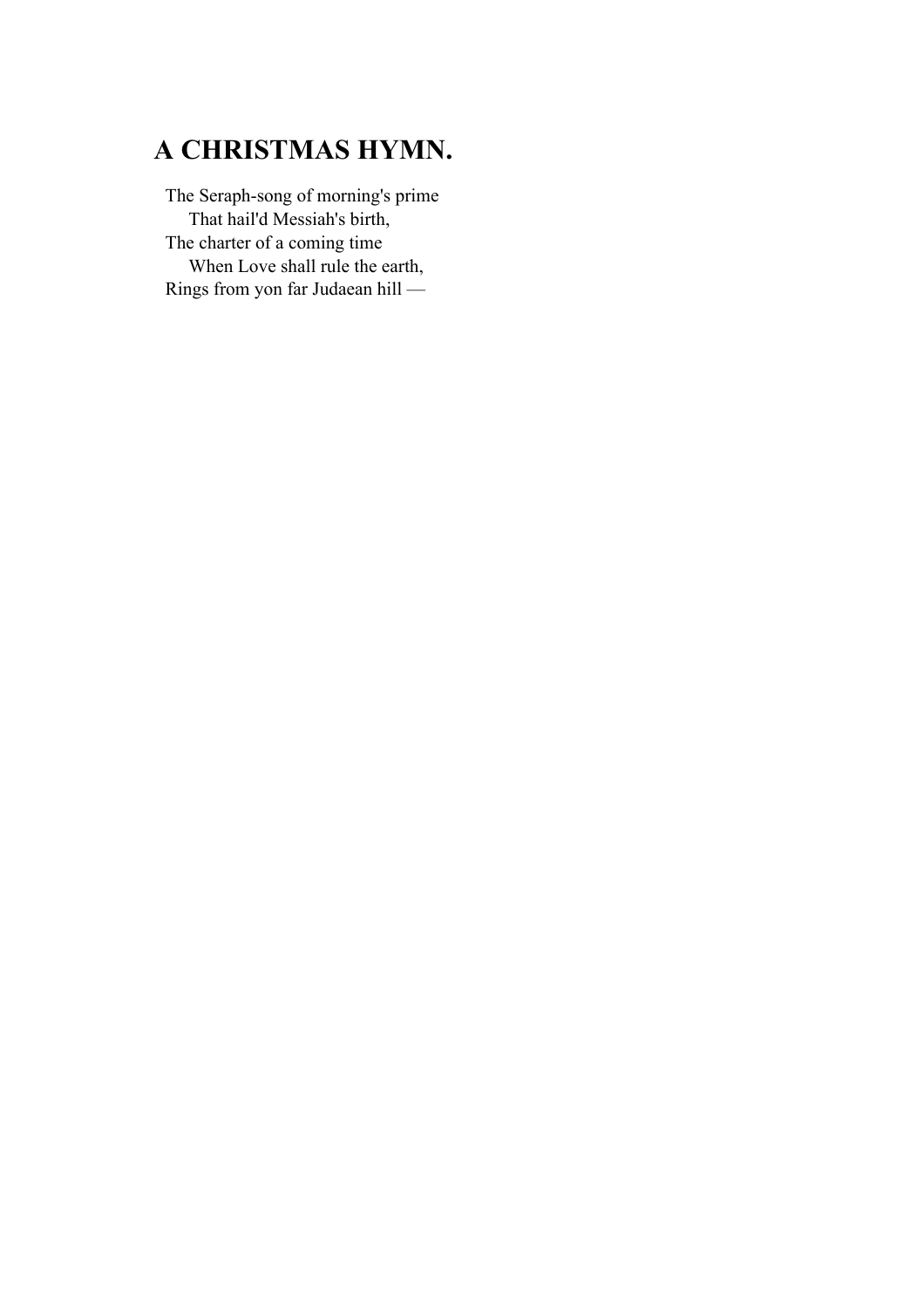## **"GLORY TO GOD; TO MEN GOOD WILL!"**

Opposed to Jewish Temple-rites, Strange to the lore of Greece, That message comes from starry heights, A key to lasting Peace. What-e'er our creed, we own its thrill — "Glory to God; to men good will!" Though Art may strive for utterance yet, And Science grope her way, A wider zone of thought is set Where shines the perfect day; A motive passing earthly skill — "Glory to God; to men good will!" For let the wise and prudent know, As trustful children would,

That oracle of long ago Contains the Greatest Good; Unvex'd by doubt, unmix'd with ill — "Glory to God; to men good will!"

A wiser world grows sick of strife, Of mockery dearly bought; And man, achieving truer life, And brave, unselfish thought, That high behest shall yet fulfil — "Glory to God; to men good will!"

So lies millennial peace in reach, While empires rise and fall; For, age on age, and new to each, That glad prophetic call Comes pealing down the cycles still — "Glory to God; to men good will!"

The Author's (Furphy) Mother, portrait photograph.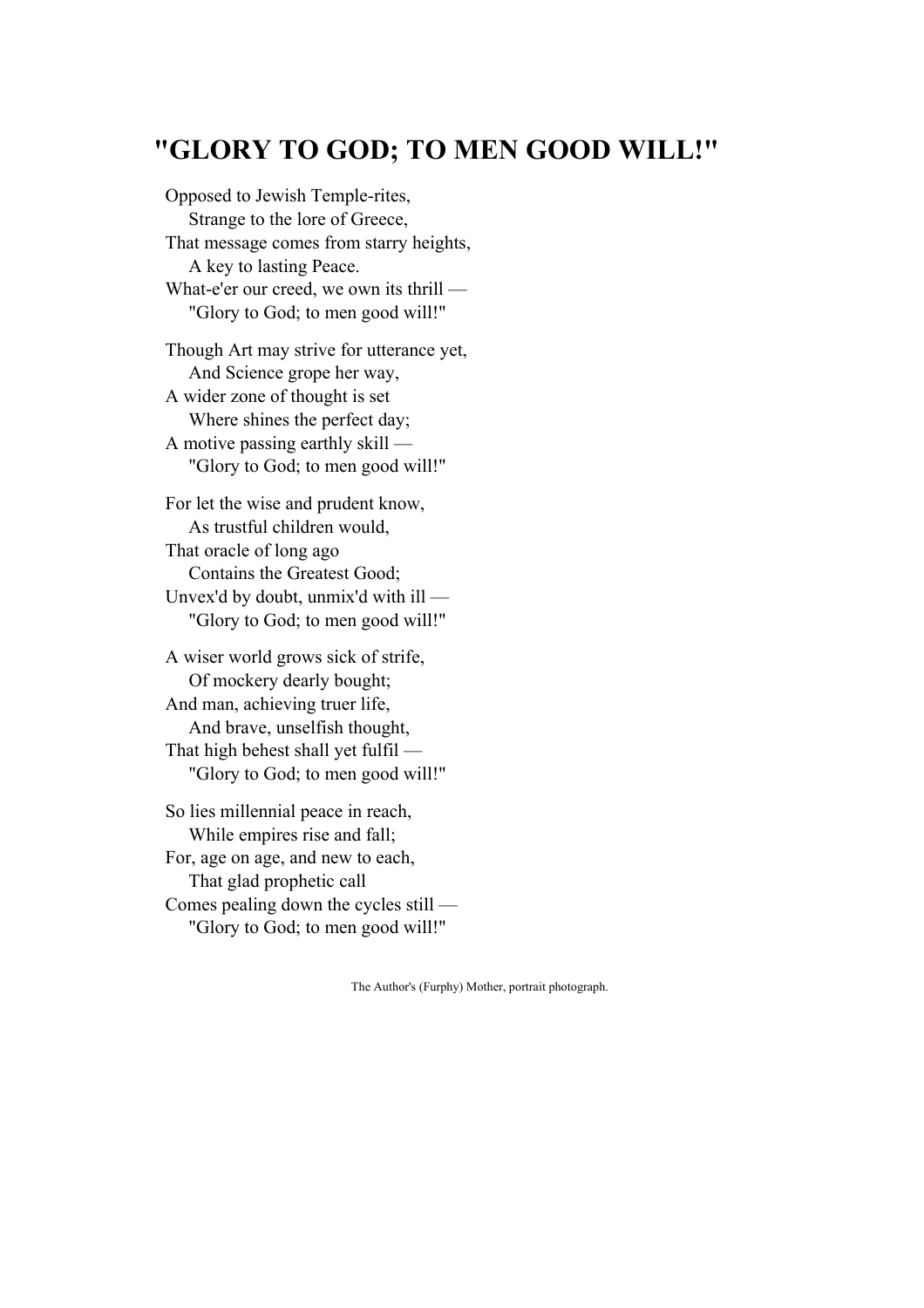#### **"BRAHM"**

#### **(For the "Bulletin.")**

A spectral film that came and went, In its elusive way gave vent In some unreal words which meant; "I think therefore I am." That phantasm only thought it thought; A vain conception crudely wrought; An egotistic sham. Which brings us up against the fact By Chunder's attestation backed — There is no Substance, Thought, nor Act Nothing exists but Brahm.

This quaint contraption here below Is not a magic shadow show Where phantom figures come and go, As held by old Khayyam. A show has time and space enough, But here we only have such stuff As dreams are made of — mental fluff And visionary flam, Throughout the universal scheme, Be sure things tare not what they seem, (To quote a well-known psalm) They're only whimsies of a dream A transient dream of Brahm.

All through the cyles of the Past At which Notation stands aghast He has subsisted, first and last,

 Lone, functionless and calm. Nothing extraneous can obtrude Upon his Sabbath quietude, Or discompose his tranquil mood,

 For nothing is but Brahm. "The Past and Present here unite Beneath Time's flowing tide" (to cite

 A Bard of Uncle Sam) For Time stretched out in aeons dim To Apprehension's very rim, Is insignificant to him

A Bagetelle to Brahm.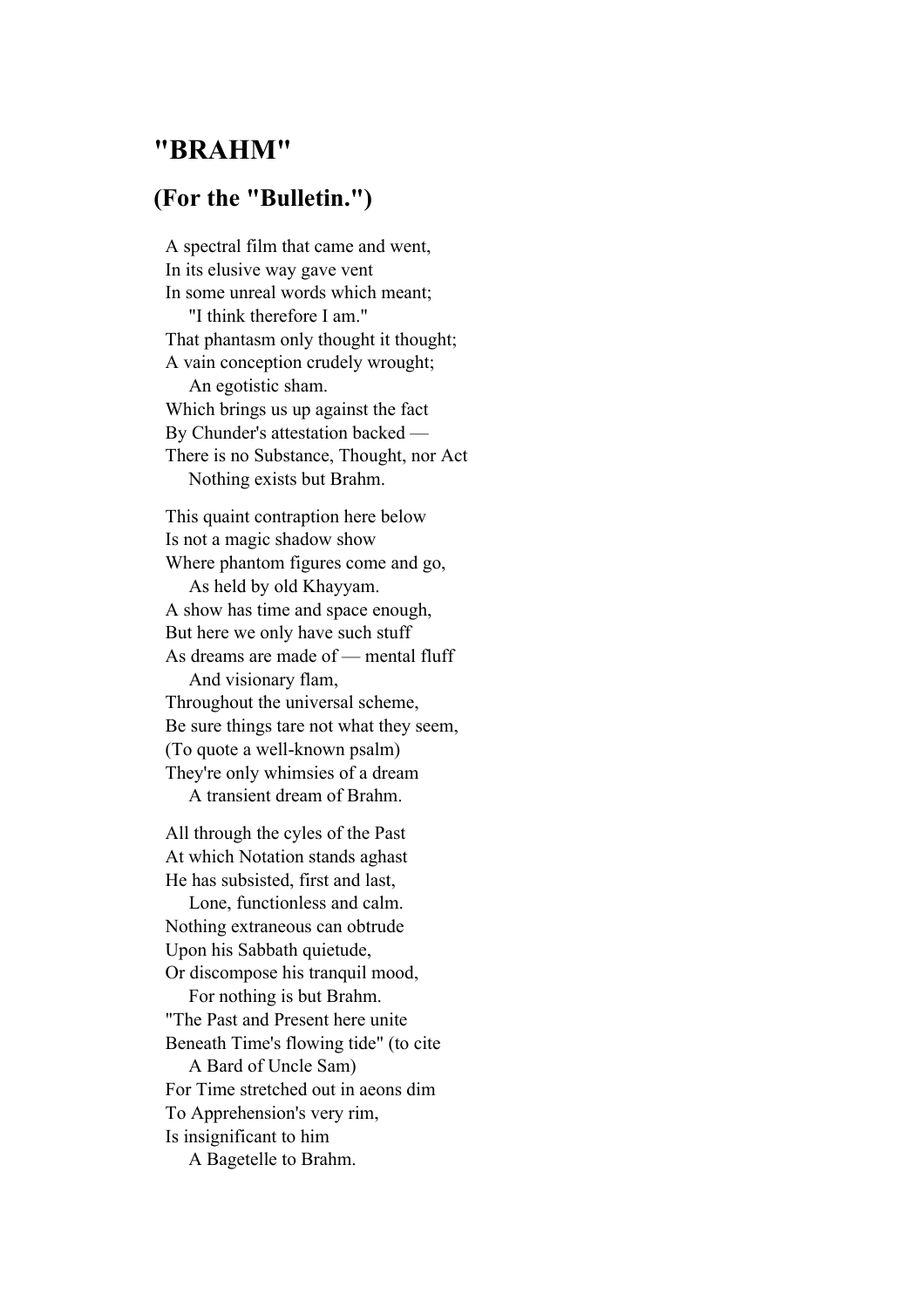For once in his negation deep, He somehow chanced to drop asleep; And through that forty-wings there ran

 A flitting dream. So time began — He dreamed this stellar lens of ours, Which mocks at telescopic powers Innumerable suns sublime,

 At furious speed yet keeping time! And so remote that to the eye, They look like fixtures in the sky, But that's a trifle. Round about A million light-years further out,

 The wisps of nebular portend. Sidereal schemes without an end And this is no poetic flight Nor idiotic blatherskite, Nor what is termed a cram. However vast these plans may seem, They're only figments of a dream

A trifling dream of Brahm.

He dreamed our System's fiery gas Condensing into solid mass; And during several billion years,

 Evolving planetary spheres. But take this globe, alone, to prove How things have moved — or seemed to move. He dreamed some pulpy form of life: Mutation slow; and savage strife: With Nature's forces all in play, And Darwin's system under way; While bits of hide and tufts of hair For countless centuries fill'd the air; And only those were left alive Whose fitness caused them to survive.

Monsters that lived in Gulfs of slime With names that balk and baffle rhyme Prodigious sloths, whose daily food

Was half a ton of leaves and wood — Grim saurians of terrific strength, A quarter of a mile in length, Unsightly bats, with twelve-foot wings, And endless tribes of fearsome things Cull'd down, in point of fact, so fit That they should thrive in Sheol's pit And breathe its exhalations thick, Holding their own with Ancient Nick.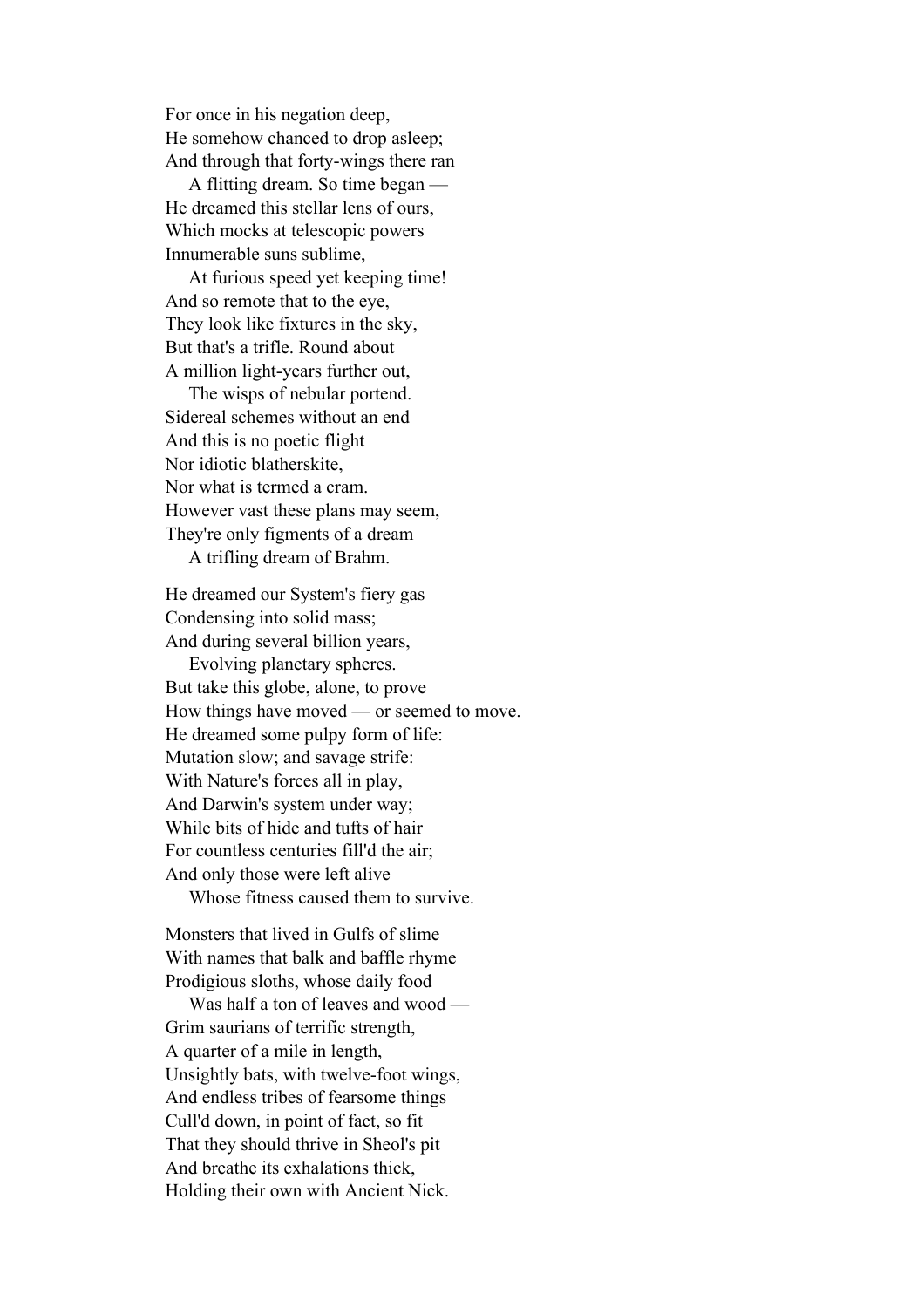And so, while ocean bottoms rose To stand awhile as high plateaus And mountains sank beneath the main,

 To rise time after time again: And rocks were formed, and strata rent And Polar ice-caps came and went; And geological ages pass'd Each an improvement on the last; And on the wrinkled crust of earth More decent forms of life had birth;

Man was evolved a product queer; A breed that it would pay to sheer; And which it might be safe to say, Has reached a higher stage to-day

 Since restless generations gone Have passed a few ideas on. But, bear in mind, this human race Diverse in colour, smell, and face; These off-shoots from the simian stem The Sons of Japheth and of Shem, The progeny of Ham. With mongrel races that infest The isles and mainlands, east and west, From Chili to Siam, Are less than ripples in a stream, They're only ripples on a dream Namely the dream of BRAHM.

Even that race, divinely nursed, Which for its virtues has been cursed And booted into seven times seven By every nation under Heaven

 The seed of Abraham; And those brave lions in their den Each one a match for aliens ten, With fist or rifle, bat or pen I mean God's modest Englishmen, Whose very fog is balm; These are less tangible withal Than shadowy rabbits on the wall Nothing exists but BRAHM.

Our swarming brethren of the North Whatever you may judge them worth Sling Muck and Soogoo Ram, Are fantoids like yourself and me, Though differing somewhat in degree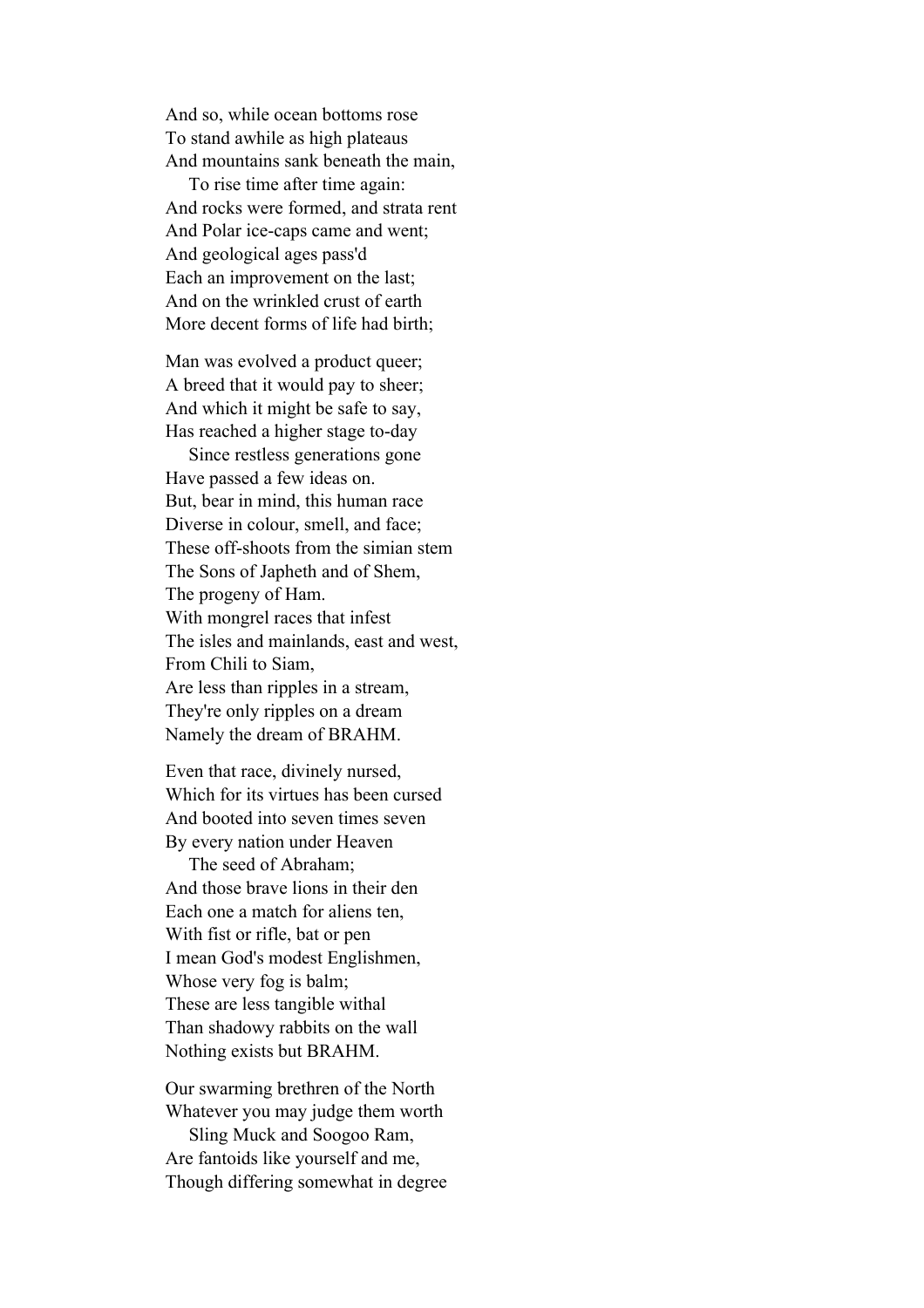Nothing exists but BRAHM.

That Fatman, dining at his club, On costly wet and sumptuous grub; The pilgrims in the roadside pub; The washerwoman at her tub; And Jacky in his native scrub, On bandicoot and yam Are momentary sports of thought That flicker out and come to nought In this brief dream of BRAHM.

Illusion in the very air (If such an envelope were there); And things that seem to claim your care Your Wife, with her untidy hair: And Grandma, in her easy chair: And baby in the pram — Are all a visionary crew Which fact need never worry you, For you're an apparition too, Nothing exists but BRAHM.

But flies are in the ointment sweet, And jumpers in the cheese we eat, And maggots in the treacherous meat; And mildew on the jam. That is to say, we might complain Of many a kink in things mundane; Of barbarisms that still remain For instance "Sport" imposing pain; Monarchial "loyalty" inane; The gnats at which the Wowsers strain; The camels that they entertain: Sectarian bigotry insane. The ruthless quest of sordid gain — A sad, perennial stream of bane, Which only in a sense profane We're competent to dam. The feckless poet's cult of grog: The idle bummer's cadge for prog; The stern official's odious "gog" The flunkey's meek Salaam — Such provocations, daily met, And grounds of meddlesome regret, Shall find their panacea yet; With ratling promptitude you bet, In this same dream of BRAHM.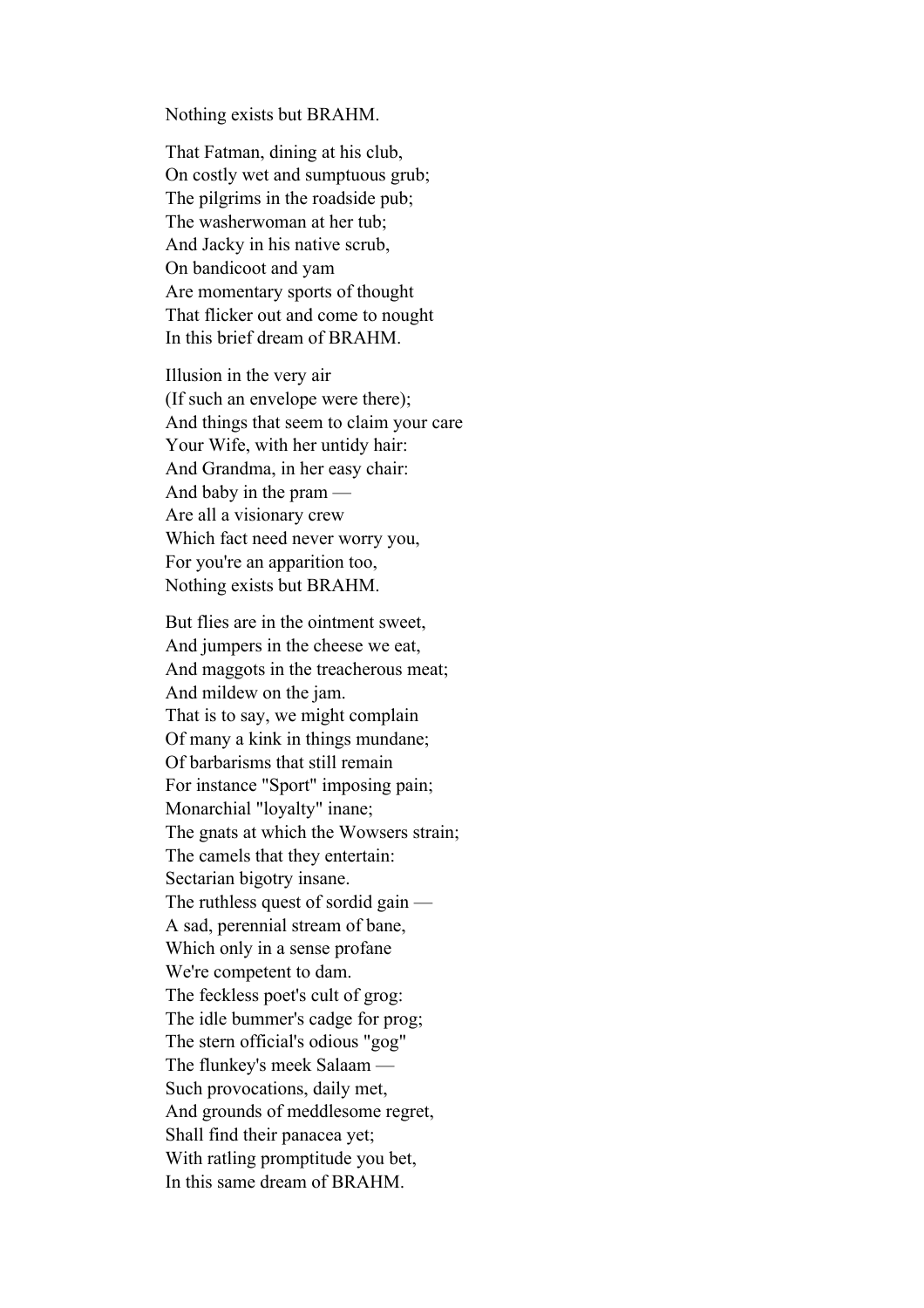Unquestionably, no one knows The likely period of his doze; But this we know that when he wakes We vanish in a brace of shakes; Without dismay or qualm. The earth, the sun, and every star Shall vanish like the freaks they are; The corn and oil, the flower and grass, The fig and vine, shall simply pass, The eucalypt and palm: The microbe small, the ponderous whale; The greyhound swift, the tardy snail; The lion and the lamb; The sand and granite, quartz and schist, Shall vanish like a so-called mist Which the fictitious sun has kiss'd (Of course they never did exist), NOTHING EXISTS BUT BRAHM.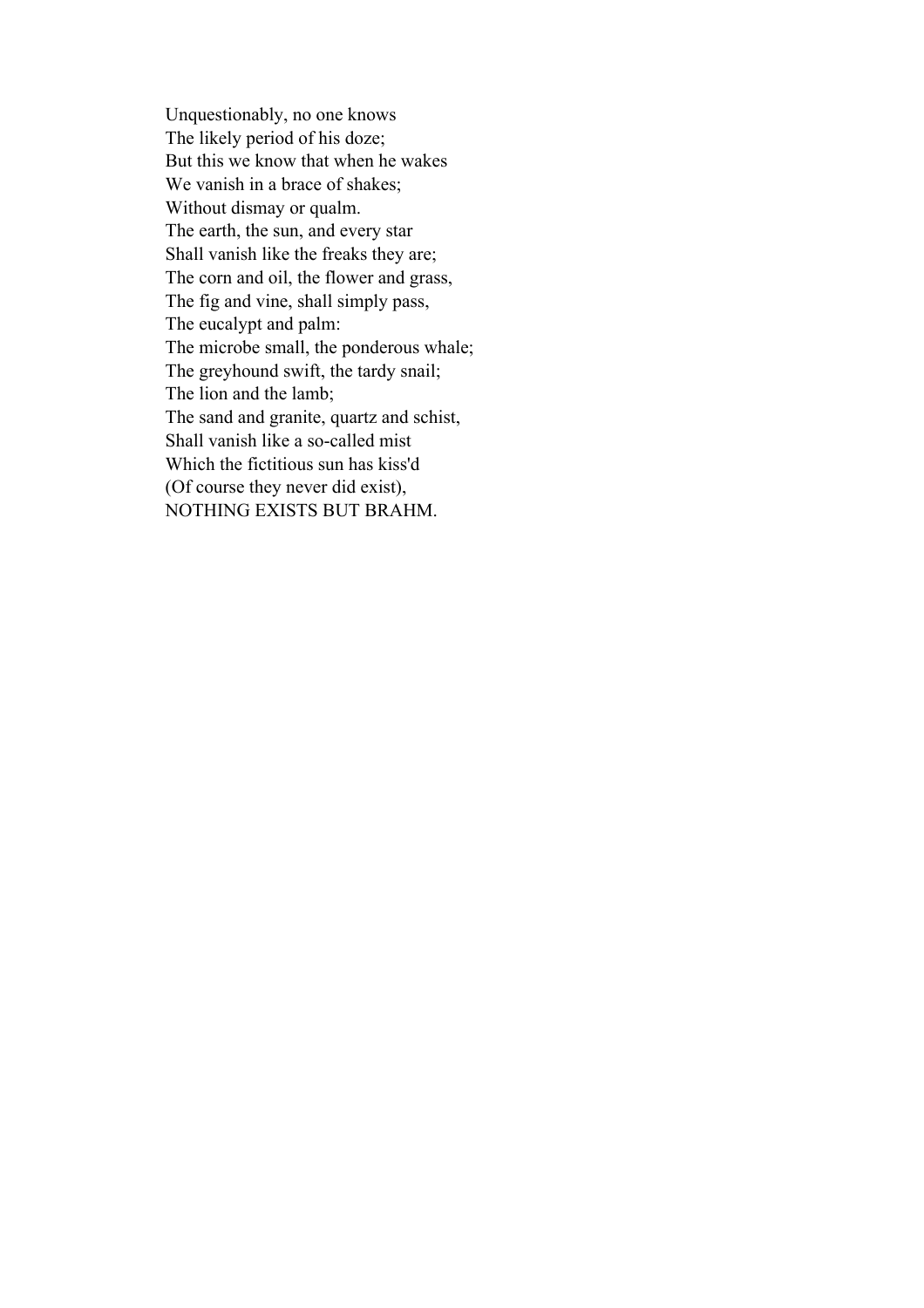### **A PSALM OF FORTITUDE.**

Are you, like me, a peevish brat, With feelings extra-fine? Are you disposed to whip the cat When misadventure lays your flat? Then paste this memo in your hat — A Man Should Never Whine.

The axiom is no safeguard rare, Nor talisman divine; For, deaf to bounce as well as prayer, Grim Fate will never turn a hair. But still the principle is there — A Man Should Never Whine.

When "Answers" spurns your doggerel lay (He often baskets mine) And balks you of renown and pay, Squirm not, but laugh, and darkly say, "Ha! tyrant! there will come a day!" A Bard Should Never Whine.

Should Gladys freeze you from her sight, Don't languish or repine; But let her know, in terms polite, That she has made your future bright; Then marry Ermyntrude for spite — A Bloque Should Never Whine.

A killing frost may nip your buds (There's Wolsey as a sign); You may forego your stylish duds, And trade away your pin and studs, To live on bandicooted spuds; But you Must Never Whine.

Religiously, your cake is dough — You haven't walk'd the line. Peter won't know you from a crow; So your address must be "Below," Where Socialists and such-like go; Still You Must Never Whine.

But even should Repentance come, Don't supplicate and pine. Seek out the corybantic scrum, And caper round the mighty drum,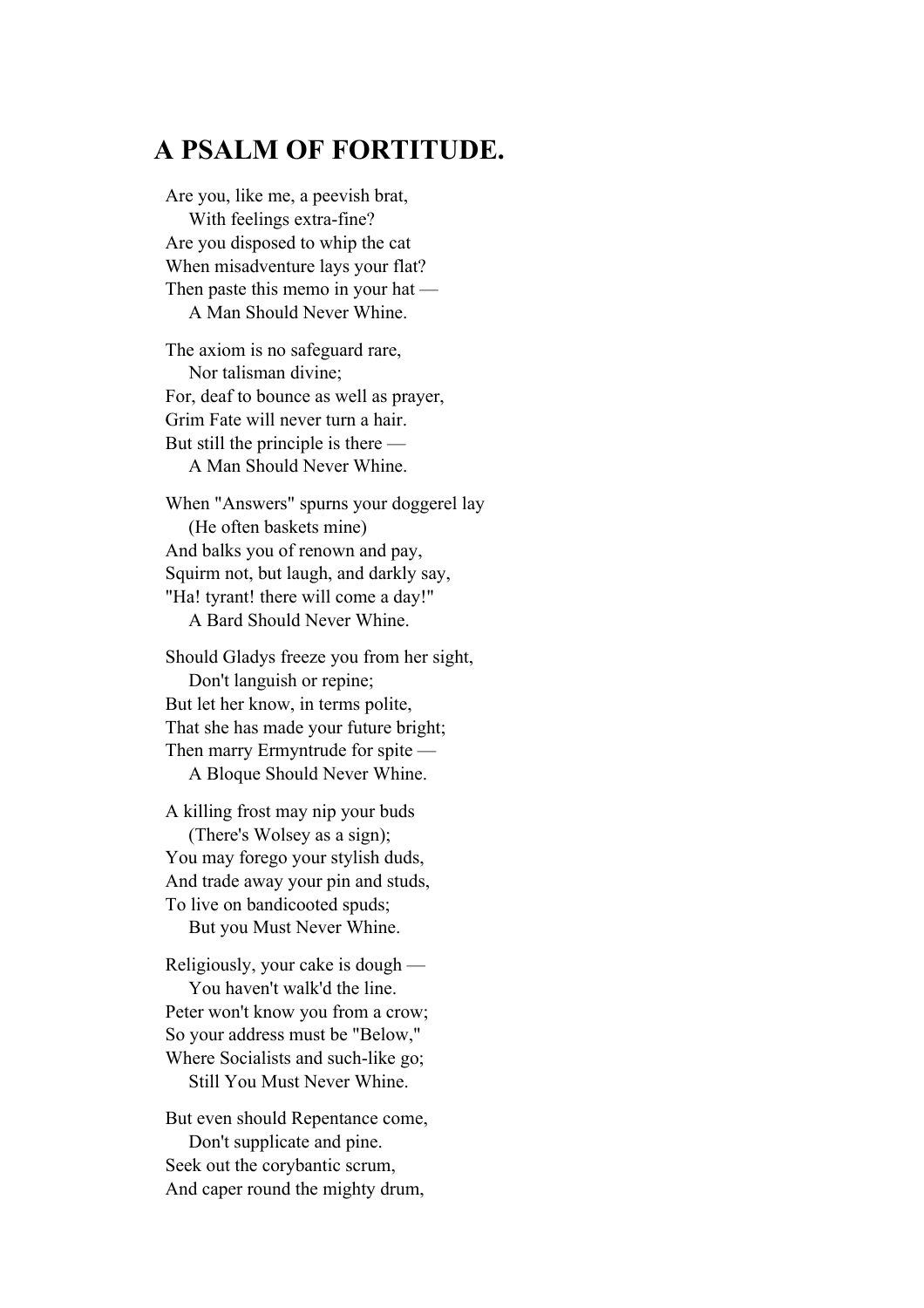And make Salvation fairly hum — A Saint Should Never Whine.

Beneath such petty details lies Calm Nature's great design, That we on stepping-stones should rise; And any decent chap who tries To score some points before he dies Can Surely Never Whine.

Things standing thus, it is not nice To rate yourself a swine; Just let this argument suffice: An abject whimper cuts no ice, But only tends to lower your price — A Man Should Never Whine.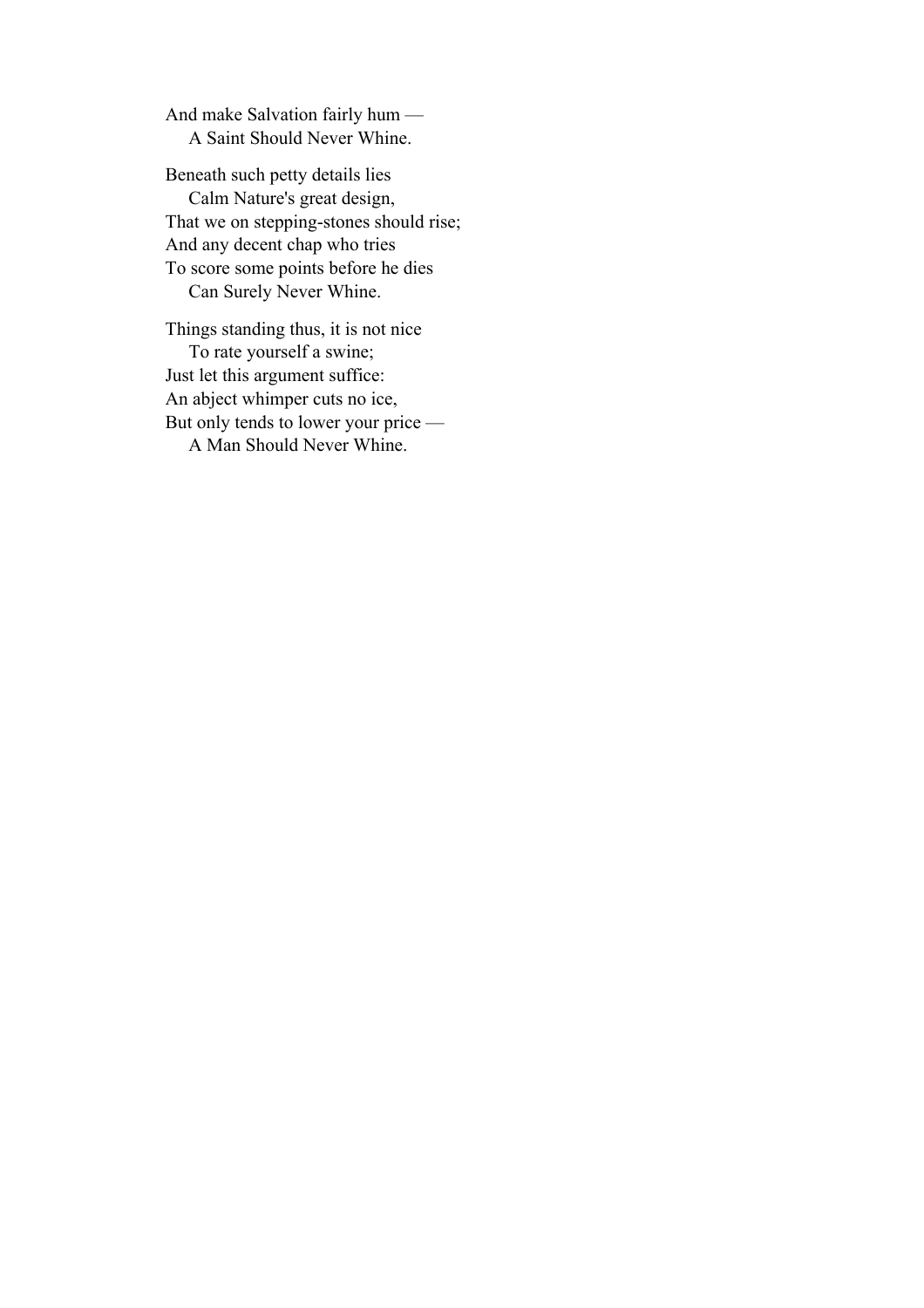### **A PSALM OF RESIGNATION.**

In spite of his imposing plea, A freeman whom the truth makes free Is often fairly up a tree, And marvels why it should be thus. Then reasoning in his tin-pot way

That honesty can never pay, He loses faith, as well he may; Yet he has simply Miss'd the 'Bus.

Concerning noodles who profess By moral rules to gauge success: Their thinking tackle's in a mess,

 And they are wrong to Tartarus. Don't say the worthiest lead the van. That gag is deader than Queen Anne. If it were straight, no honest man

Need grieve that he had Miss'd the 'Bus.

All are alike in Satan's grip, If we accept your Shakespeare's tip, Who hints, *per* Hamlet, that the whip

 Is earned by every one of us. Which is absurd (as Euclid says), For all have good and evil traits, Though some go smoothly all their days, And some are doom'd to Miss the 'Bus.

Even the Yiddish Sage confess'd He had to give this problem best, Namely, to find desert express'd

 In terms of Need and Overplus. He saw not damper to the wise, Nor gonce to men of enterprise, But Buckley's prospect of a rise For anyone who Miss'd the 'Bus.

What agencies manipulate This economic drafting-gate Through which we pass to find our fate, It would be futile to discuss; But any man with half an eye Can see that mysteries underlie The great "Whaffor"? — the age-long, "Why"? — Required by those who Miss the 'Bus.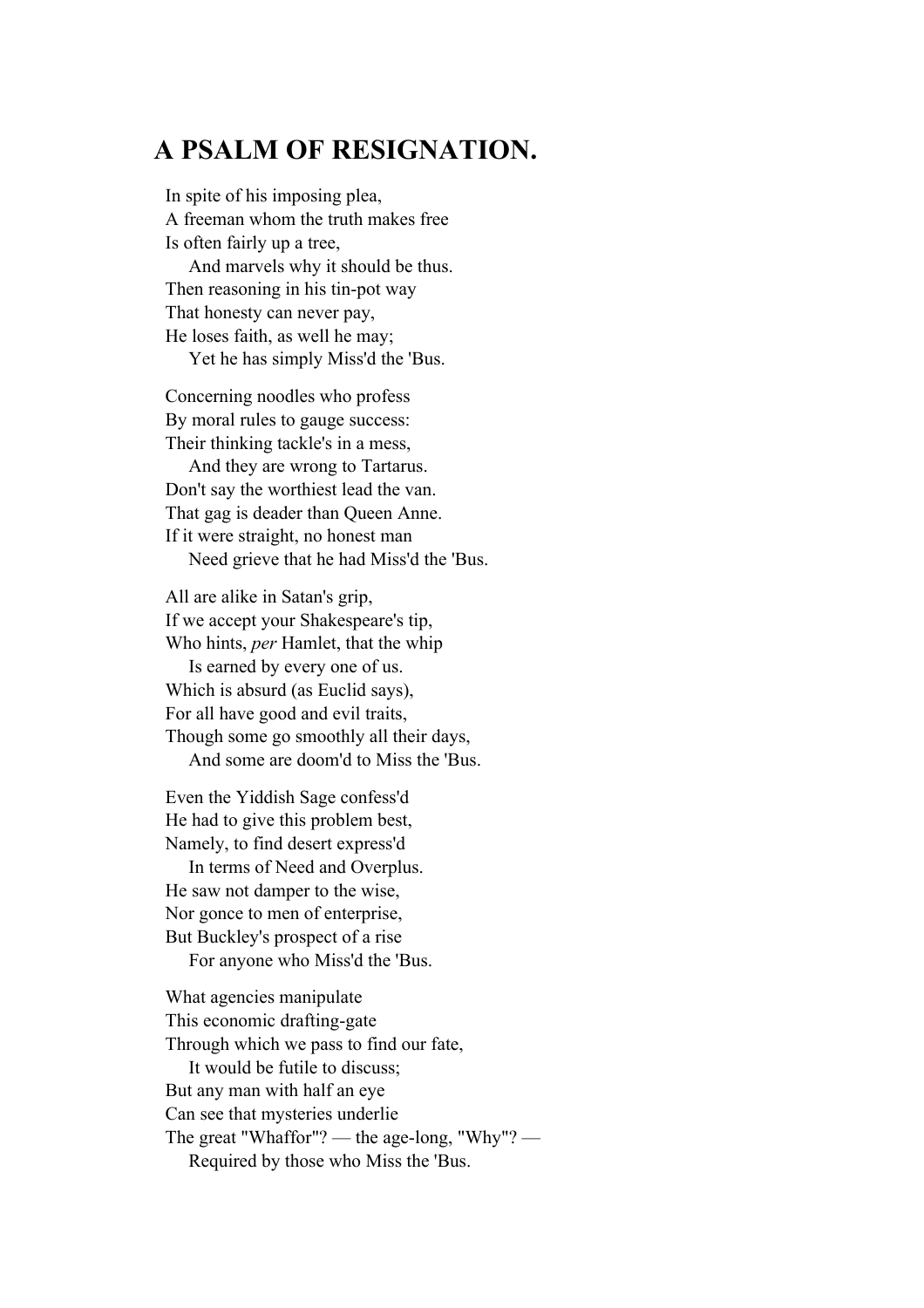Some swell-coves, narrow'd by their luck, In Evolution's rut are stuck, Like that wool-bearing reptile-duck

 Which bushmen term the platterpuss; Whilst in our class we often find A stubborn attitude of mind Attending the demnition grind Dealt out to those who Miss the 'Bus.

"Read Samuel Smiles, you dreaming flats!" Say thrift-apostles, through their hats; But wearily we answer, "Rats!

 It's not worth while to make a fuss, Preach us no Self-made Merchant's creed — Columbia's Curse — which holds, indeed, That we should loot our fellow-weed, And help him but to Miss the 'Bus."

Again, we could "arise! awake!" And whoop with 40-devil, brake; But no improvement should we make,

 No more than doth the hairy Russ. If we decline to act the goat, But sanely think, resolve, and VOTE, Then doubtless we shall keep afloat, And Johnny need not Miss the 'Bus.

This seems to summarise our case. I hope we carry it with grace, Acknowledging in Fate's embrace The nelson of an octopus. And when the Last Conveyance comes, Neither the swell who pots the plums, Nor we who fossick round for crumbs, Shall be allowed to Miss the 'Bus.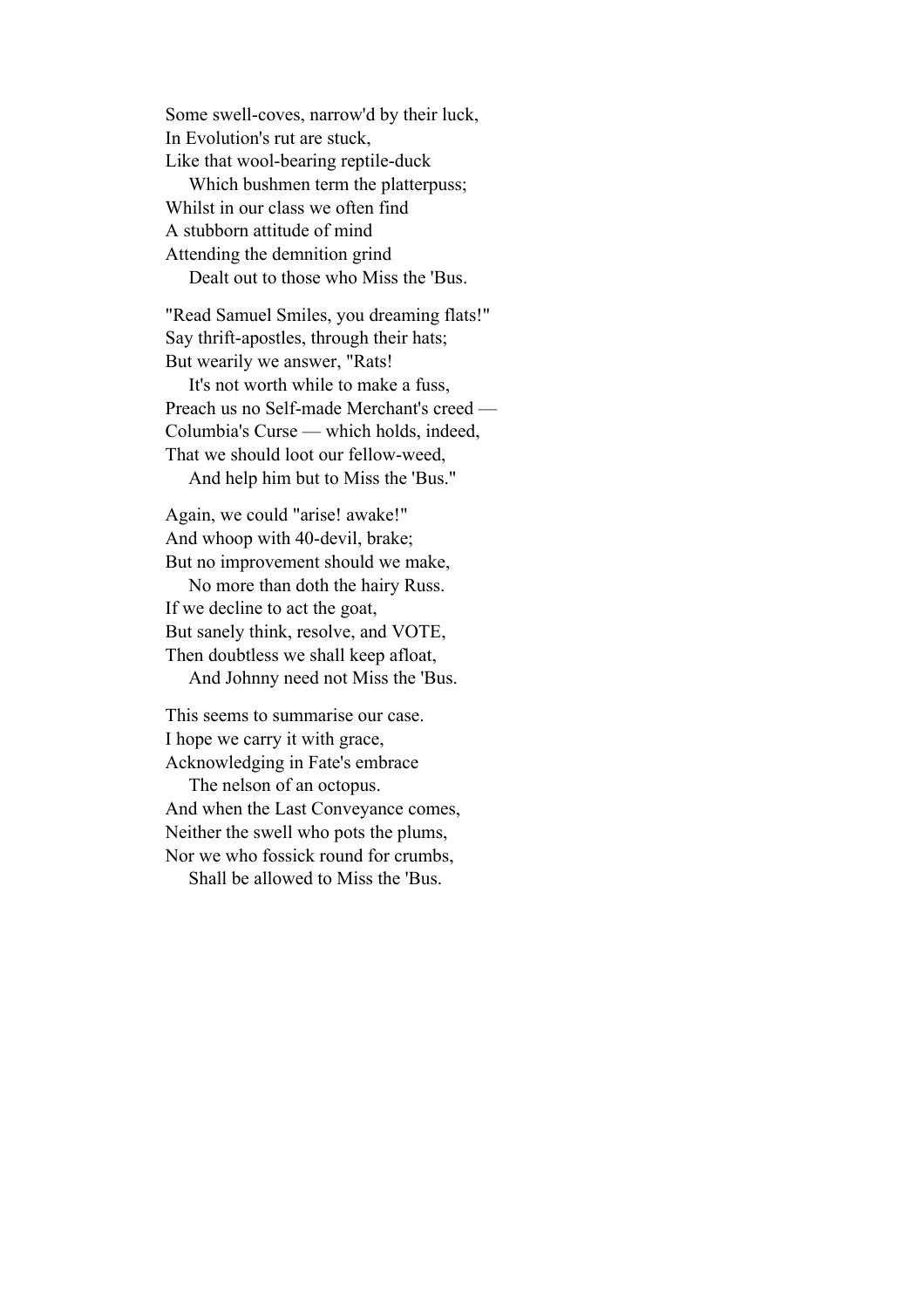### **A PSALM OF PATIENCE.**

O kid! with face of healthy tan, With lunch-bag, books and slate; You needn't long to be a man, Self-confident and great; For ever since the world began Each boy must spring to Nature's plan, Must worry through as best he can — Make up your mind to Wait.

O young galoot! you find it rough — This iron hand of Fate! Your confidence is mostly bluff, And doubts preponderate — Are you the genuine all-wool stuff? Are you a daisy or a muff? — Patience! you'll find out soon enough, If you can only Wait.

O baffled bloke! with no resource! Whose knowledge comes too late; Whose prospects change from bad to worse, Till Hope gives place to Hate! Sick of existence, and perforce Impatient for the long divorce — You'll get your call in proper course, Take my advice, and Wait.

O geezer! drawing near the test That none may obviate; Don't waste your time in fruitless quest *Re* man's post-mortem state. That doubt will soon be set at rest — You'll be extinguish'd, grill'd, or blest, Or spook the world from east to west. Meanwhile, you have to Wait.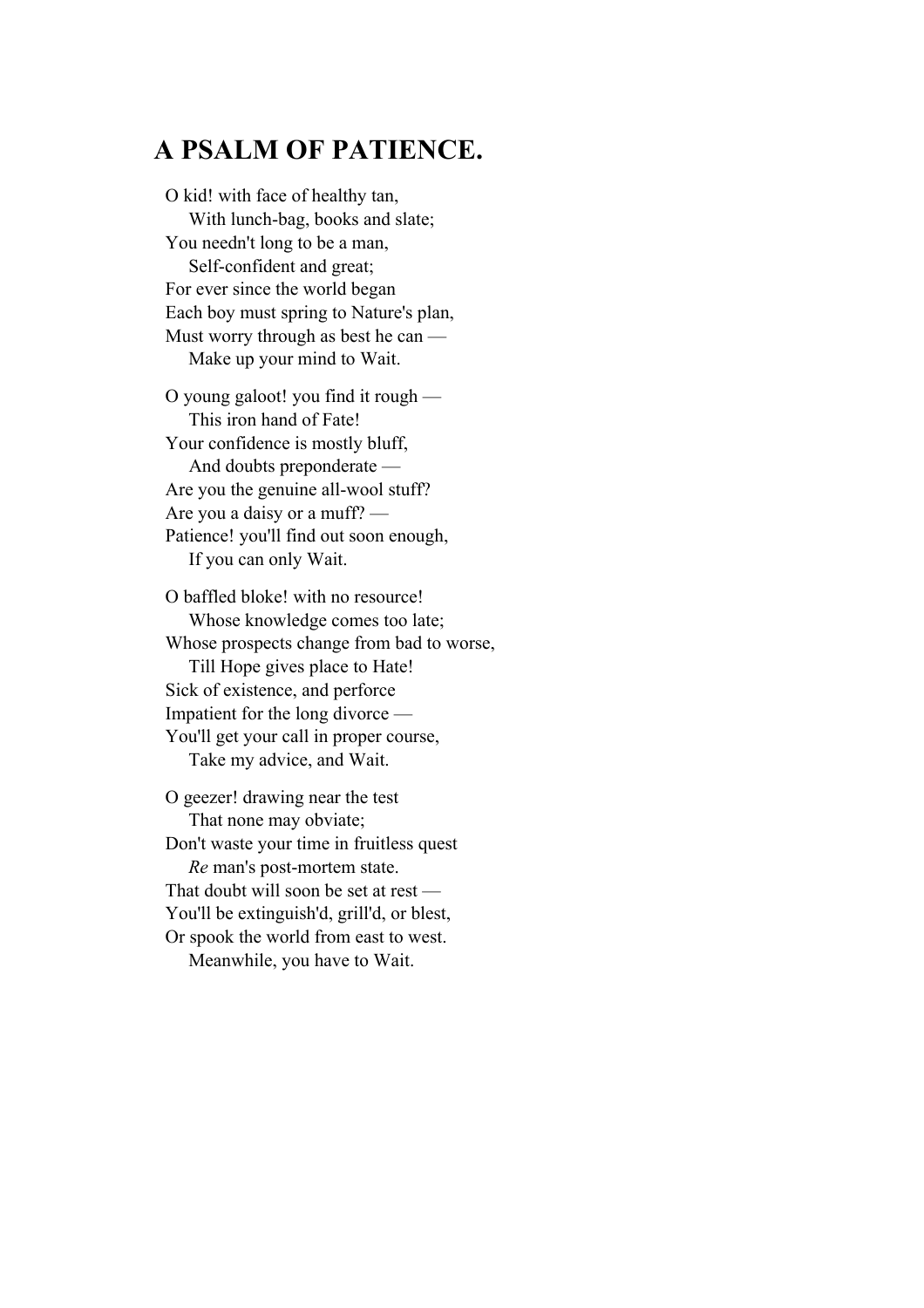### **A PSALM OF SUBJECTION.**

Nurse your "unconquerable soul," But diligently bear in mind That Life is not a wayward stroll, For Circumstance asserts control,

 And fiercely prods you up behind. This dictum you can safely trust — Growl you may, but Go you must.

Though you may shaft with all your might, And kick against the goad, like Paul,

Though you may prop, and squeal, and bite, You still put up a losing fight —

 Unconquerable soul, and all. Still subject to Compulsion's thrust, Growl you may, but Go you must.

Have done with bluff, for Satan's sake,

 A bulrush never can be strong. You're overmatch'd — make no mistake — The option is to bend or break;

 In either case, you're forced along, And what avails your cheap disgust? Growl you may, but Go you must.

In point of fact, your name is Sludge,

 And puppet-like your lot is cast, For though you may rebel and grudge, And spitefully refuse to budge,

 Your claim will be pegg'd out at last. Sludge to sludge, and dust to dust  $-$ Growl you may, but Go you must.

Next hear St. Peter's challenge keen,

 "My son, you've fail'd to nick a goal. In headstrong wickedness serene, You fear'd not parson, king or queen; Your Bible was the BULLYTEEN;

 Wherefore, your name is off the roll. No picnic on these meadows green, No part in this celestial scene,

 For your unconquerable soul. March down yon steps — the doom is just — Growl you may, but Go you must."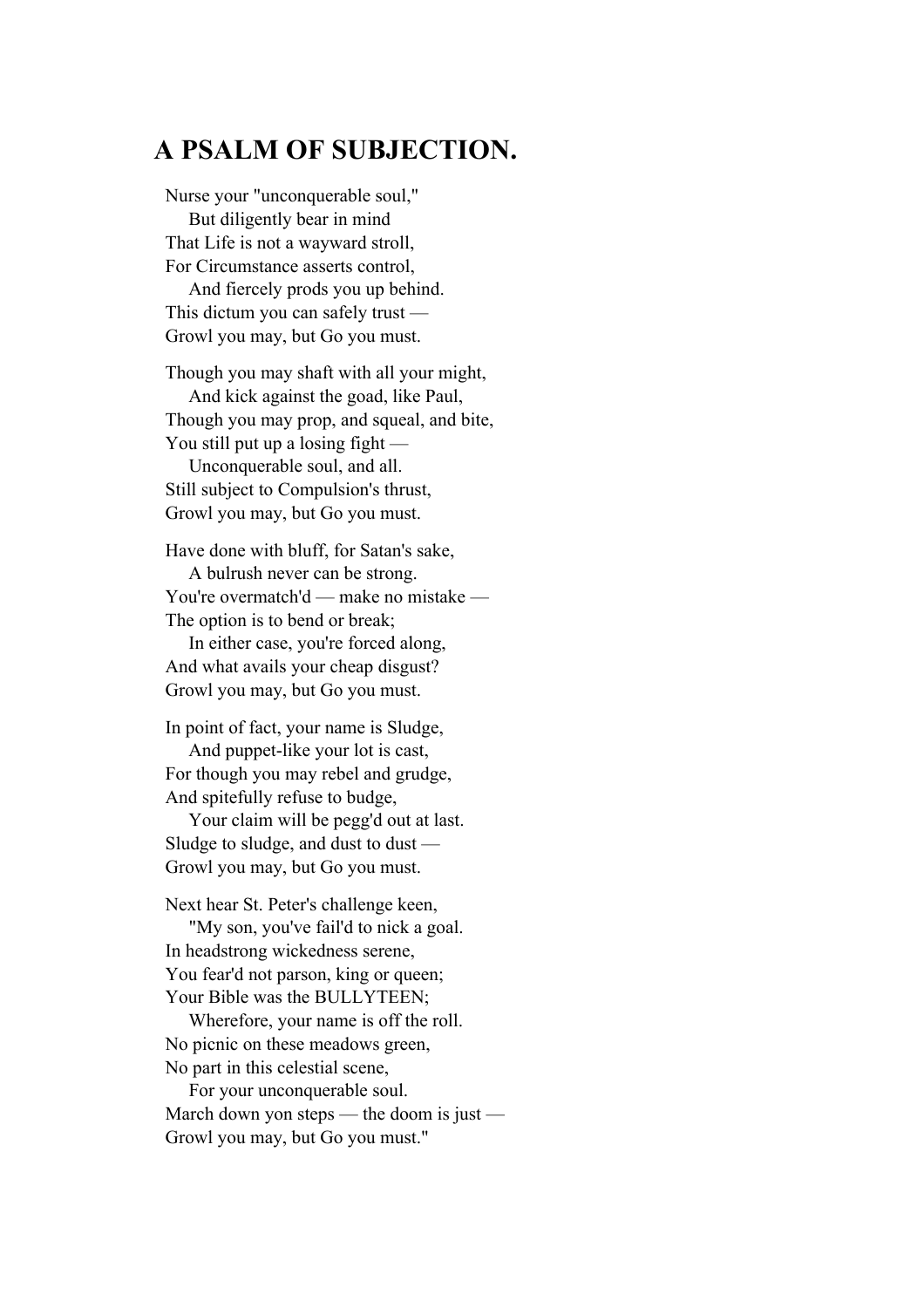### **A PSALM OF COUNSEL.**

Though some good folks may take it ill, As trifling with parsonic frill, Thus saith the Lord to Jim and Bill, In admonition stern and straight:— Ye hold from Me the brightest zones, The fairest realm this planet owns, Guarded on every side by Jones, And standing yet inviolate. So far, so good. And all the rest, Amounting to a racial test, May be compendiously express'd In four short words — Be Up To Date.

*Australia is the unit.* There! This Commonwealth denotes your share; Ye have no loyalty to spare, In spite of all your Empire prate. For though the Motherland be good, Yet may some oddities intrude, Which it would be extremely rude

 On your poor part to imitate. For instance, if she should be lame, It's not included in the game That you should limp behind the dame, By way of keeping Up To Date.

#### AUSTRALIA IS THE UNIT, mind!

With bounds unchangeably defin'd; A continent to you assign'd —

 That is the primary postulate. One "angry cloth" to call your own; One scorn for every brand of drone; One slant-eyed menace — yours alone! —

 Involving each ingredient State. The Commonwealth is paramount; City or province merely count As streamlets from that central fount — Provided you are Up To Date.

If you should fail, with such a start, To lead the world in Thought and Art, You're only fit to draw a cart,

 Which probably would be your fate. Now take the tip of Holy Writ —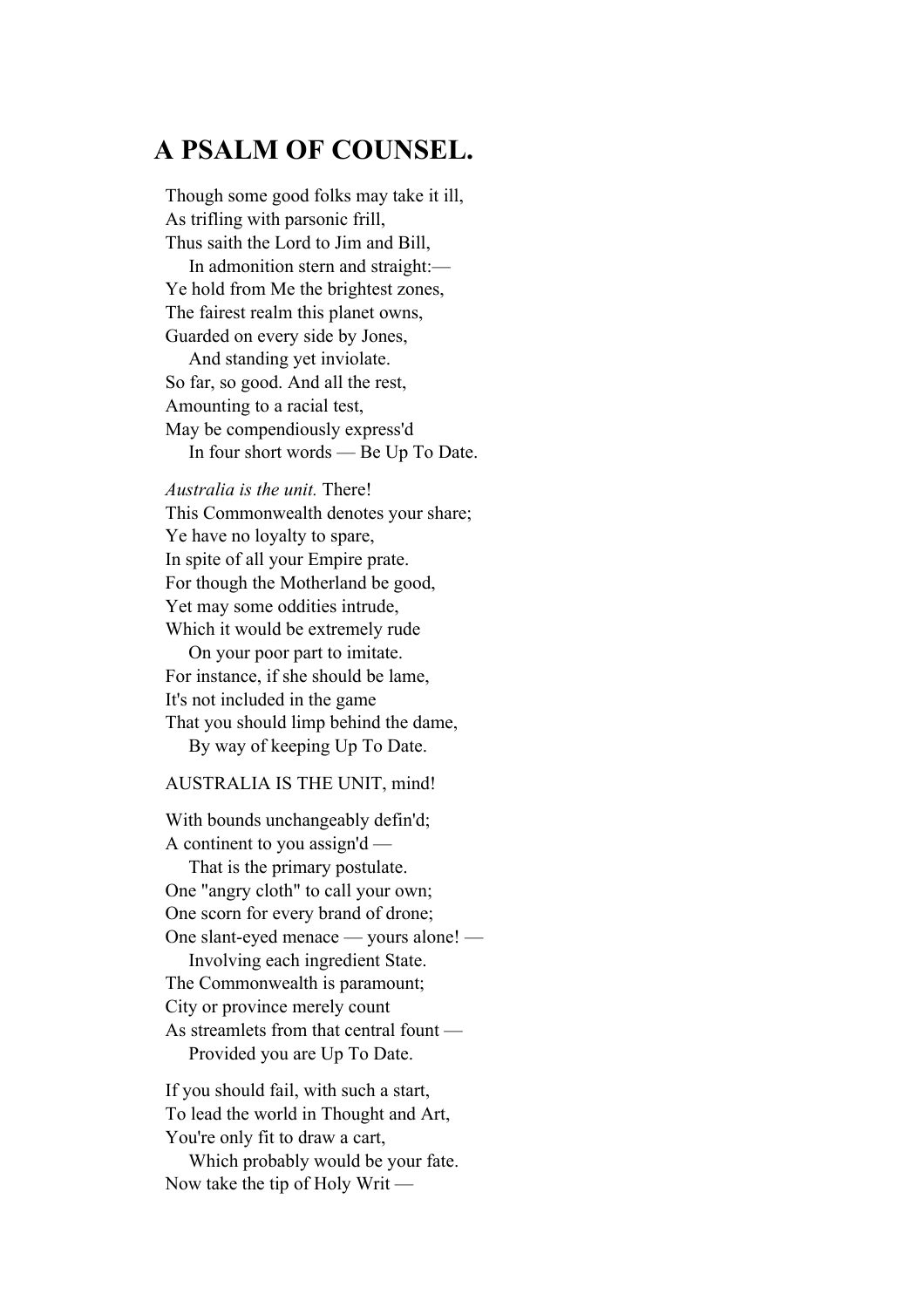You won't survive unless you're fit; And something more than honest grit Must go to make a people great. An Asiatic boundary fence Is little better than pretence Unless you're white in every sense — Unless, in fact, you're Up To Date.

Ye have an old-man job on hand, One that will tax your sense and sand; The building of a nation grand

 Is not accomplish'd while you wait. Put not your trust in men of girth, Who should have left this waken'd earth About the period of their birth,

 And lived in times appropriate. For well-a-day! their date is fled; Unearned Prerogative is dead, And Decency may reign instead —

But only if you're Up To Date.

Touching your own forefathers' case, Ask History what has taken place Since Dago legions made the pace —

 Say, *Anno Domini* 78. Thrice has the Motherland been lost — Three separate times has she been boss'd By enterprising foes who crossed

 The German Sea or Dover Strait; While Bulldog Boys, with clods and sticks, Fail'd to frustrate their knavish tricks; Hence Freedom's show was simply nix — Which came of not being Up To Date.

Till torn with feud, or sick with rot, Or reconciled to Slavery's lot,

 And ripe for wiping off the slate. A parcel of anointed skunks; A crowd that views its work, and funks; A push of despots, scabs, and drunks, I will by no means tolerate. Assyria therefore had to go, The Roman, Greek, and Ikey Mo. Gehenna gapes — and rightly so — For nations drifting Out Of Date.

Look out for snakes among the grass — The noisy parish-minded ass;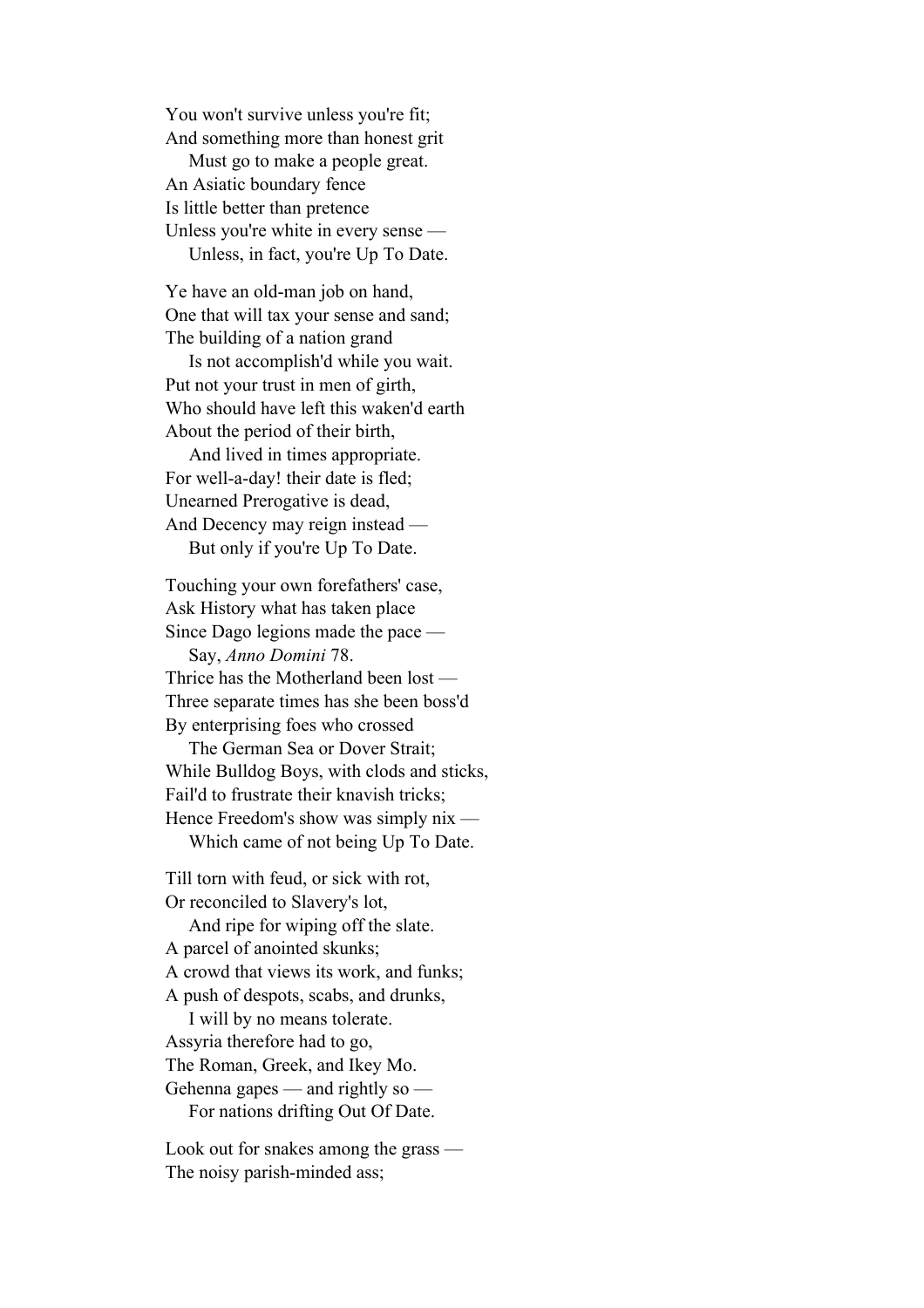The paltry devotee of Class;

 The preacher of sectarian hate. To give such pests an honest deal, With justice to the public weal, You may respect their narrow zeal,

 But count them foes within the gate. Should they as candidates apear, Dispose them in their proper sphere, That is to say, upon their ear

Your statesmen must be Up To Date.

Beware of Thrift's insidious creed, That gospel of the moral weed; For when a race professes Greed,

 True aspiration must stagnate. But don't denounce, with censure rash, The helpful medium known as cash, Nor swamp it in a futile splash,

 Blind to what may eventuate. Don't underrate what gonce can do, Yet always keep in easy view The unpretentious six-by-two, Which places Mammon Out Of Date.

You can't do better than apply The Reverend Hervey's rousing cry, Who bids you Set Your Standards High,

 And never pause nor deviate. This also you must realize — However high those standards rise, In ethic or artistic guise,

 Your potencies are adequate. By all-round worth success is won; And though you have no soft thing on, Be sure distinction waits upon

The nation that is Up To Date.

The point of honour is your crux; Run always straight, and chance the ducks; For in this world of constant flux,

 The higher type must dominate. All fetish forms you may neglect, But vices that command respect, And virtues that are least correct,

 You will do well to cultivate. Confront the proud, sustain the weak, And not for you shall Freedom shriek Till falls your Kosciusko peak —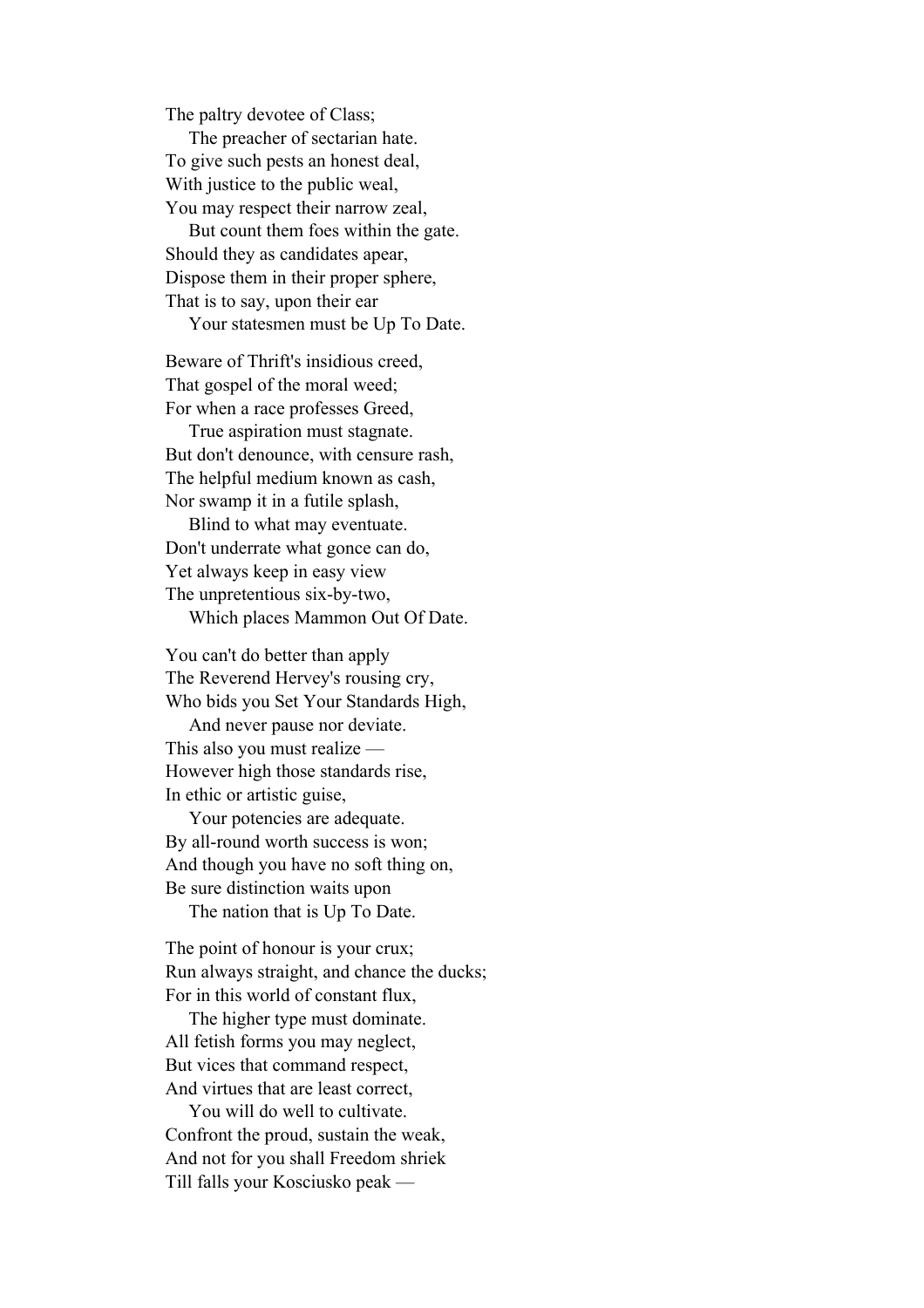Assuming you are Up To Date.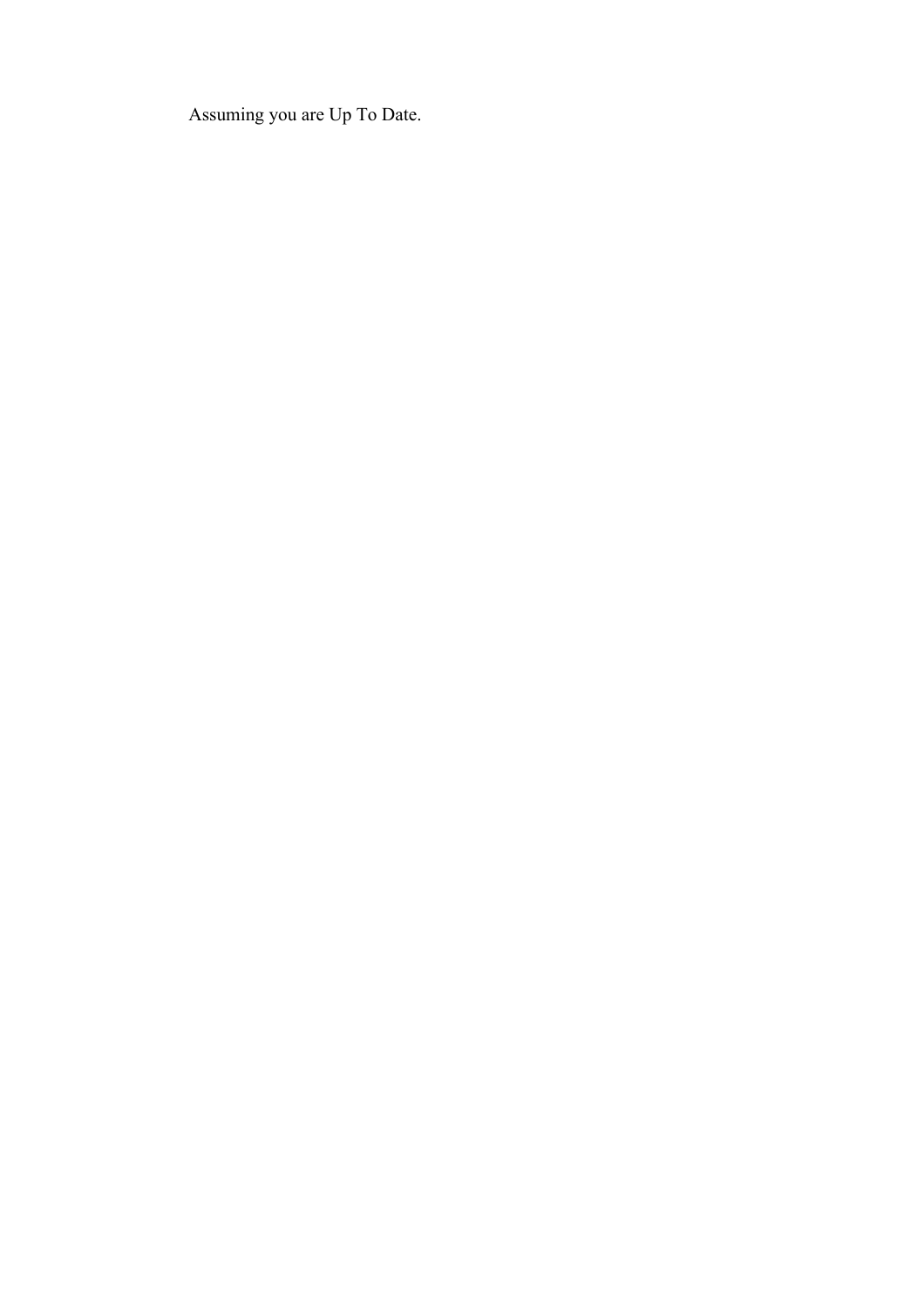#### **VIRTUES THAT PAY.**

You argue — as sympathy governs your bias — That Wisdom distributes the capon and crust, Indulging the sinful, and stinting the pious, Or starving the wicked, and fattening the just. You are wong to the Evil One; hear what I say There are ruinous virtues, and virtues that pay. If your purpose be saving your soul and your bacon — Fruition forthwith, and a sweet by-and-bye; If your definite project stand clear and unshaken A fatman on earth, and a seraph on high In working this out let it still be your lay There are ruinous virtues, and virtues that pay. Such virtues are not of the workshop or cloister: They test every act by the way it pans out; They prompt you to seize on the world as your oyster, Inserting our knife with a spirit devout. For strait is the portal, and narrow the way Representing the route of the virtues that pay. Men as good as yourself, or most probably better, Have gone to the rear, after many a try — A permanent wage-slave, a usurers' debtor Reduced to the motto of "Root, hog or die," But their handicap dates from an earlier day, When they failed in espousals of virtues that pay. There is nothing outre in the man with the bluey; He started, like you, for a goal undisclosed But never in life can he come within coo-ee — Though he may reach a goal, (with the vowels transposed) And a similar Sheol gapes fair in your way, If you turn out deficient in virtues that pay. You must race, like St. Paul —you must race for the dollar — No pause of compunction must ever intrude: You must watch, you must pray, never missing a collar The course is severe, and the company good. You must reverence the Thrift-God, and earnestly pray To be grounded and built up in virtues that pay. By this means you will serve the Almighty and Mammon, And die in a state of salvation and wealth; When the clergy, without a suggestion of gammon, Will furnish your soul with a clean bill of health.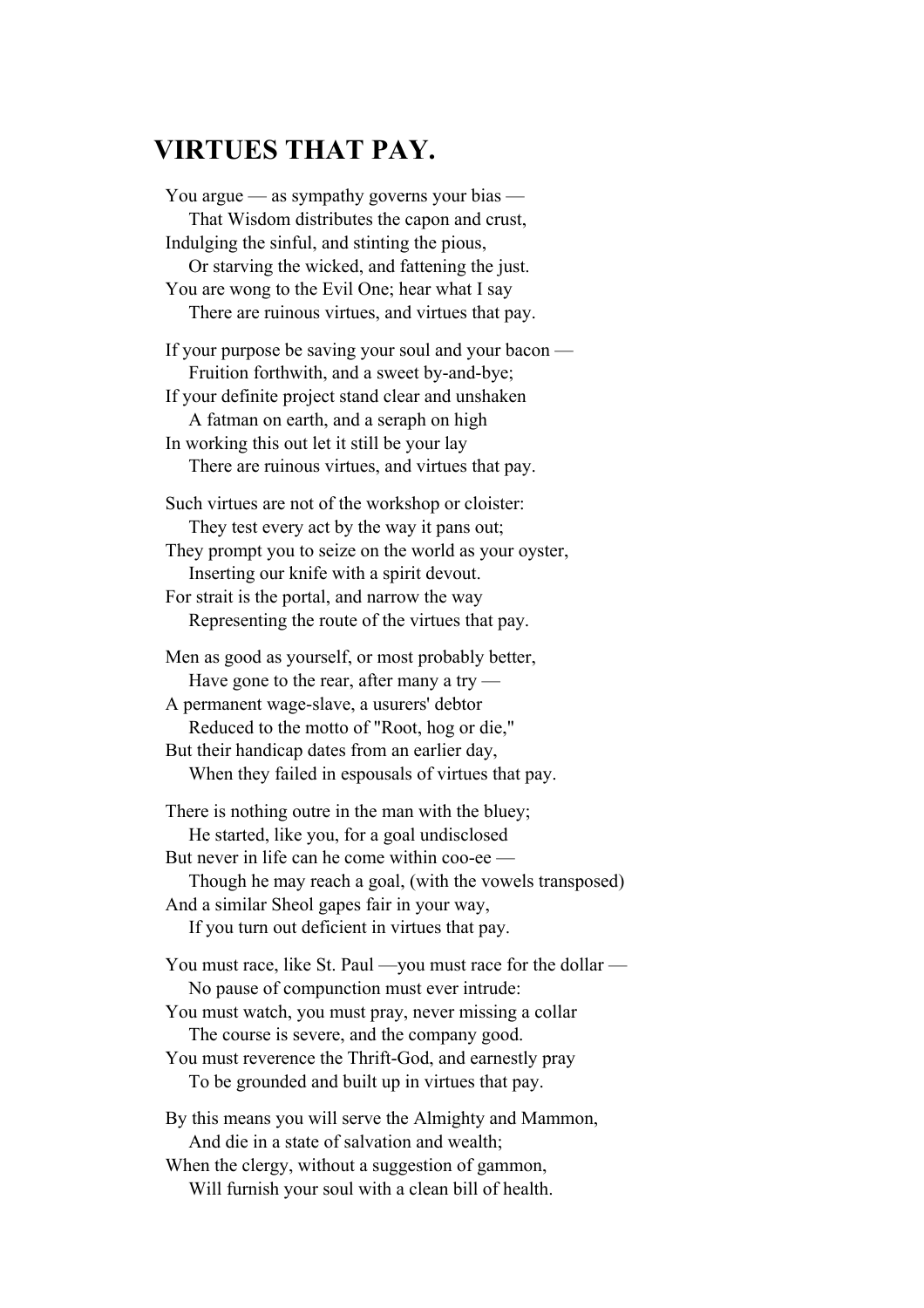So you'll sweep through the gates in your spotless array A shining example of Virtues that pay.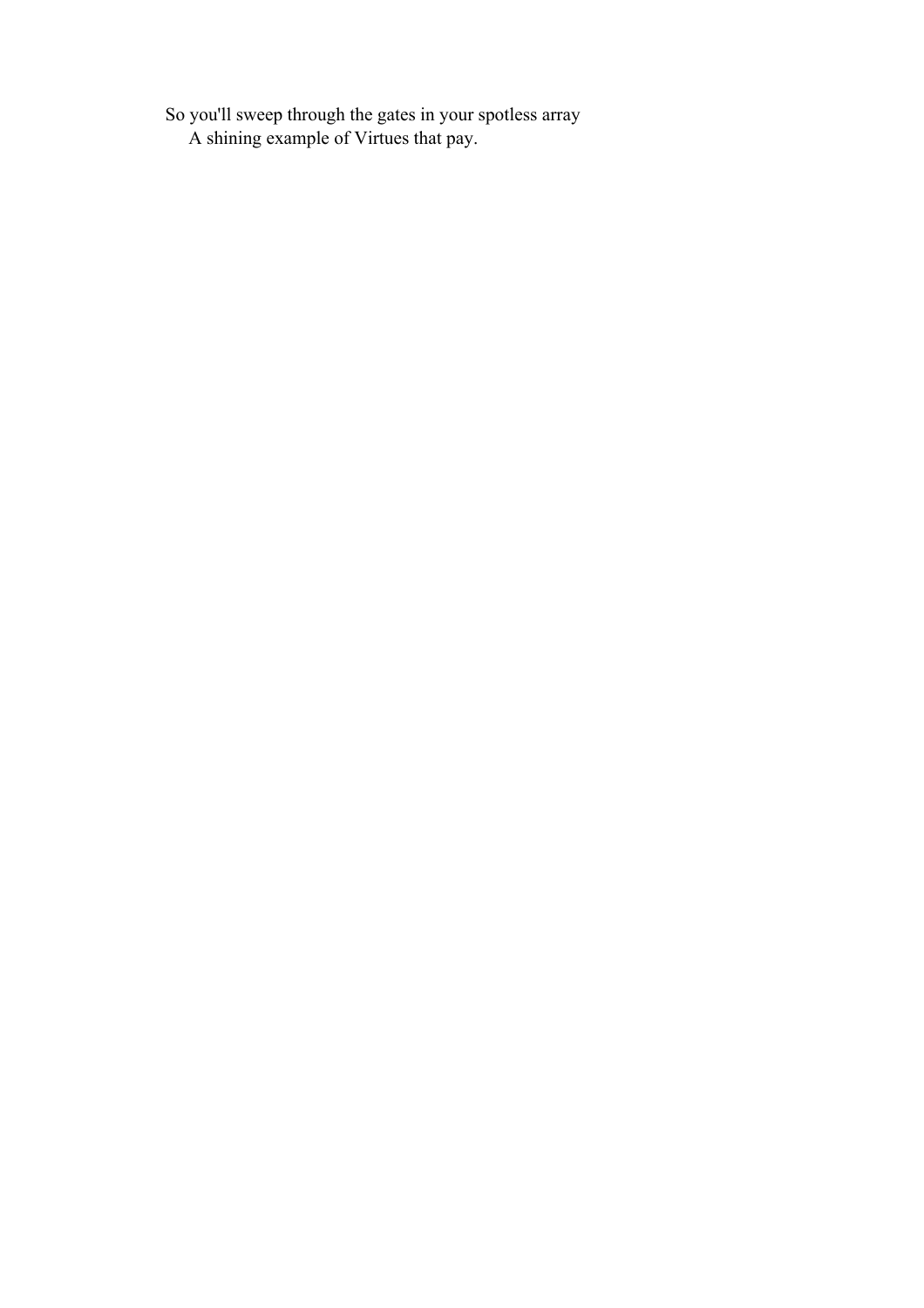### **"THE GUMSUCKER'S DIRGE."**

Sing the evil days we see, and the worse that are to be, In such doggerel as dejection will allow, We are pilgrims, sorrow-led, with no Beulah on ahead, No elysian Up the Country for us now. For the settlements extend till they seem to have no end; Spreading silently, you can't tell when or how; And a home-infested land stretches out on every hand, So there is no Up the Country for us now. On the six-foot Mountain peak, up and down the dubious creek, Where the cockatoos alone should make a row, There the rooster tears his throat, to announce with homely note, That there is no Up the Country for us now. Where the dingo should be seen, sounds the Amy tambourine, While the hardest case surrenders with a vow; And the church-bell, going strong, makes us feel we've lived too long, Since there is no Up the Country for us now. And along the pine-ridge side, where the mallee-hen should hide, You will see some children driving home a cow; Whilst, ballooning on a line, female garniture gives sign, That there is no Up the Country for us now. Here, in place of emu's eggs, you will find surveyors' pegs, And the culvert where there ought to be a slough; There, a mortise in the ground, shows the digger has been round, And has left no Up the Country for us now. And across this fenced-in view, like our friend the well-sung Jew, Goes the swaggy, with a frown upon his brow, He is cabin'd, cribb'd, confin'd, for the thought is on his mind, That there is no Up the Country for him now. And the boy that bolts from home has no decent place to roam, No region with adventure to endow, But his ardent spirit cools at the sight of farms and schools, Hence, there is no Up the Country for him now. Such a settling, spreading curse must infallibly grow worse, Till the saltbush disappears before the plough, But the future, evil-fraught, is forgotten in the thought, That there is no Up the Country for us now.

We must do a steady shift, and devote our minds to thrift, Till we reach at length the standard of the Chow,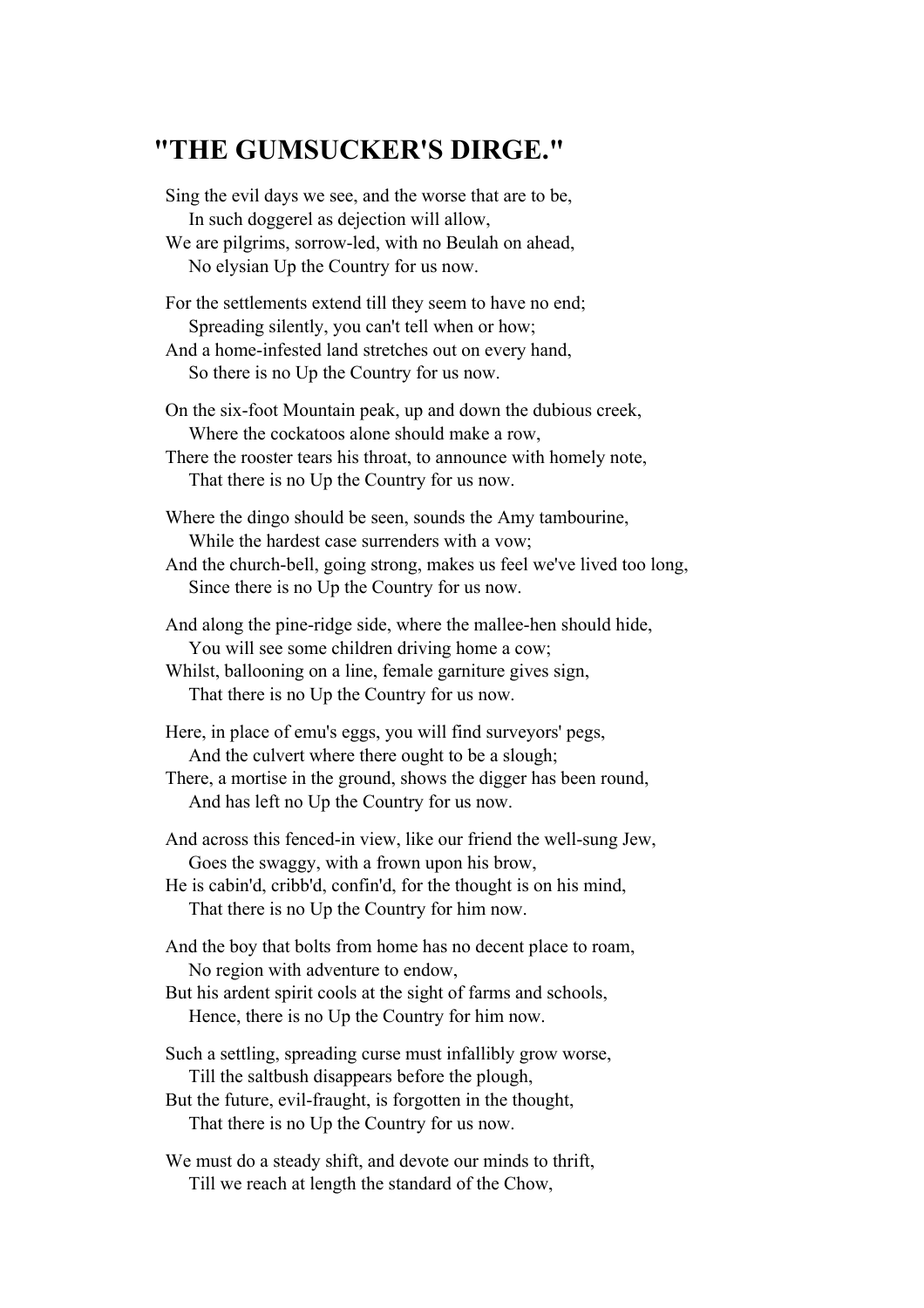For we're crumpled side by side in a world no longer wide, And there is no Up the Country for us now.

Better we were cold and still, with our famous Jim and Bill, Beneath the interdicted wattle-bough,

For the angels made our date five-and-twenty years too late, And there is no Up the Country for us now.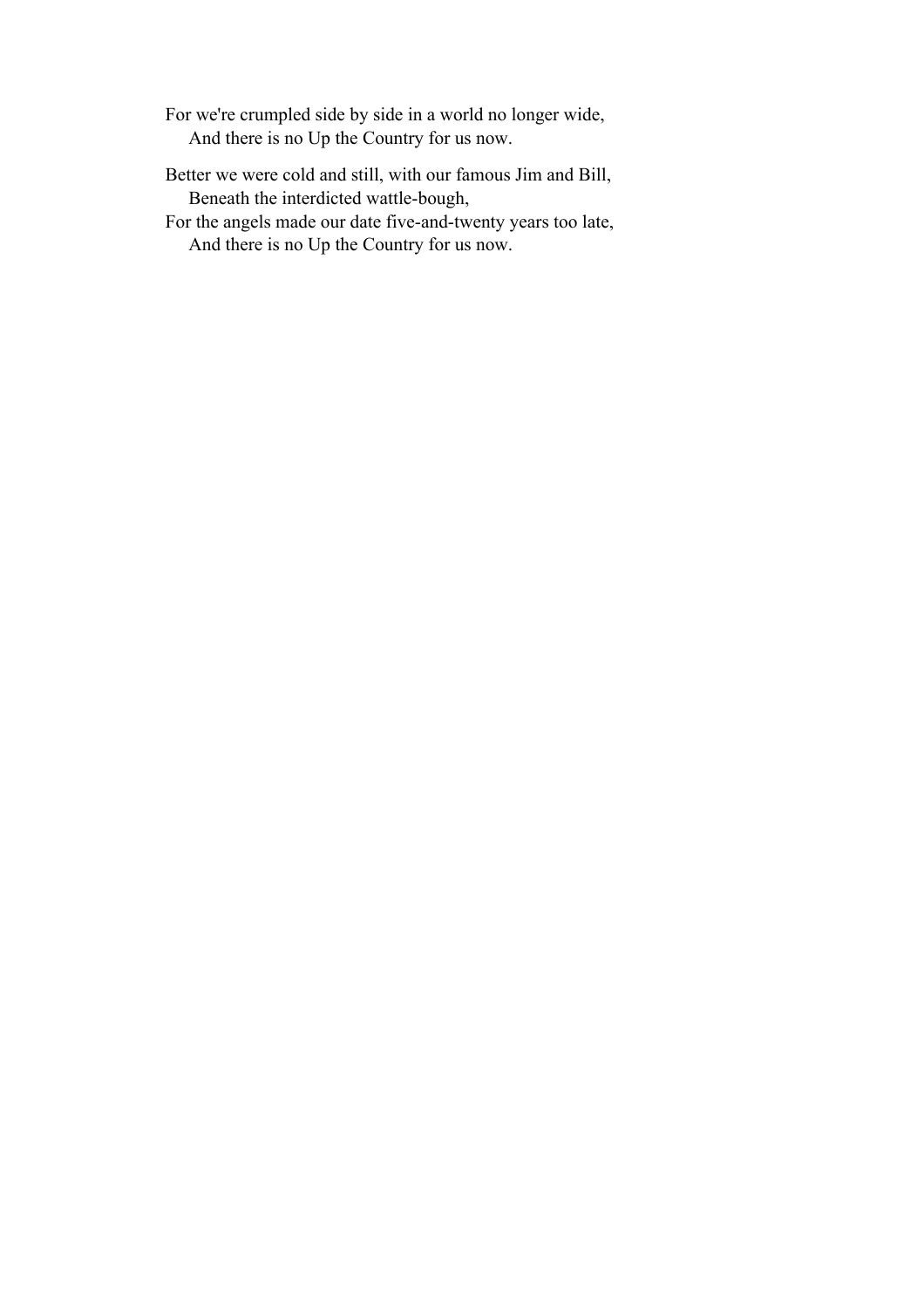### **"THE BULLFROG BELL."**

Now the truce of night brings respite to the sordid care of day, And in listlessness I pace the river side, Where the solitude is wounded by no lighted window's ray; But illicit fancy will not be denied For the darkening flat reiterates a freer life's farewell, In the long familiar knocking of a bullfrog bell. And in reverie I see the loaded waggons slowly creep, Far across the western plains of New South Wales; With "talking" wheels and platforms, with wool-ropes biting deep, And the dust of two broad countries on the vales. Till the stars take shape in patterns, and through their dreamy spell Comes the low, incessant knocking of the bullfrog bell. And the retrospection lingers, bringing spiritless regret, Though the northward track is open to me still I may count the morning muster — I may track the stragglers yet I may spell or battle onward, as I will I may wake at night to listen, and know that all is well By the reassuring answer of the bullfrog bell. But that virile life repeated would be wearisome and trite, Since the glamour of adventure cannot last When the future, with its freshness, its pulsing, roseate light, Has congealed into a leaden-coloured Past. So an unreturning era owns its sympathetic knell

In the melancholy knocking of that bull-frog bell.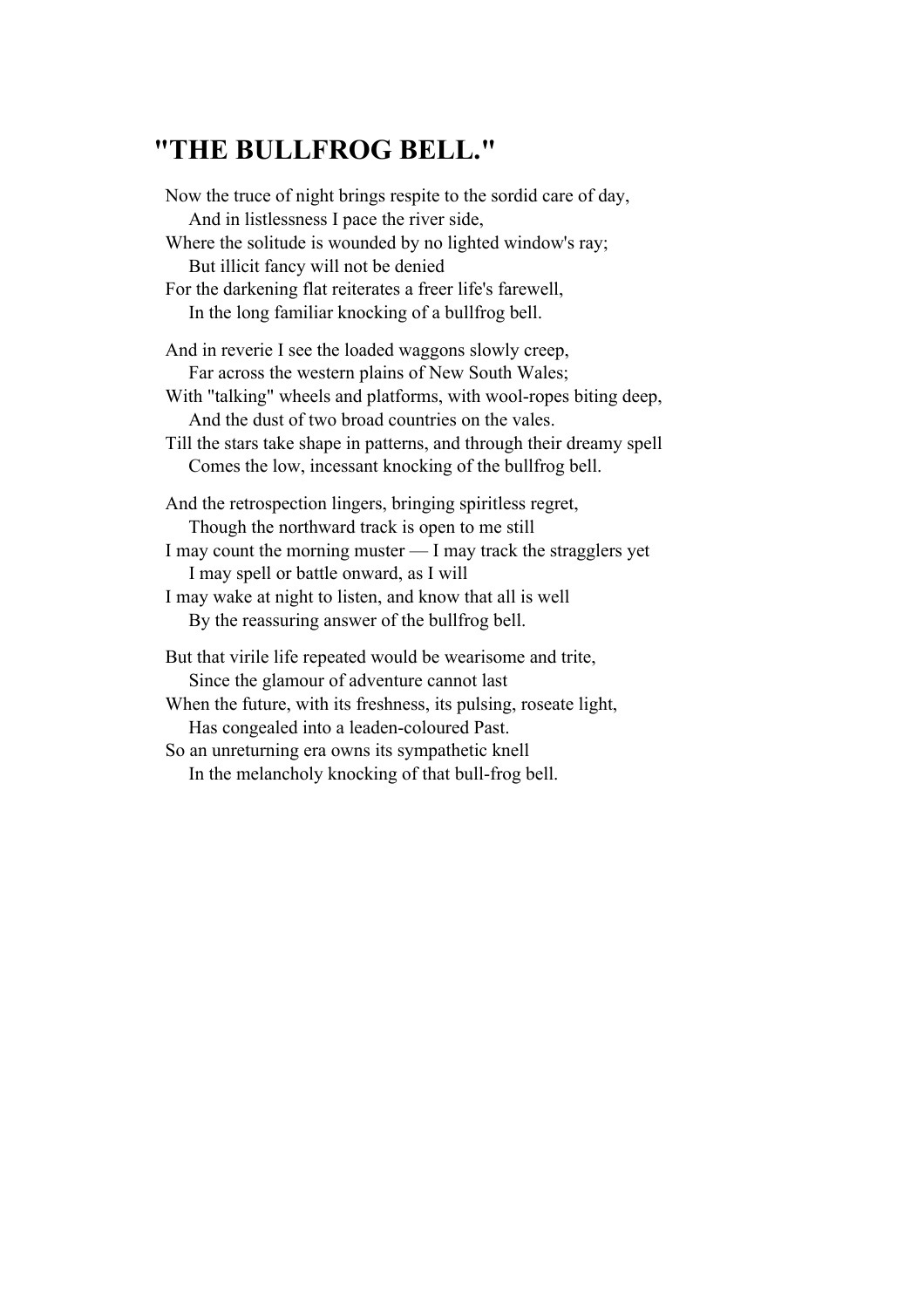### **"THE SCHOOLHOUSE ON THE PLAIN."**

#### **(From "An Idyll of the Wimmera.")**

On the geodetic line, where the parish boundaries join At a level and interminable lane You can see it there, alone, standing calmly on its own, Like an iceberg in a solitary main. It's a topographic base, and each near or distant place Is located from the Schoolhouse on the Plain. It lies open to the road, in the usual country mode, With a few old waster posts to bridge the drain; The reserve is clean and dry, being several inches high, The building standing back about a chain. Nothing could excel the stand, and it's worth its bit of land, That inexpensive Schoolhouse on the Plain. It requires a lick of paint, to correct the weather-taint, And its windows should have here and there a pane; The open-jointed floor swallows pencils by the score, And the veteran desks are inked with many a stain; Still it's proof against the wet, and there's lots of service yet In that unpretentious Schoolhouse on the Plain. Such eventual wear and tear, with contingent disrepair, Is appointed unto everything mundane — Bear in mind it braves with ease the fanatic and the breeze, Spreading influence that nothing can restrain — Think how superstitions yield, and sectarian feuds are heal'd, In that nation-building Schoolhouse on the Plain. All the district, far and near, has a postal centre here, So suitable that no one can complain; Here the local Rechabites, on alternate Thursday nights, Renew their solemn davy to abstain; Also that improvement class, call'd the Literary Ass, Holds its meetings at the Schoolhouse on the Plain. When election time draws near, then the hayseeds rally here, To catechise the candidate urbane; To demand a cockspur line, and an open port for twine, With reduction of the railway freight on grain. Here on polling day they meet, to discomfort Lygon Street, No nonsense with the Schoolhouse on the Plain! Here the missionary man, fresh from Indian or Japan, Unblushingly takes on him to maintain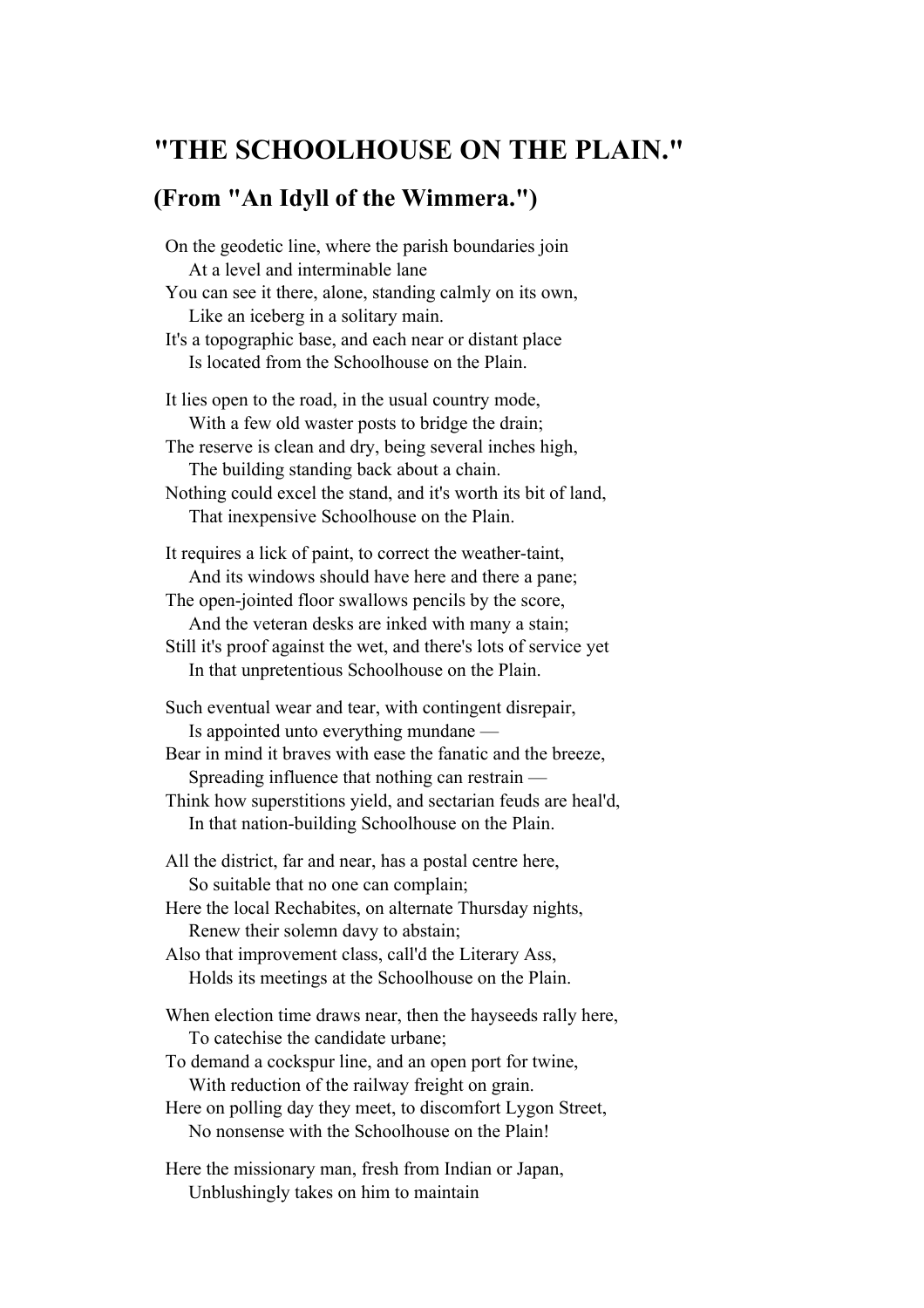That he labours day and night in a harvest field that's white, With other statements shaky and inane; But his magic-lantern show makes the entertainment go,

Till applauses fill the Schoolhouse on the Plain.

Every Sunday, after two, there's an old-man rendezvous, And the edifice becomes a sacred fane;

Then along the fence, each side, stands a line of horses tied, And the seats within hold all they can contain;

While some good, well-meaning man, as per local-preachers' plan, Holds Service in the Schoolhouse on the Plain.

And as he exhorts or prays, or the flock their voices raise In rendition of some Sankey-book refrain,

A dozen dogs, and more, hold possession of the floor, Dumbly showing how they need insectibane —

Nor are such things taken ill, for there's no superfluous frill At those preachings in the Schoolhouse on the Plain.

There the boys deal glances fond, and the girls, of course, respond, In spite of the indifference they feign;

Whilst the mothers of the youth listen to the word of truth, Till they feel about as innocent as Cain;

And the toddlers play bo-peep, and the rude forefathers sleep, Being bosses of the Schoolhouse on the Plain.

But the Monday, coming round, as by ancient usage bound, Sees our jossless system under way again;

Then the hopefuls mobilize, and the droning murmurs rise, Whilst the tree of knowledge creaks beneath the strain;

And the R's extend their roots, and the young idea shoots, Under cover of that Schoolhouse on the Plain.

There are stories carted here, from the Northern Hemisphere, And design'd to cause a thrill through every vein,

Of monarch's, grave or gay, each distinguish'd in his day By being feeble-minded or insane —

But here the kids compete for the scorner's sinful seat. Their troubles at the Schoolhouse on the Plain!

As becometh Jim and Bill, their solicitude is nil Touching Mary Queen of Scots or Anne Boleyn,

But the ructions of the kings, when their docile underlings Made a many-figured tally of the slain,

Are consider'd worth review, for the sporting instinct true Is powerful at the Schoolhouse on the Plain.

There are lessons setting forth how an islet somewhere north Knock'd the stuffing out of Holland, France and Spain; How, from east to west, its drum makes our planet fairly hum,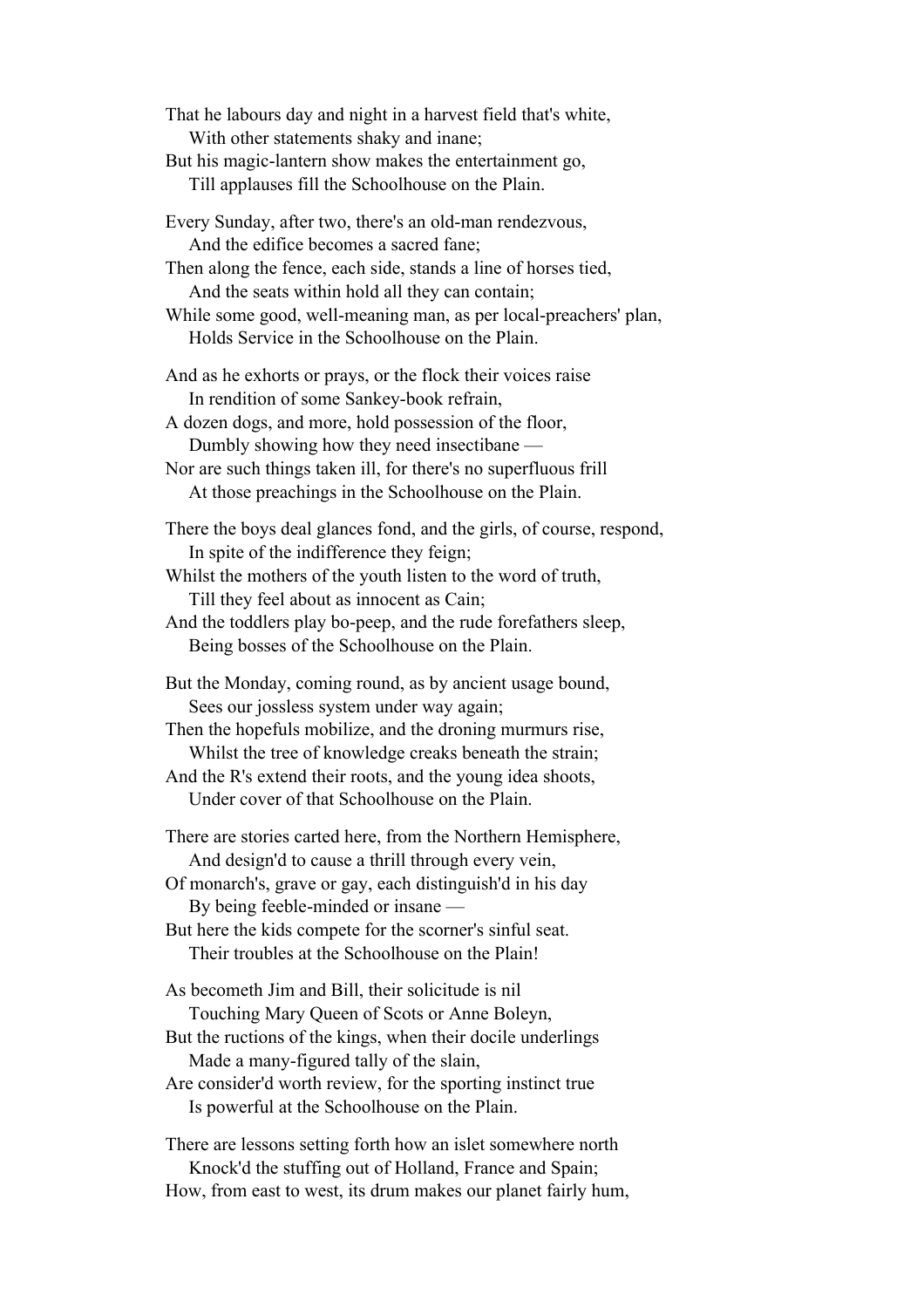And the sunrise follow meekly in its train; How that spadeful, all alone, gave us everything we own, Especially this Schoolhouse on the Plain. And the lydy-teacher there, comes from heaven alone knows where, Like some angel they're vouchsafed to entertain. She controls her motley drove by the gentle power of love, Emphasising her affection with a cane — True, she cavils all the while at the rough, untidy style Of her pupils in the Schoolhouse on the Plain. She sets up to know a lot, but there's one defective spot In the dignity she struggles to sustain; For her days are pass'd in fright, and her sleep's disturb'd at night, As if she had Inspector on the brain; And her heart is in her mouth as she watches north and south From the windows of the Schoolhouse on the Plain. And when she is elsewhere gone, that old school will still live on — Just as she herself was not the first to reign — Since, for better or for worse, Young Australia comes in force, (As a reference to the Year-Book will explain); And he only leaves a place for his duplicate to grace; In the roll-book of the Schoolhouse on the Plain. They mature, and off they drop, in an intermittent crop, Not a single soul desiring to remain; For they know their road about, they can turn things inside out! But existence, as they quickly ascertain, Is a great deal harder row than they thought they had to hoe, When they wagg'd it from the Schoolhouse on the Plain. Many a shearer, tough and strong; many a drover, two yards long; Many a bullock driver, hairy and profane; Many an innocent yahoo; many a red-hot subject too; Many a law-abiding devotee of gain; Many a work-girl; many a wife — looking back upon their life, Cherish memories of the Schoolhouse on the Plain. Some important changes gleam o'er the spirit of their dream As they blunder through their honourless campaign — All that sense of brutal wrong has been dissipated long From the standard they were driven to attain; And they wish with all their heart they could make a second start At the undervalued Schoolhouse on the Plain.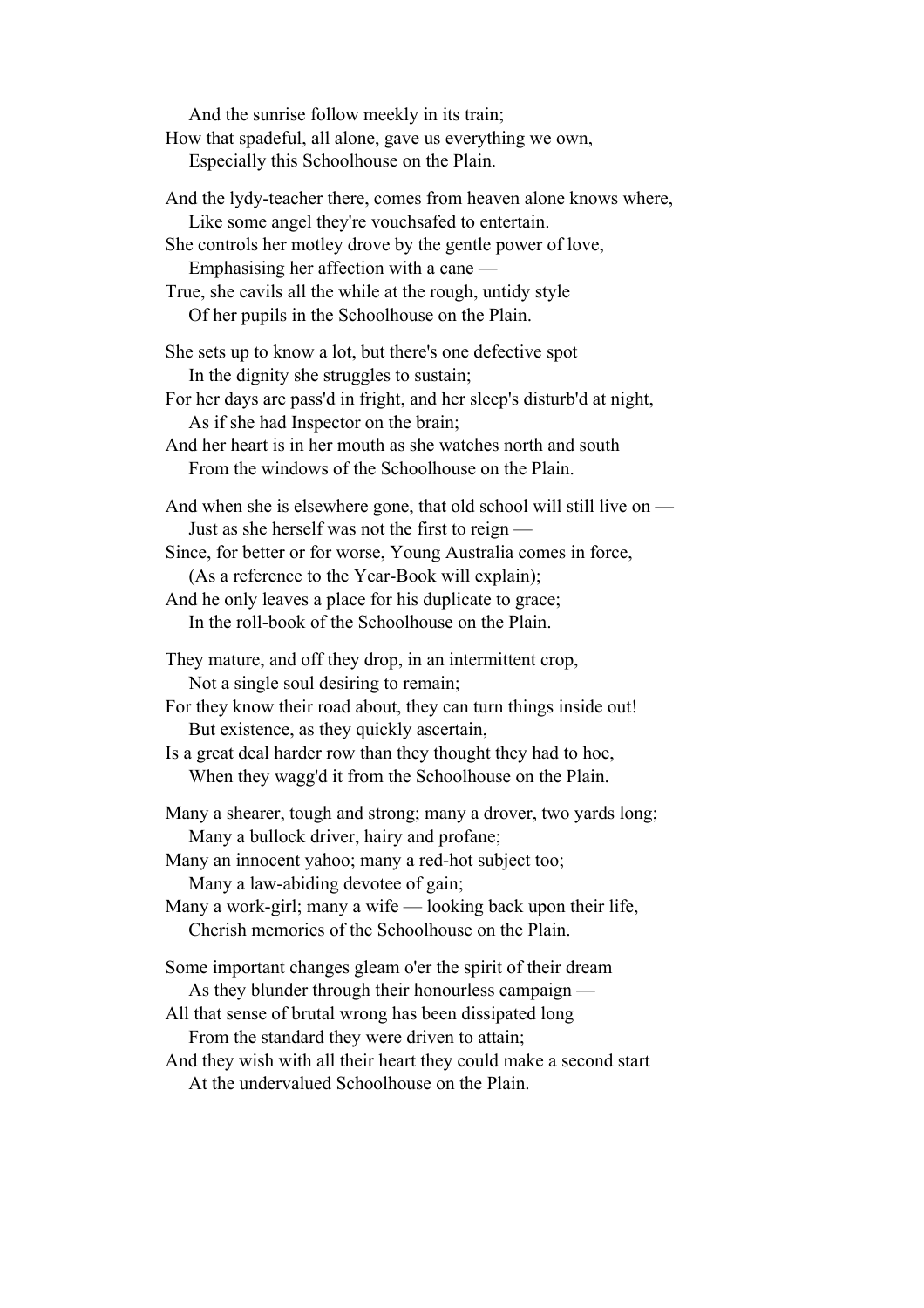## **THE FLY IN THE OINTMENT.**

#### **("Bulletin," March, 1900.)**

When the great Creator fashion'd us, and saw that we were good, He commission'd us to dominate the planet as it stood. But His ordinance meets denial still, and peace remains unknown, For the Boer is always with us, calling certain lands his own.

Yet the Lord has given us grace to scent a Good Thing from afar — Are we not our brother's keeper? Most assuredly we are! So we seek to bear his burden, and benignly take him in, Though he fight like forty devils in his ignorance and sin.

Once the Boers of Athens met us on the veldt of Marathon, Where they fired upon our ambulance, and consequently won. And the Maccabean Dutchmen, by their sniping tactics mean, Smote our absent-minded beggars round Jerusalemfontein.

The commandos of Arminius denied us land or loot; Not to speak of that old Dopper, Oom Bruce of Bannockspruit. At Sempachstrom, at Gransonkop, we met the laager's Swiss, And they mowed us by the acre, through their white flag artifice.

O the countless tons of swaddies, O the money worth of tools, We have spent to prove our doctrine — that the Big Battalion rules! Yet the stolid Boer confronts us still, in dirt and Scripture strong, While our dividends evaporate — How long? O Lord! how long?

Let us beg the workman's shilling, let us smell our hats in prayer, For the swift and lasting triumph of the multi-millionaire. Let us reap the fields we sowed not, gather where we have not strawed Since your wily operator is the noblest work of God.

Bravely sings the long-hair'd Alfred, "Forward, forward let us range, Let the great world spin for ever down the ringing grooves of "Change," O be sure the Good Time Coming shall attain its glorious birth When the patriot owns his blunder, and the boodler owns the earth!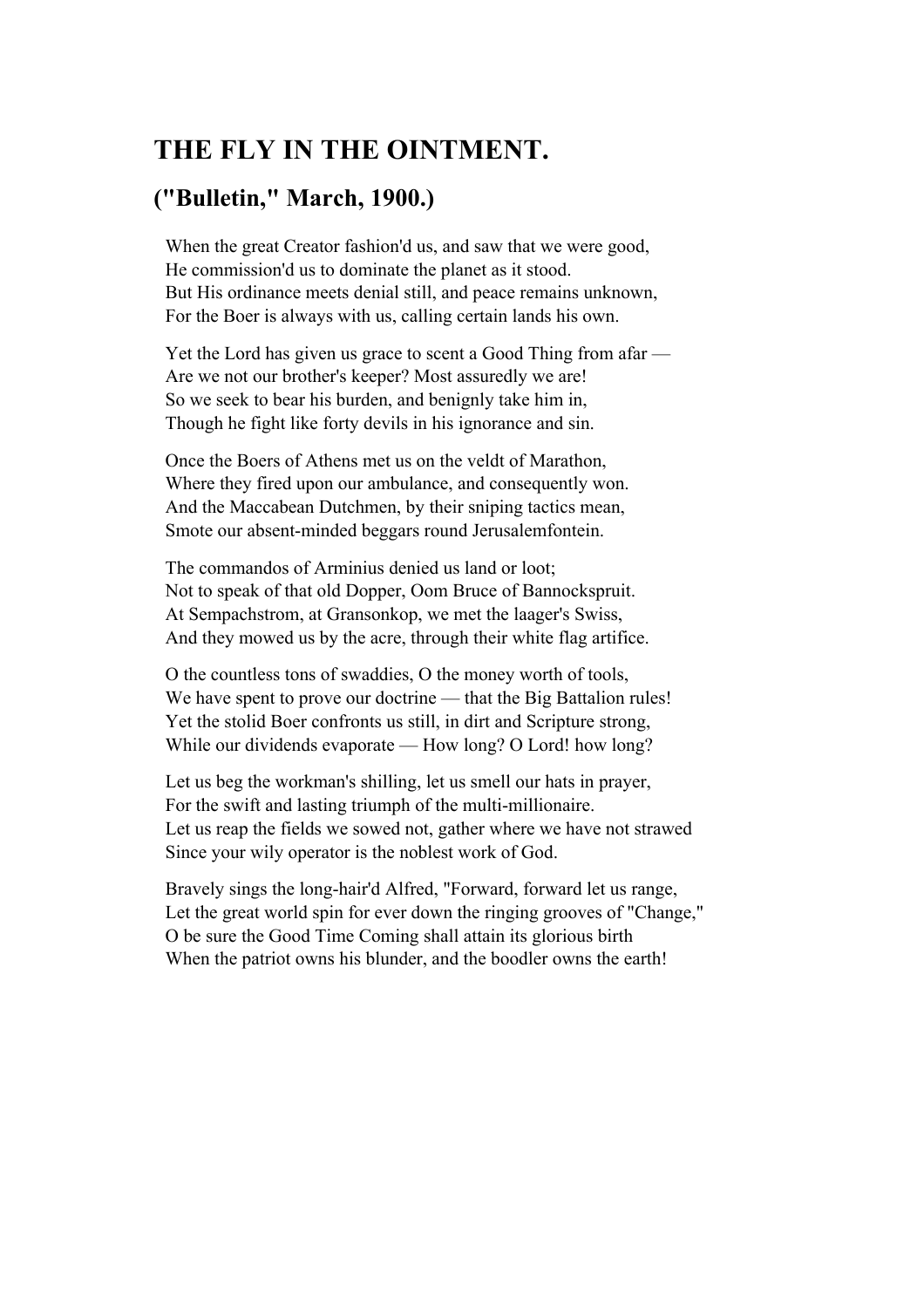## **LINES FOR LIZER-JANE'S ALBUM.**

#### **(Miss Drewitt.)**

No two leaves that wave in Arden, No two grass blades on the plain, No two flowers that gem the garden, Show as twins in form or vein, No two grains of desert sand Counterpart leave Nature's hand.

So the all resourceful mother Forms her children each unique Meet to supplement each other In the purpose all should seek Thus her aim deciphered shows None must copy, none may pose —

Hence no trodden path can guide thee; Thou art duplicate of none; Untried issues shall betide thee; Options new beneath the sun And thou can'st not copy well Failing perfect parallel —

Let thy course be independent Steered by three bright stars above, Ever shining soft, resplendent Boding Faith and Hope and Love, These shall guide thee to thy best, Like the wise men's beacon blest.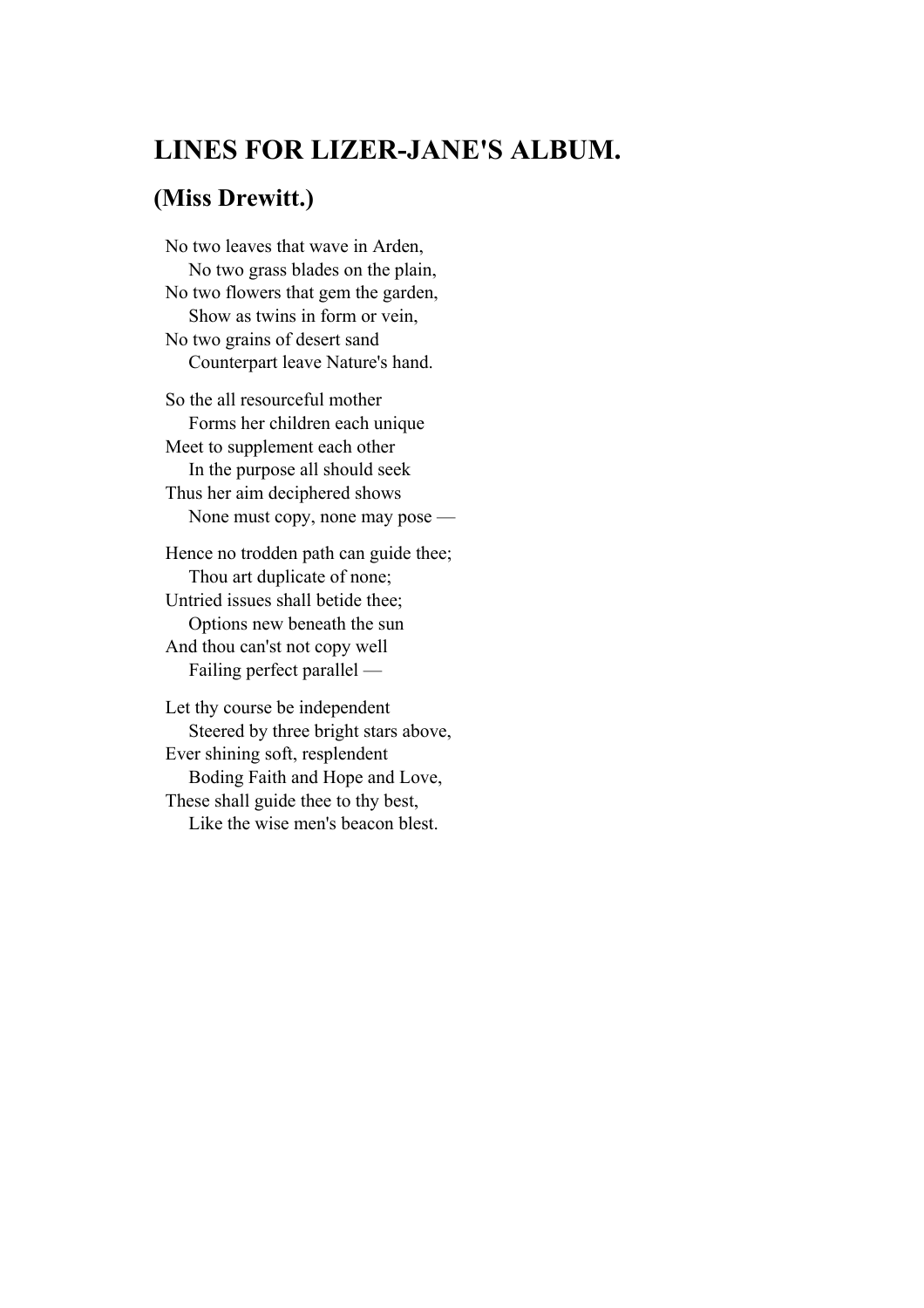# **BIRTHDAY LINES TO K.B.**

Life is a Poem, short or long, A dismal Dirge, or jovial Song, A Psalm of faith, or Lay of Pride, One stanza by each year supplied.

And thy sweet Hymn of love and truth, A carol of unfading youth, Which God hath given thee to rehearse, Enlightening others' chequered way, Is strengthened by a further verse Upon the gracious April day.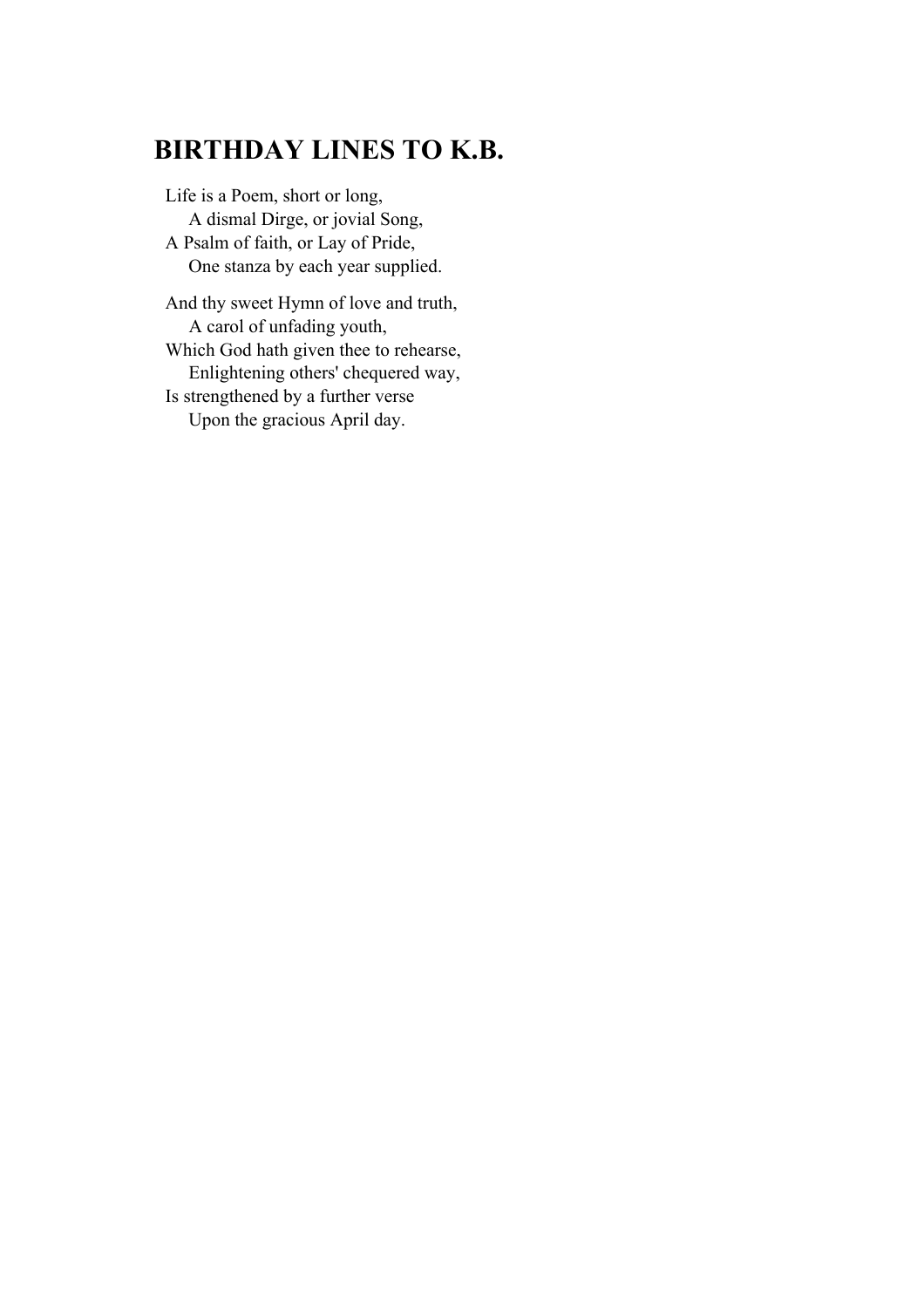# **A CHRISTMAS GREETING TO K. B.**

While changing Seasons run their course, Controlled and guided from above, It is thy part to re-inforce The broadening stream of Light and Love.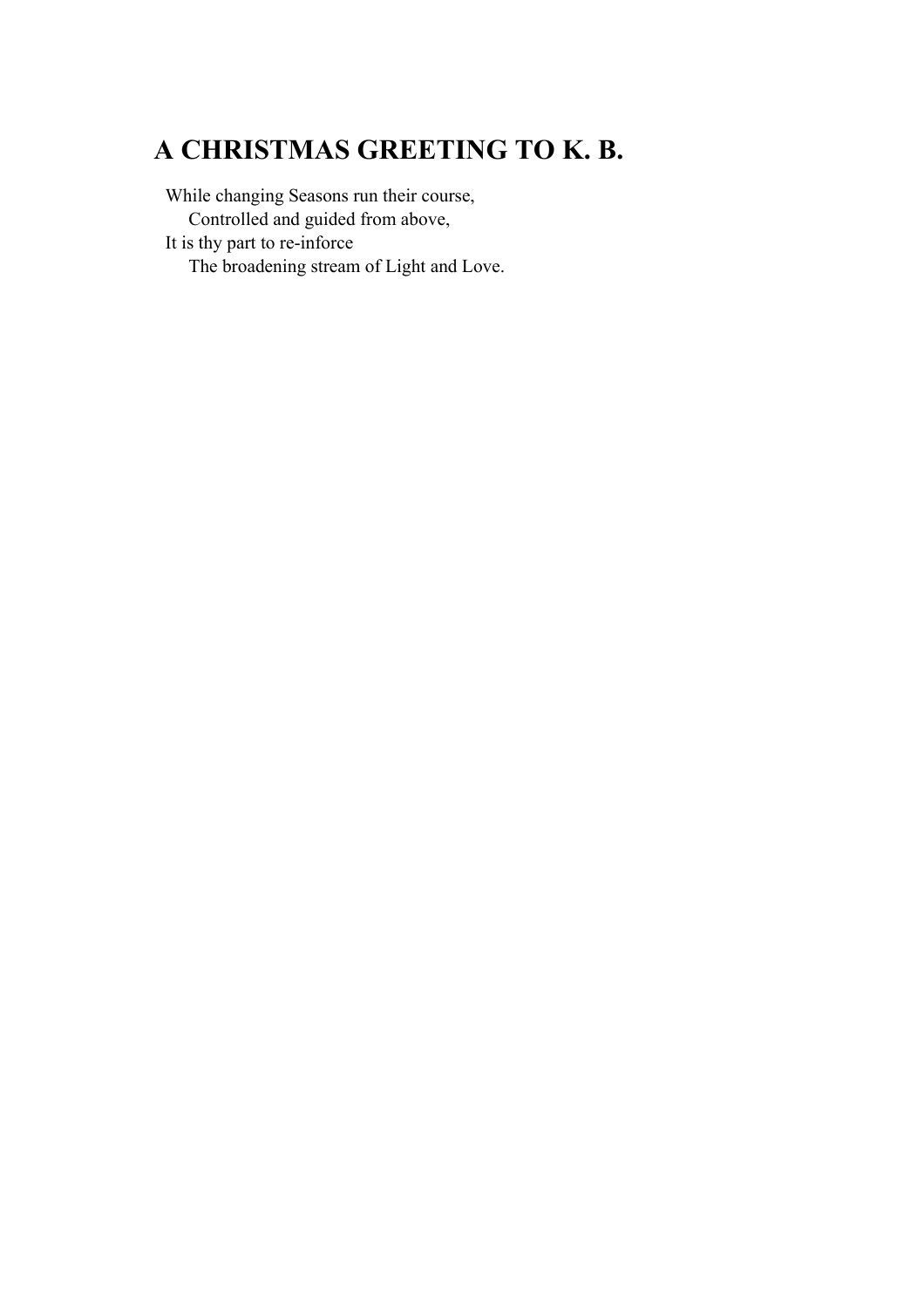# **A S.S.T.'S LAMENT.**

Would I were a profit monger, Buying cheap, and selling dear, Groceries, or something stronger, Toys, or pipes, or sporting gear, Wrong, maybe, but ain't it wronger That I should be stranded here, While my upper lip grow longer, Month by month, and year by year?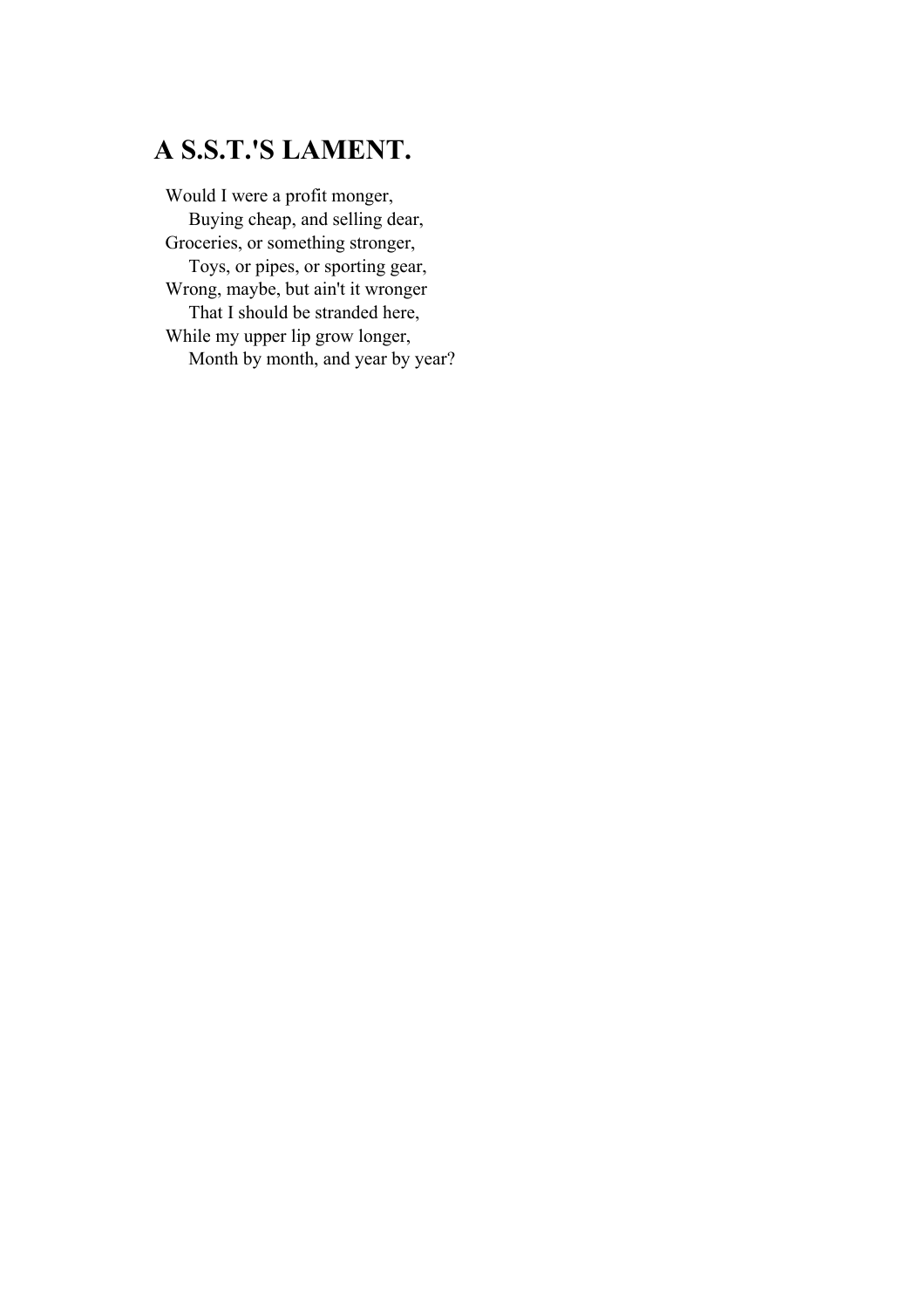# **IMPROMPTU LINES.**

Deem not this wielder of this pen The happiest bloque alive, For I am only five-foot-ten, And ye are ten-foot-five. Wherefore I clothe myself in jute, And likewise softly go, Like that historical galoot Whose tale you surely know.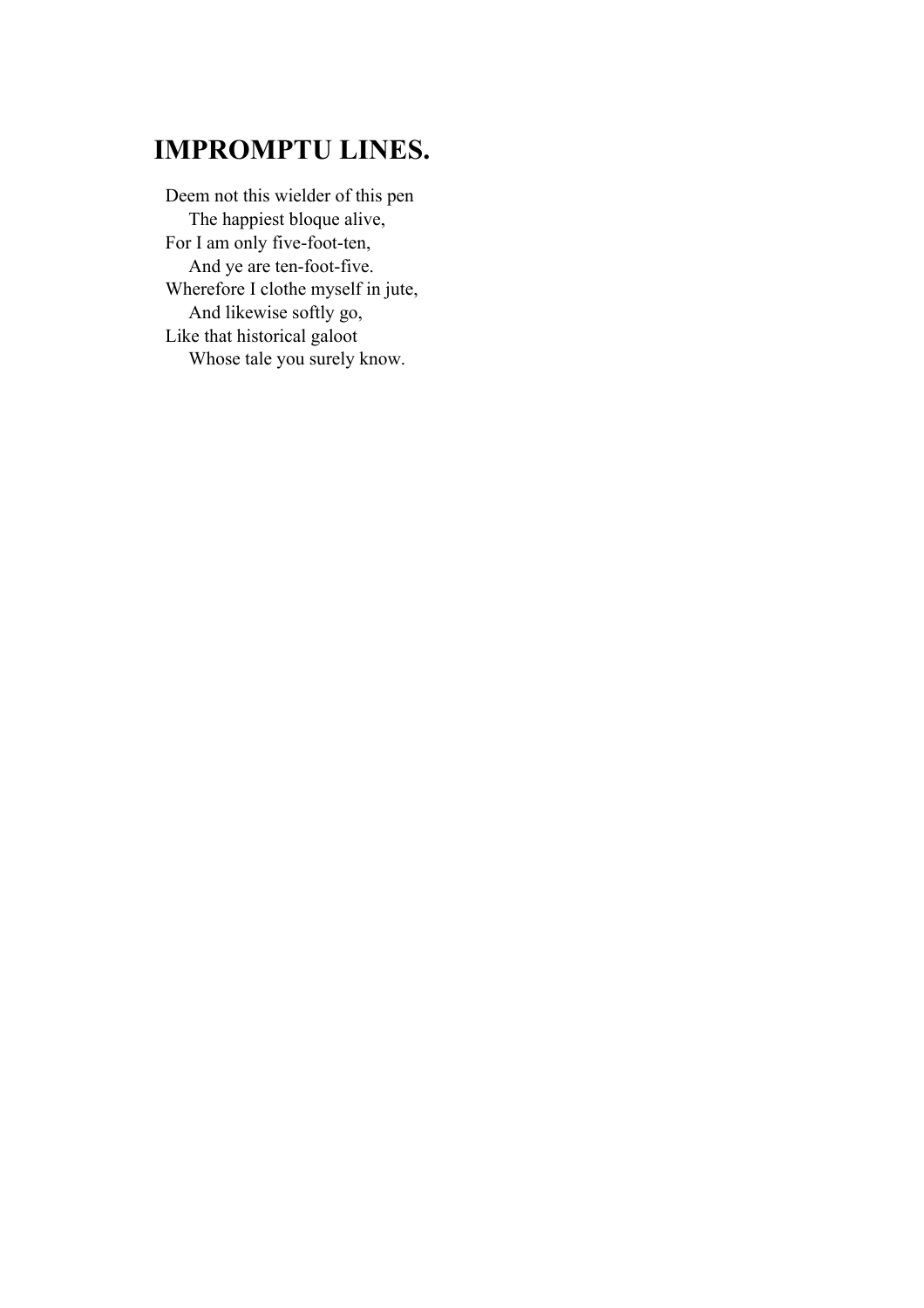#### **IN MEMORIAM.**

#### **(February, 1879.)**

A gentle loving thoughtful boy, But happy gay and bright: A gleam of sunshine from the sky That filled a home with light. And whether busied with his play Throughout the passing summer day, Or sleepless in the night A simple song by children sung, For ever in his memory rung, Found gleeful utterance from his tongue And filled him with delight — "Jesus loves me — He will stay Close beside me all the way." But now across the morning sky The shade of night has rolled — Lay all his little playthings by, His hands are still and cold. His loving eyes once bright as day Are turning to their former clay — No more:— the tale is told: The soul has left that pulseless breast For regions of eternal rest. Ay but to die — a child, alone Without a guard or guide To launch into the vast unknown Where shapeless phantoms glide, To cross the gulf no bridge can span To realms unseen by living man All strange and yet untried. With no familiar loved one near To charm away his childish fear, And give him one soft word of cheer To break the dreary void. Alas! conjecture seems to swim And reason waxes faint and dim, But faith affirms 'tis well with him Whatever may betide. Jesus loves him — He will stay Close beside him all the way.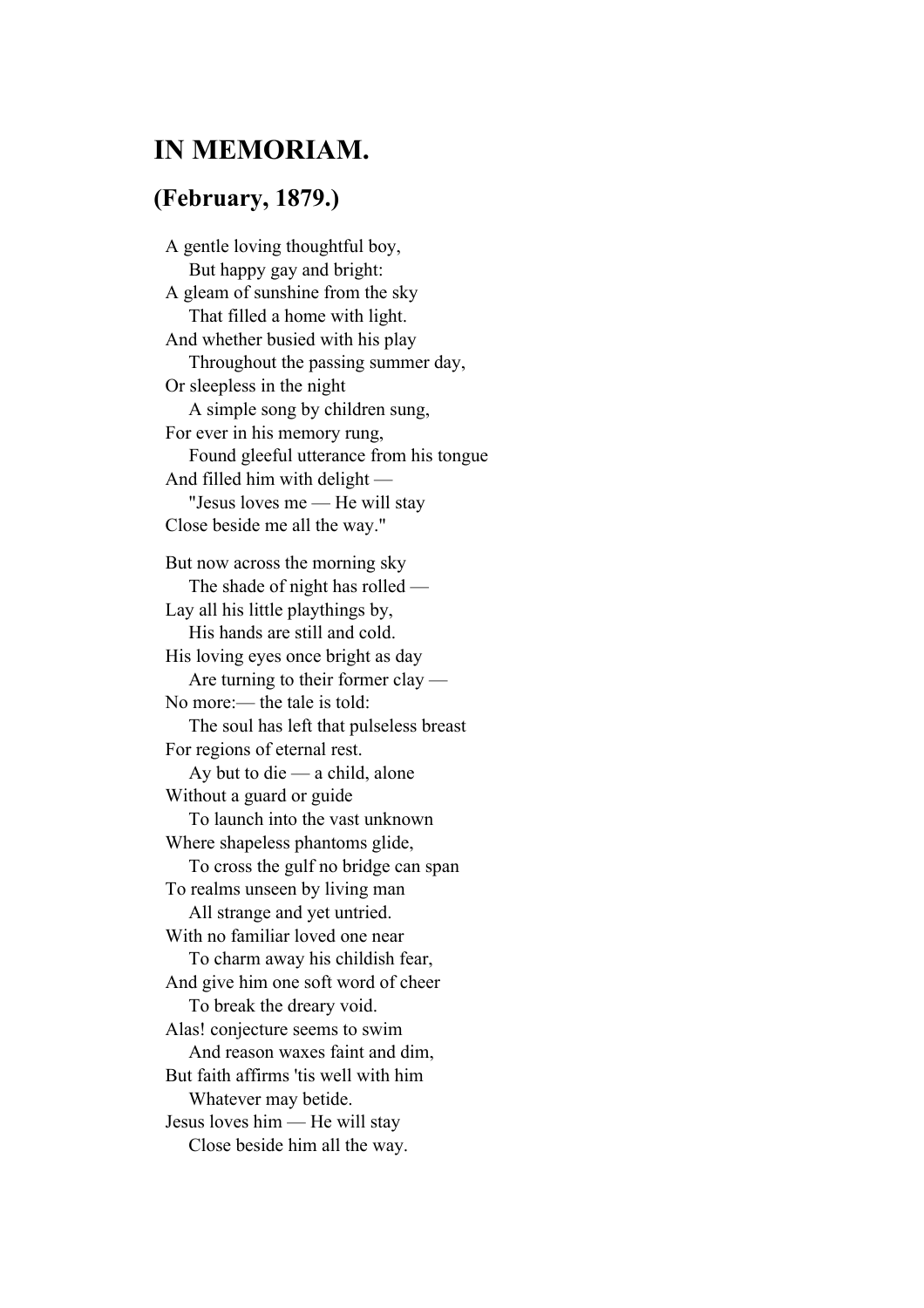### **WHAT THE HEART OF THE POET SAID TO THE "BULLETIN."**

Tell me not in future numbers That our thought becomes inane, That our metre halts and lumbers, When the Wattle blooms again.

Lies of great men all remind us We can challenge and restrain Such attempts to bluff and blind us, When the Wattle blooms again.

Therefore take our gage of battle! Freedom reasserts her reign: We are not dumb, driven, cattle When the Wattle blooms again.

Doubtless ANSWERS, weekly, daily, Adding to his heap of slain, Feels a jar, when Nature gaily Bids the Wattle bloom again.

Nocent censor! time thou learnest All this contract may contain — Dust thou art, to dust returnest, But the Wattle blooms again.

Time may change this loyal jernal From religious to profane, But a rhythmic law eternal Makes the Wattle bloom again.

Trust no Flossie, howe'er pleasant, Sweeps are treacherous, totes are vain; Banks and scrip are evanescent, But the Wattle blooms again.

Cultivate no fair ideal; Own no country-seat in Spain; All these things must go to Sheol, Whil'st the Wattle blooms again.

Czar, and Pope, and Dei Gratia Pass like phantoms of the brain Never so our bright acacia, For the Wattle blooms again.

Thus you see, austere and lonely,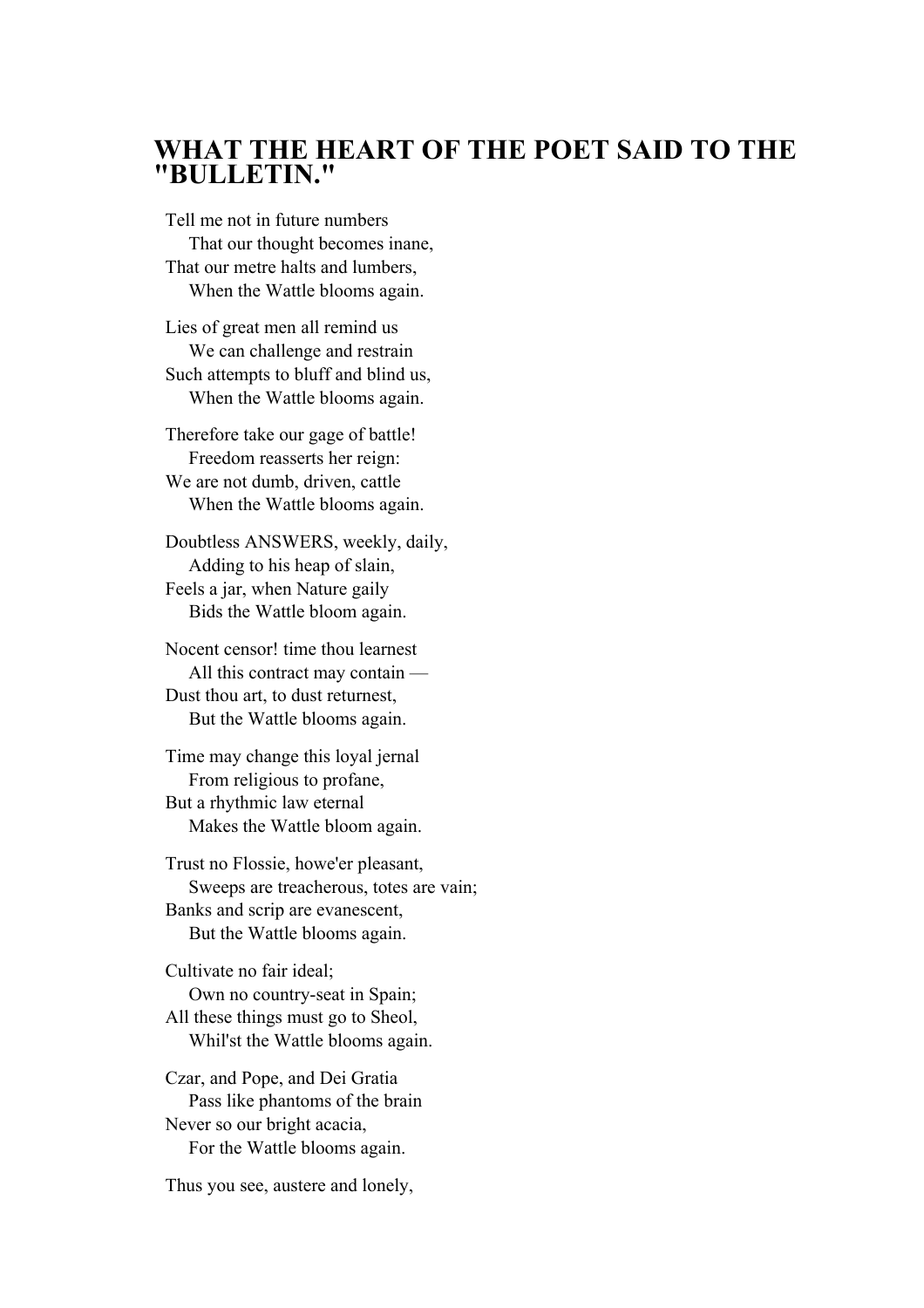Sailing o'er Life's solemn main, One great fact is certain only — That the Wattle blooms again.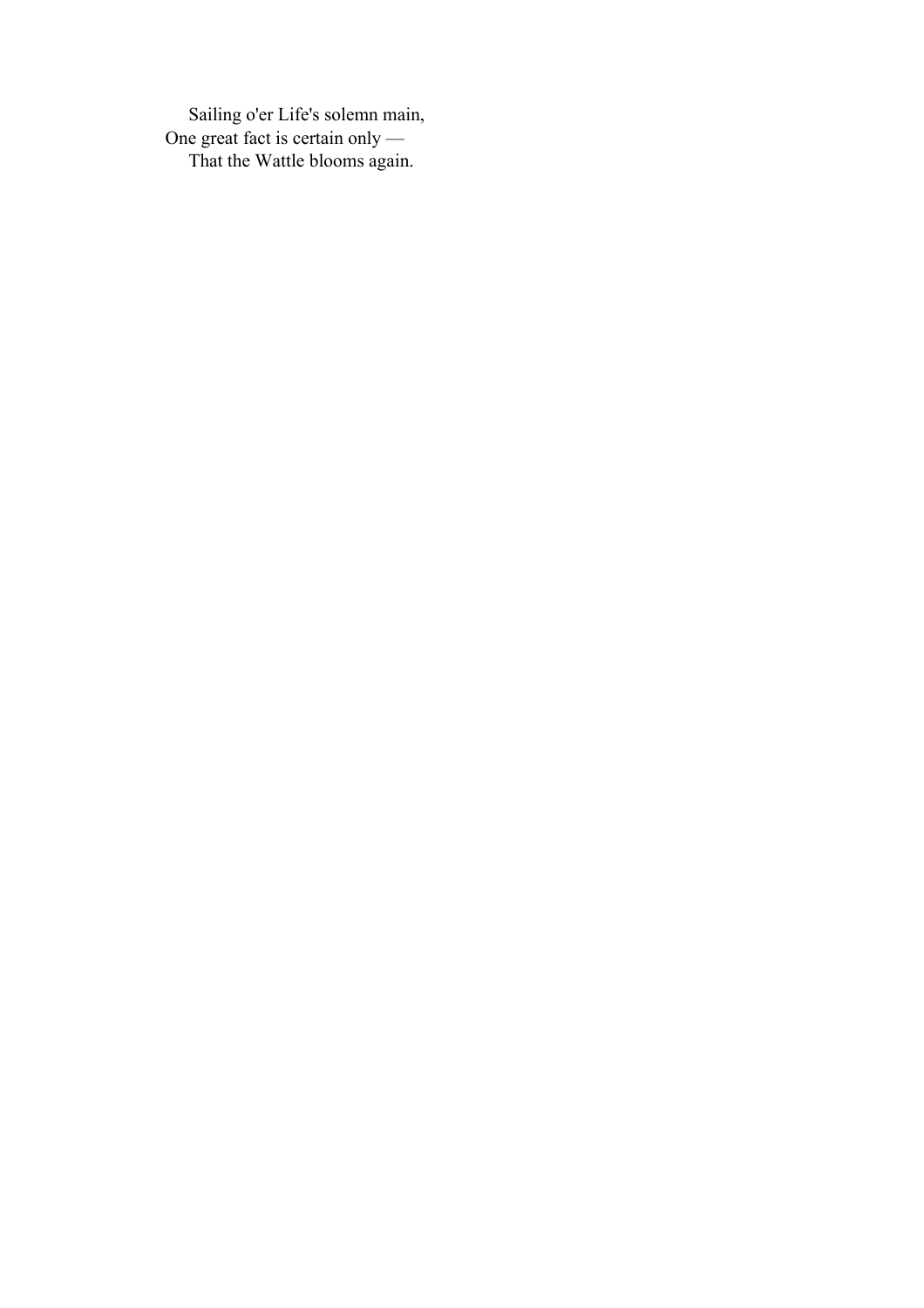### **AUTOGRAPH VERSES.**

#### **(Written on board "Kyarra," bound for W.A.)**

#### **For Miss Eliza Cook.**

"Prove what Life can give of gladness; Seek for aught that merits trust — All thy mirth will turn to sadness, All thy bliss to cold disgust. Soon revolving years will banish Fairest hopes, in darkness laid; Earthly treasures soon must vanish, Strength and beauty fail and fade." Thus, life-weary, spake the preacher, Closing his misguided quest. Heed him not, the half-truth teacher, Deaf to Love's supreme behest. But with Faith thy life adorning, Serve thy race as Heaven hath plann'd; Sow thy seed at dawn of morning, Nor at evening stay thy hand. Never shall this path seem weary; Never hath such purpose fail'd; Nor the retrospect proved dreary, When Life's furthest heights are scaled. And in bright realms still above thee, On some ever-verdant shore, Those thou servest, and who love thee, Shall rejoin, to part no more.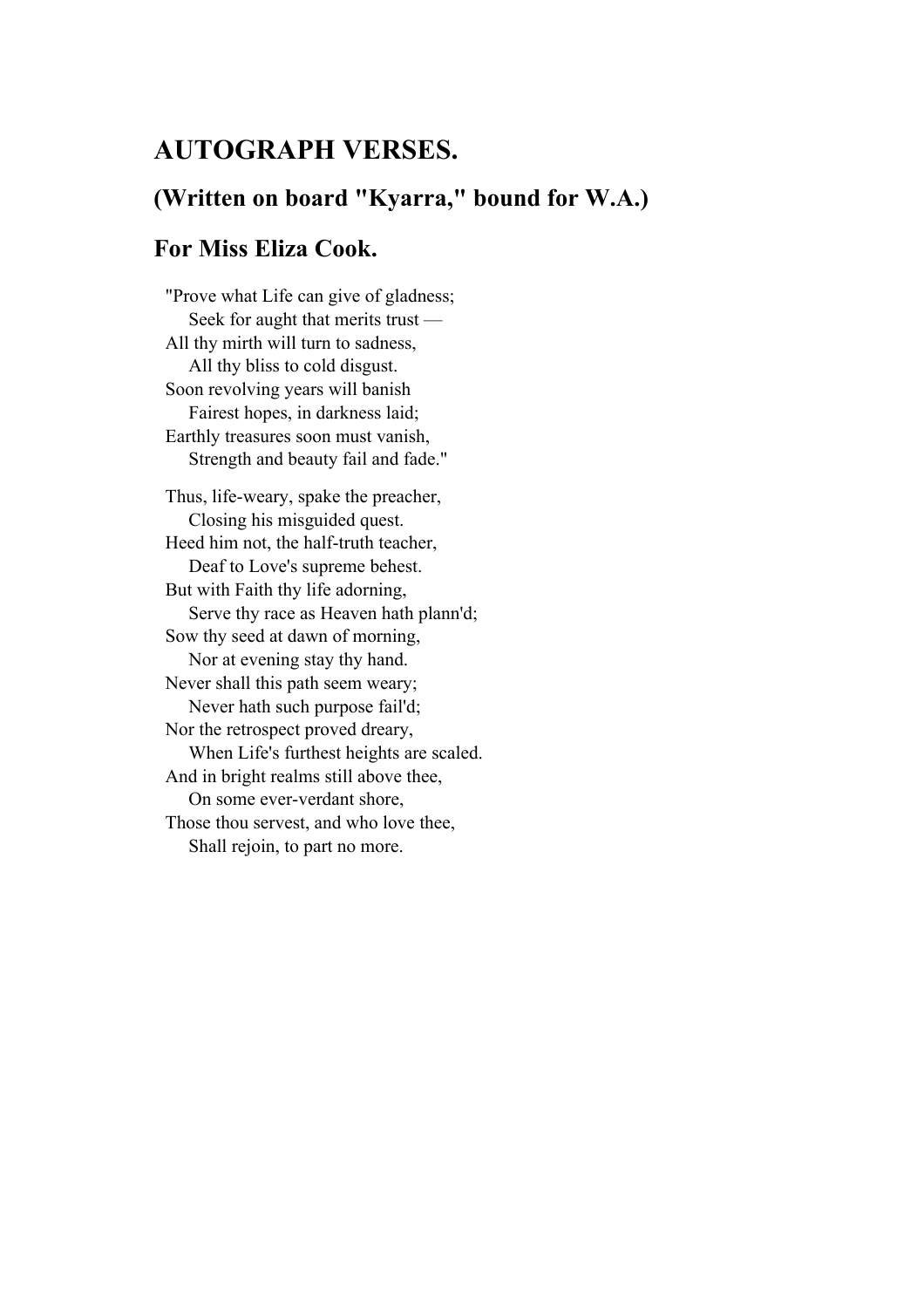## **BREAKING THE NEWS.**

Johnny's drowned — here's his clo'es Where he's got to, we dunno; Sure enough, he never rose; So we thought we'd let you know. Gosh! the fright has knocked us flat — Here's his shirt, an' here's his hat.

Never seen him since he plopp'd, Jist a'side the big red-gum; So, thinks we, poor Johnny's copp'd — All so suddent! — ain't it rum? Must be snagg'd among the roots — Here's his pants, an' socks, an' boots.

Simplest thing you ever seen — Only just a common swim — Cripes! it might as ready been Me or Bill in place o' him! Try to snake him out, I s'pose? Anyway, we fetch'd his clo'es.

("Bulletin.")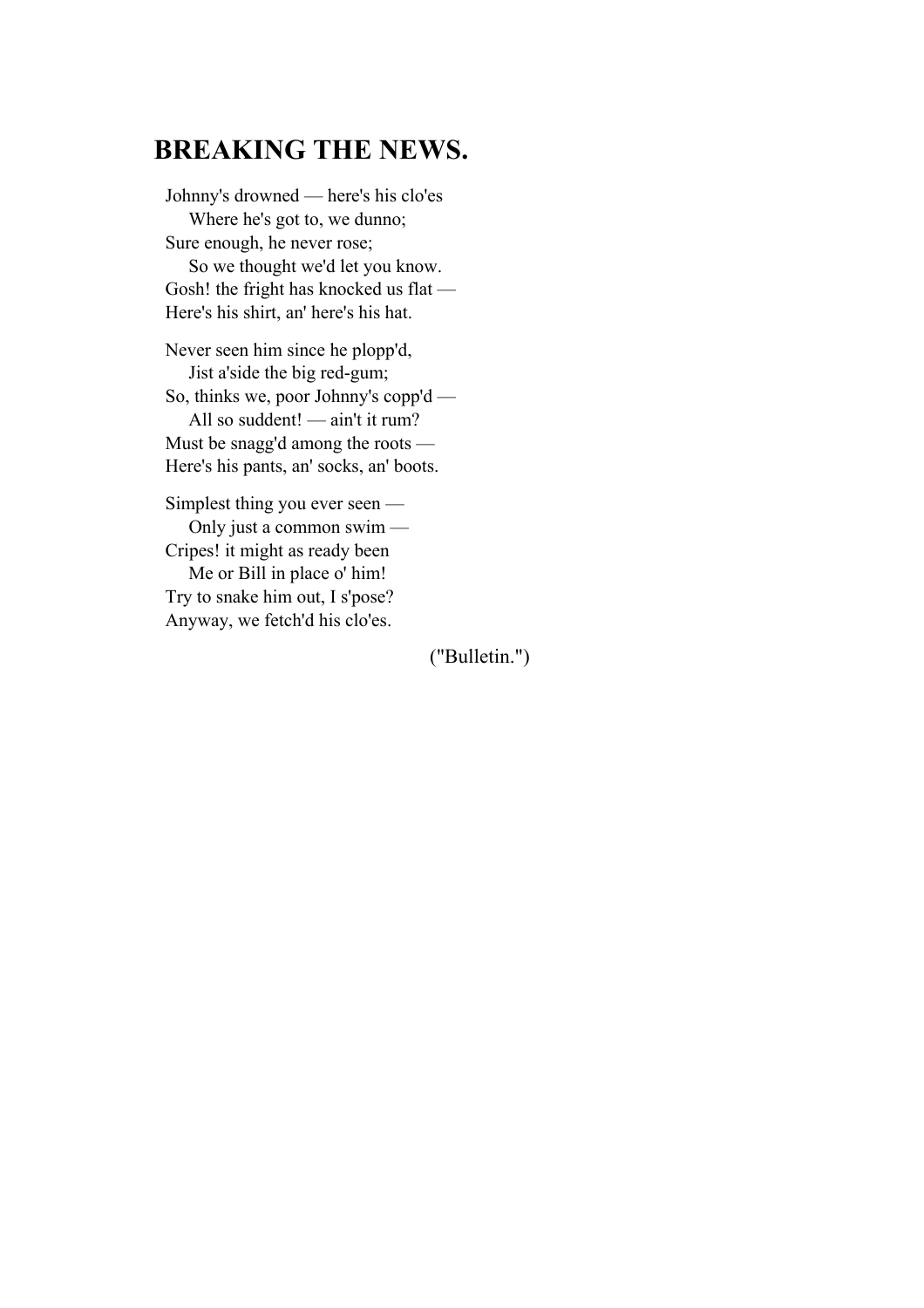### **"ARE YOU THE COVE?"**

"Are you the Cove?" He spoke the words As freeman only can. The squatter freezingly inquir'd, "What do you mean, my man?"

"Are you the Cove?" His voice was stern, His look was firm and keen. Again the squatter made reply, "I don't know what you mean."

"O dash my rags! let's have some sense — You ain't a fool, by Jove! Gammon you don't know what I mean — I mean, ARE YOU THE COVE?"

"Yes, I'm the Cove," the squatter said. The swagman answered, "Right! I thought as much. Show me some place Where I can doss to-night."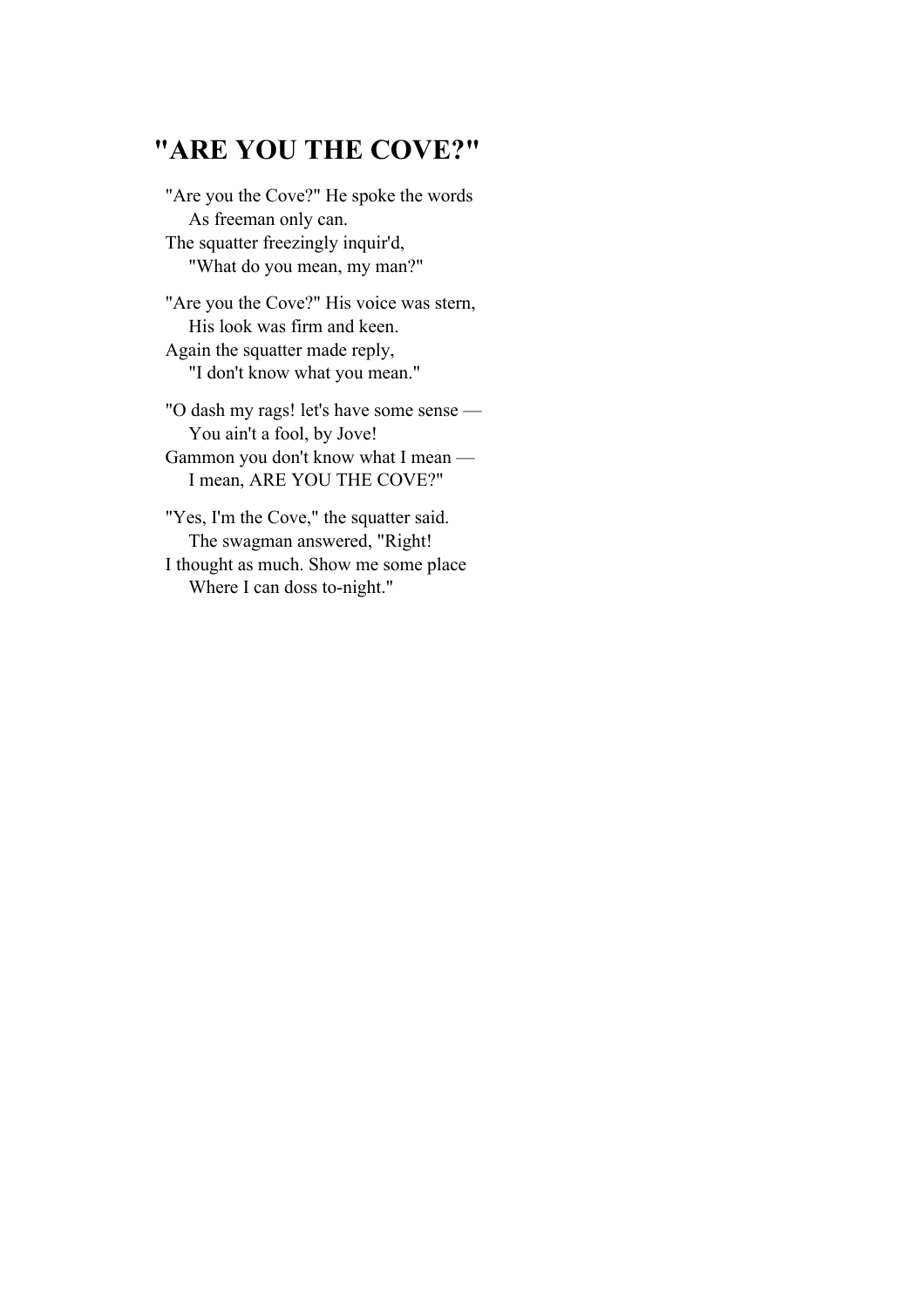### **THE DEATH OF PRESIDENT LINCOLN.**

#### **(A Romance.)**

#### **December 11th, 1867.**

The fleecy clouds had passed away Before the bright approach of day, And now the morning's radiance shines Upon an Army's order'd lines, And light the glancing sunbeams play'd On bayonet point and sabre-blade. Slow rolled the ponderous mass along — A hundred thousand bayonets strong, And thirty thousand horses prance Impatient of the slow advance, While o'er those glittering groves of steel The striped and coloured spangles reel And Hail! Columbia! lofty notes Peel from the trumpets brazen throats. From post to post the generals ride. The army's steady march to guide, And aides fly swiftly o'er the plain With bloody spur and slacken'd rein; And far and wide on every side

 The hollow trembling earth replied To those grim legions measured stride On dark Virginia's shore — And many a heart bounds high with pride That soon shall beat no more.

The foe, of far inferior force, Scarce sixty thousand foot and horse, Stand watching with undaunted glance The Federal foeman's grim advance; And turn again their hopeful eyes To where their own loved banner flies — That flag of tesselated bars, That on its checks bore seven white stars Which waved on many a field before But now, alas! is seen no more: Its short and bright career is o'er, Its light was quenched in streams of gore.

Far on the left, where rank on rank,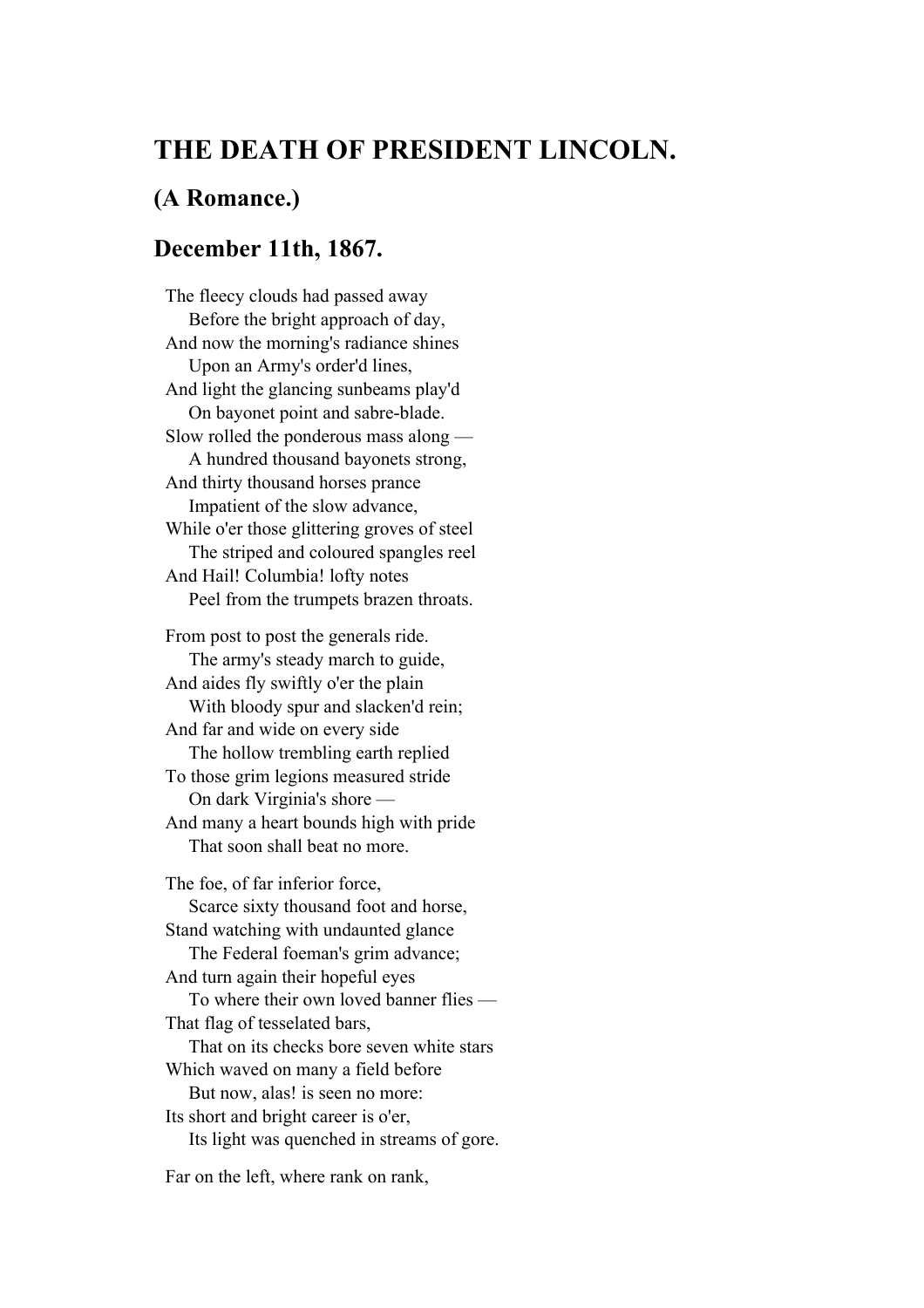Kentucky's footmen held the flank, A youthful warrior rode alone, To every Southern soldier known, For that long falchion by his side Had turn'd the battle's doubtful tide In many a dark and desperate fight When right still triumphed over might. His simple dress, undeck'd with lace, Bore no brigade's distinctive trace — 'Twas Booth, who long had vow'd to stand The Champion of his Fatherland; Unflinching, faithful, firm and fast, And strike for freedom to the last. He rode a horse of spotless white, With ample chest, and limbs of might — That fiercely strains upon the reins As, slow advancing o'er the plains, He marks the Union ranks of grey And greets them with a furious neigh — He lists the hollow thundering drum Which tells him that the time is come To charge these hostile columns home, And flashing flakes of feathery foam Fly from his chafing mouth. First in the charge's wild career, And in retreat the last in rear, And, first or last, unknowing fear, That noble beast had not his peer In all the spacious South. At once, on centre, left and right, The loud artillery woke the fight With round-shot, grape and shell — And loud the cry of conflict rose As fiercely now the armies close And vain it were to tell How, charging on the cannon's mouth, The fiery soldiers of the South Were midway met in deadly strife, Where each man fought for death or life And thousands bled and fell. Before the Federals charged — ere yet The heavy armed battalions met In conflict fierce and dire. While skirmishers in scatter'd rank,

Extended far on front and flank, Maintained a dropping fire —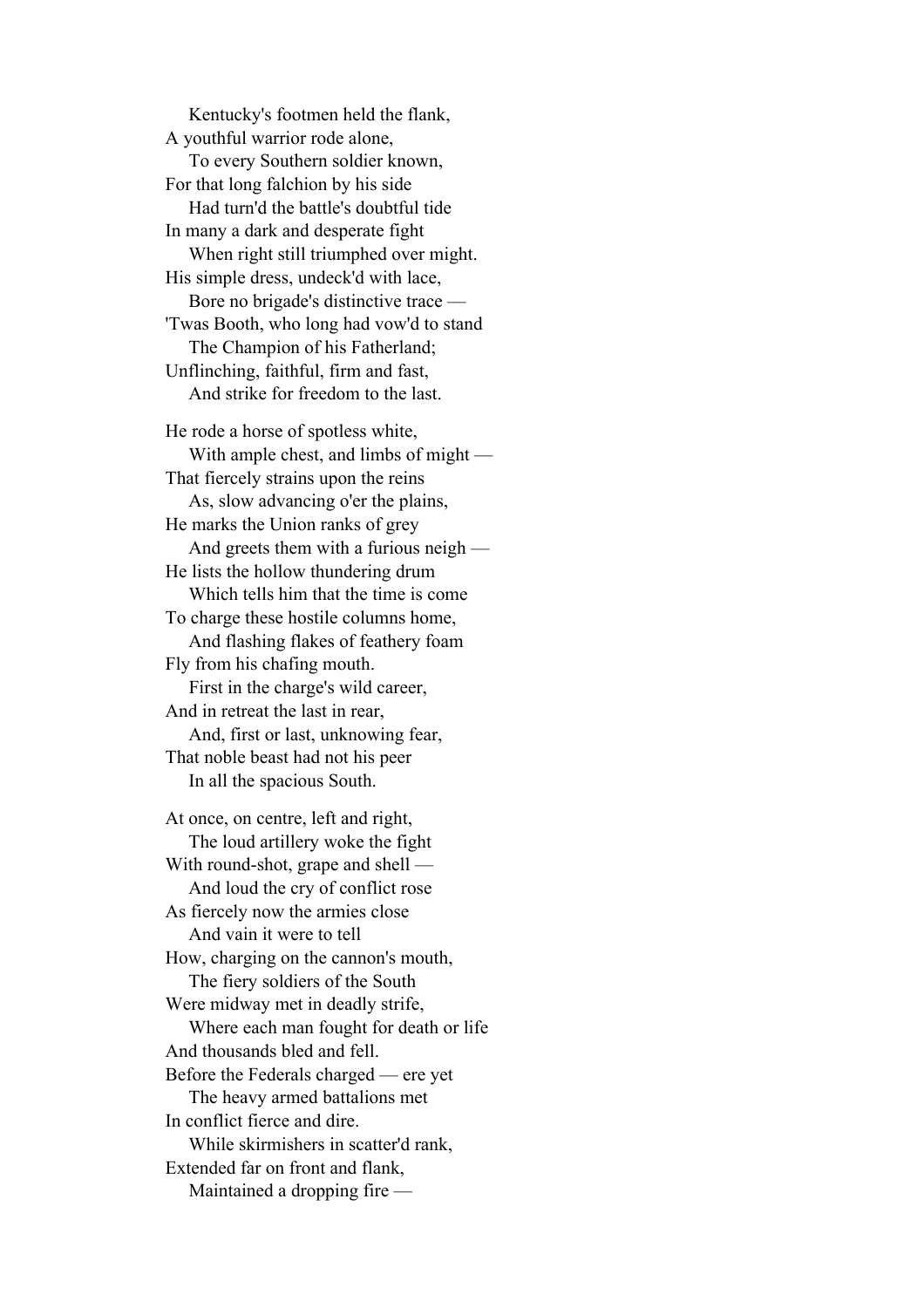While every ear was bent to hear Their proud Commander's word. To bid them charge at full career With bayonet and sword.

Booth calmly watched their threatening course And sternly reined his furious horse. But when the opening cannon rung And bugles blew and charged aloud, His weapon from the scabbard sprung Like lightning from the thunder-cloud — And where the bayonets reddest shine Along the Federals' charging line — Where wounded horses wildly leap Through pools of life-blood fetlock deep — There his gigantic battle-horse Swept onward in resistless course. Round his invulnerable head His reeking crescent blade, Still scattering drops of crimson red, In lightning circles played. Through fire and smoke the war horse dash'd Unharm'd by shot or shell, And where that falling weapon flash'd A Federal soldier fell.

But Lee, who mark'd with eagle glance The Federals' last reserve advance, Call'd up his veterans grim and grey, The flower of Southern infantry — Down where the dark palmettos wave Ten thousand Carolinians brave Their double column shows — Each moment fringed their ranks with flame, And fast the withering volleys came Against their flinching foes, And through the batteries of the North Their fatal welcome thunder'd forth In showers of iron rain. Still fiercer rose their music's swell And wilder pealed their battle-yell, While fast and faster still they fell As whistling shot and shrieking shell Clove many a ghastly lane — And thicker still their bullets came, And closer deadlier grew their aim, The Federal lines were heaped with dead And fast the rising panic spread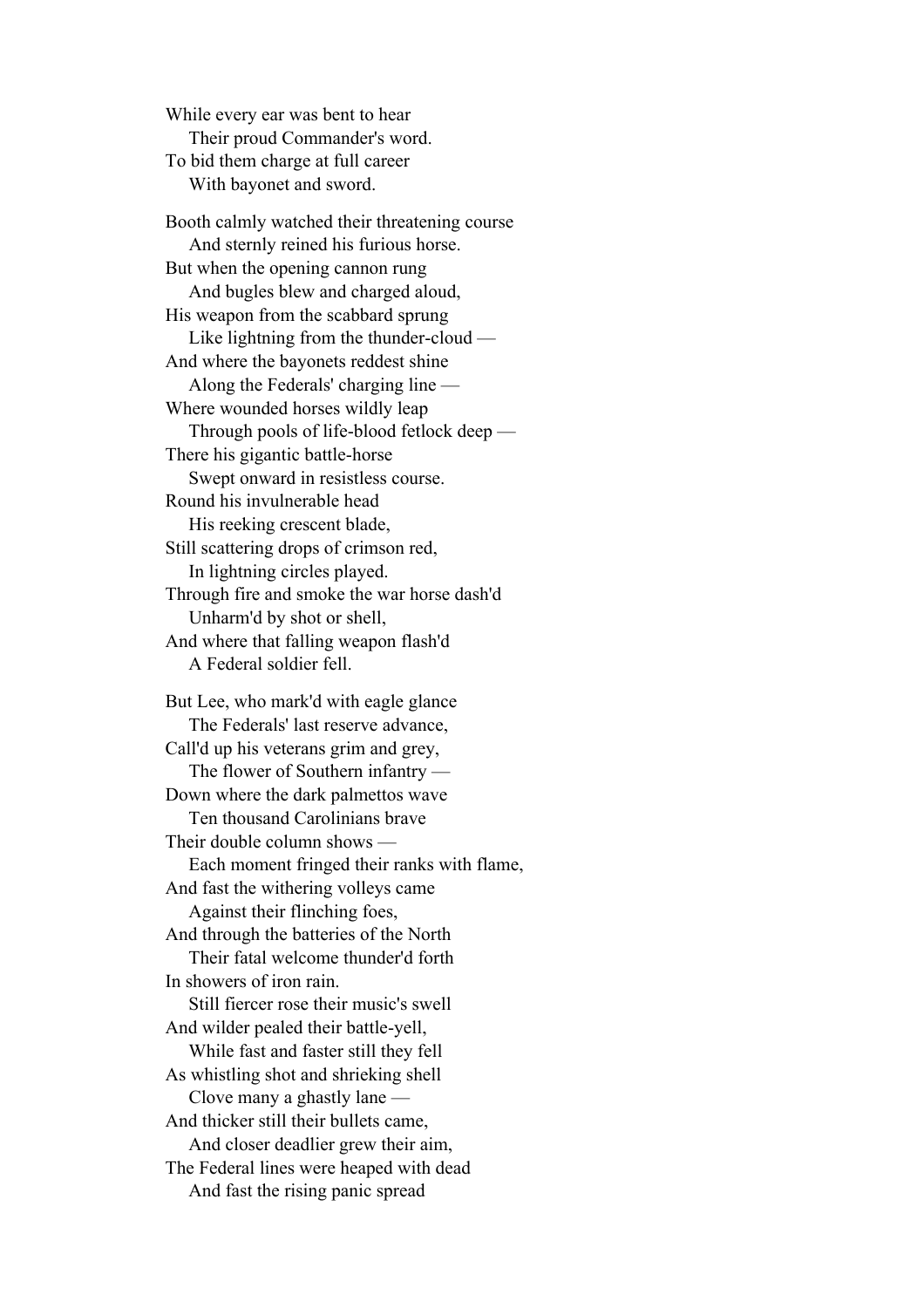Along their wavering force, Till passing round their left-ward flank Their own reserve came rank by rank — New England's hardy horse Forth to the front each troop advanced, Each ready sabre naked glanced, And every horse's flank was lanced And slacken'd every rein — In charging column firm and deep, At racing gallop on they sweep Who seldom charge in vain. That swift advancing avalanche Boasts the same spirit stern and stanch That tamed a haughty tyrant's pride And crushed his servile train On Glorious Marston's swarthy side And Naseby's bloody plain — The Puritan and Cavalier Of other days are pitted here. But well the rifles played their part For many a steed, shot through the heart Came headlong to the plain. And many another kept the ranks With empty stirrups smote his flanks Whose rider reeling from his seat,

And trampled neath the horses' feet, Might never mount again.

Till, like a sea that bursts its banks They dash against the bristling ranks And now through whirling clouds of dust And surging wreaths of smoke Is seen the bayonet's furious thrust

The sabre's dazzling stroke.

With fearful slaughter backward driven Their shatter'd columns rent and riven The cavalry recoil — A shout of triumph rose to heaven, And to the Southern ranks is given Brief respite from their toil. Again the madden'd horses wheel, Obedient to the armed heel, And charging to the bugle's peal They rush against the serried steel With tenfold rage and force — But as the wave breaks on the rock That seems its futile rage to mock,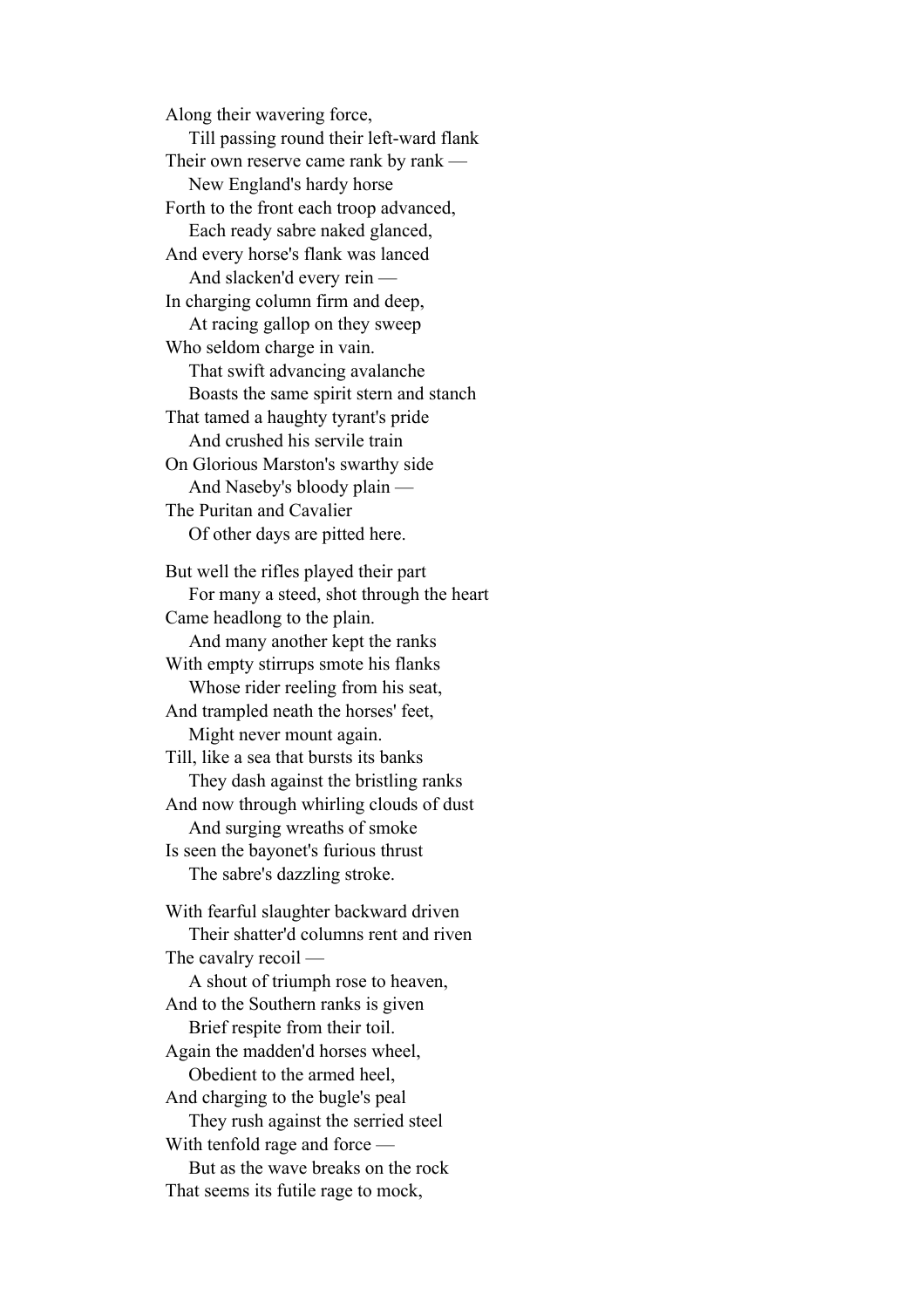Still stagger'd backward from the shock The baffled Northern horse. Five times with spirit unsubdued, They charged in reckless hardihood And still the foe his squares made good, And still the stubborn bayonets stood With more than spartan fortitude. And thicker still the ground was strew'd With many a quivering corse. Though firmly stood the fearless few, And proudly still their banner flew Full well each brave Confederate knew Another charge would pierce them through For hollow was the war-like show — No strength was left to meet the foe, Their rifles clogg'd, their bayonet bent And well nigh every cartridge spent. But Booth has marked their flagging fire And his fierce frown of battle-ire Is changing to a look more dire Like lion turned to bay — For that fell smile proves one desire, To slay, and slay, and slay. Woe to the foe who now presumes To face his savage wrath When gallant zouaves and tall dragoons Lie bleeding in his path; Whose cloven heads and bosoms gored Bear witness of his vengeful sword. Where bristling ranks unbroken frown'd Like dark grey rocks with breakers crown'd. What though his sword no havoc made, His course was but a moment stay'd For where the riven columns reel In hopeless dis-array That slender blade of pliant steel Cleaves deep its murderous way. Once more the charging Federals sped Across the rampart of the dead To where upon the self-same spot Where they had fired their deadliest shot The doomed Confederates calmly wait The charge which is to seal their fate. Why need I tell how patriots die?

The tale has often met our eye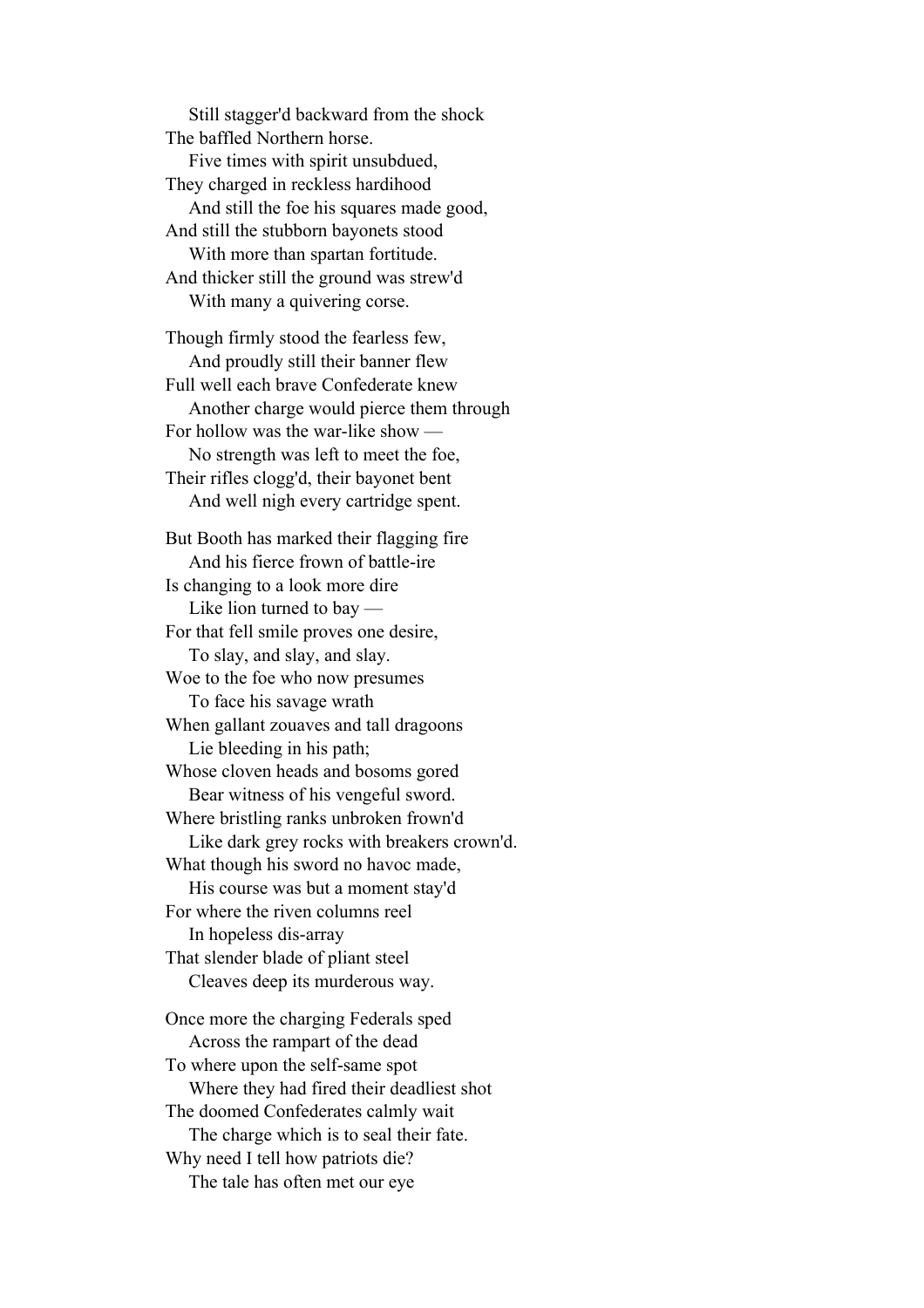Of those with Leonidas Braved Xerxes' millions in the pass — Of Ghebers that disdained to yield Upon Kadessa's well fought field — Of Hasting's, Saxons, brave and true, Of the Old Guard at Waterloo. Despite their valour true and tried The Southern ranks were scattered wide The Federals shout of victory rose, While faster rain'd their sabre-blows, And vain the single bayonets force To check a charger's rushing course, And weak the fence of rifle butt Against the sabre's sweeping cut — The after-carnage has begun And Gettysburg is lost and won. A few unbroken ranks of war Still formed around the sevenfold star, And there regardless of the shot That played against them fast and hot And, meeting with the bayonet's stroke The charging squadrons whirlwind shock Linked in close phalanx side by side They fiercely fought and firmly died. But vainly, one by one, they fell Around the flag they loved so well For dark with dust and torn with shot And stained with many a crimson spot, The haughty conquerors bear it home To Washington's imperial dome. When Booth had seen the battle lost And every hope of freedom cross'd His comrades dead and wounded lie Or fiercely fighting but to die He turned his panting horse's rein And urged him from that fatal plain; Nor does that charger flinch or fail Though fast behind his streaming tail,

The shower of bullets thick as hail Upon the winter's piercing gale,

In whizzing tempests came — But came in vain — the rider's hand Still waves the broken battle-brand

And mocks their surest aim.

\* \* \* \* \*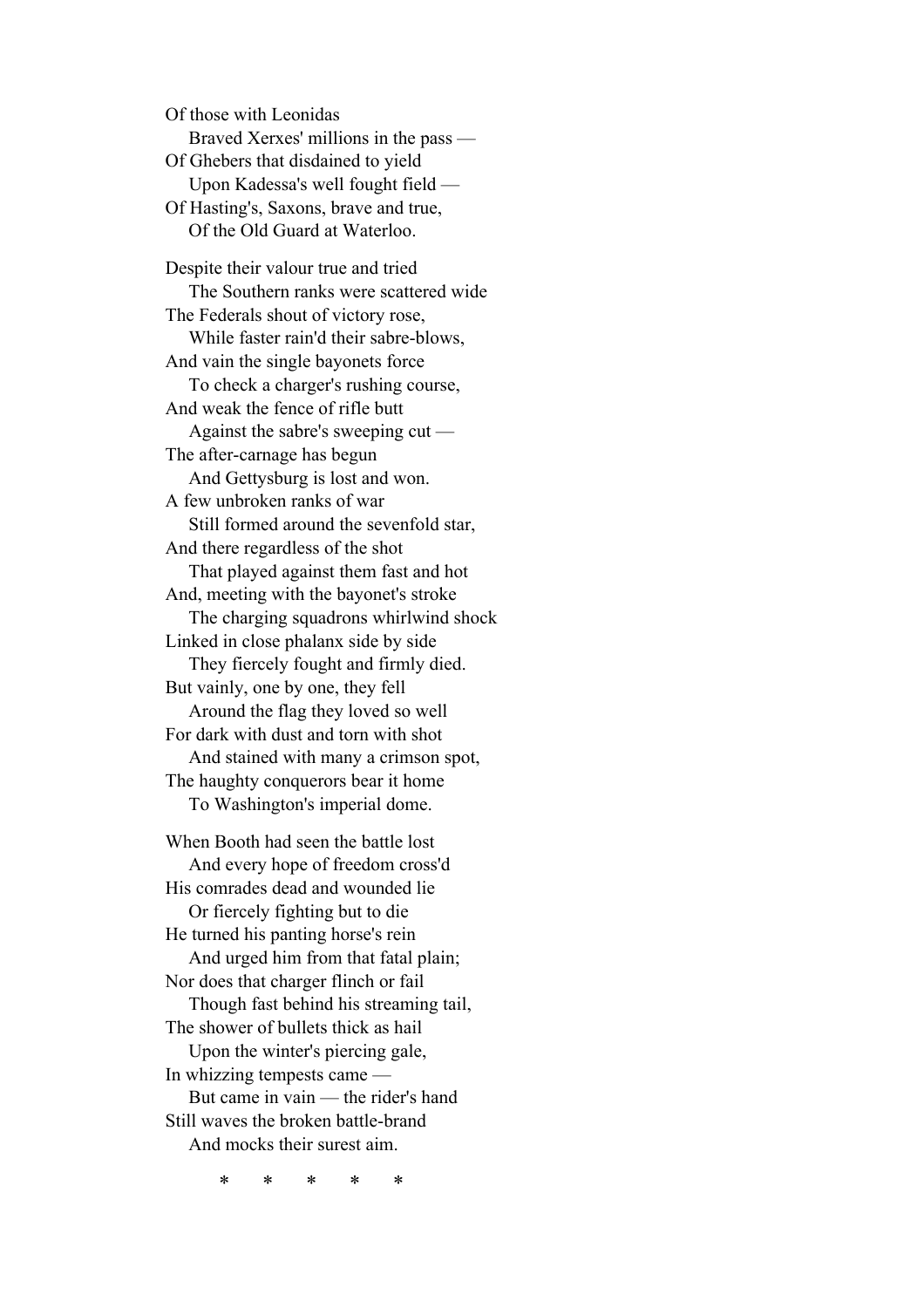Where triumph reigns supreme Where captured colours hung on high In shot rent fragments stream And for the cannon's boom of fear And rifles ringing sharp and clear And soldiers dying groans. Voluptuous music greets the ear In soft and melting tones, And for the blinding solar rays Shed through the battle's sulphurous haze The chastened light falls soft and clear From many a sparkling chandelier The dreadful civil war is past America has peace at last, Her fertile fields shall now no more With brothers blood be stained; The long and hard fought war is o'er The dear-bought victory's gain'd. The theatre is filled to-night With soldiers brave and ladies bright And Lincoln sat in chair of state And gaily laughed and spoke elate Surrounded by the wise and great How could he fear the stroke of fate? Or dread the final call Invested with despotic power By these his courtiers of the hour He glanced around well pleased to shower His smiles upon them all. But forth the young avenger sprung And loud the death shot rung Throughout the lofty hall A thousand eyes have seen the smoke That from the pistol's muzzle broke But Lincoln felt the ball. And Booth with one triumphant cry Leapt down upon the stage And brandishing his weapon high With thundering voice and flashing cry He dared the audience rage "So perish tyrants — there he lies Who drenched the land with kindred gore Look on him Minions, trust your eyes; So perish tyrants evermore." Then wildly did the tumult swell

Far different sights now meet the eye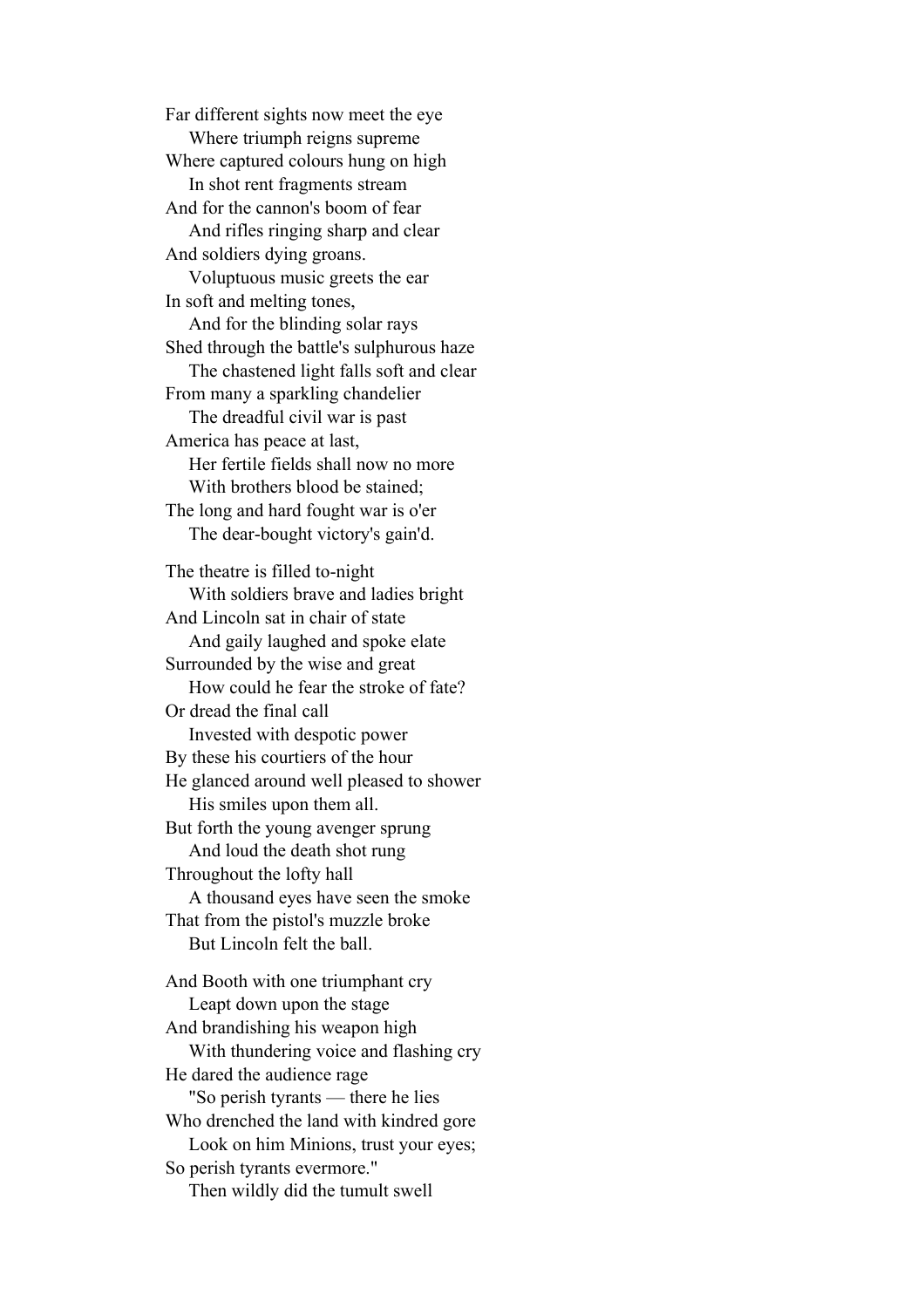And women shrieked and fainting fell Who saw that desperate deed: Sprung many a soldier from his seat All Lincoln's friends leapt to their feet But Booth had reached the open street Where stood his trusty steed. But moon and stars now reel and swim Before his vision, faint and dim And scarce his saddle could he keep For not till then he knew his limb Was shatter'd in his reckless leap. The courser flew with wings of wind, But oft the rider looked behind It seemed as while his flight he held

 Dark demons still pursue Ten thousand fiends triumphant yell'd Behind him as he flew.

They told him how his dreadful deed Would never serve his country's need But make her bondage worse; And how his hated victim's name

Would shine upon the scroll of fame When his would be a curse.

As through the night he wildly ranged Those maddening words were hurl'd "The assassin's deed has never changed The history of the world." And still before his aching eye He saw those fatal words on high Emblazon'd on the starry sky; And on the darken'd earth they shone Wherever he might gaze upon, In characters of red — That message passed o'er land and sea Transmitting faith and courage free, But thrilling him with dread: And lofty England's wise'st peer Has caught it with prophetic ear And recognized its truth — And Booth fled on o'er dale and hill Those thundering words pursuing still The mad and desperate youth.

And now till welcome death shall bring Release from pain and fear Shall that Sybilline sentence ring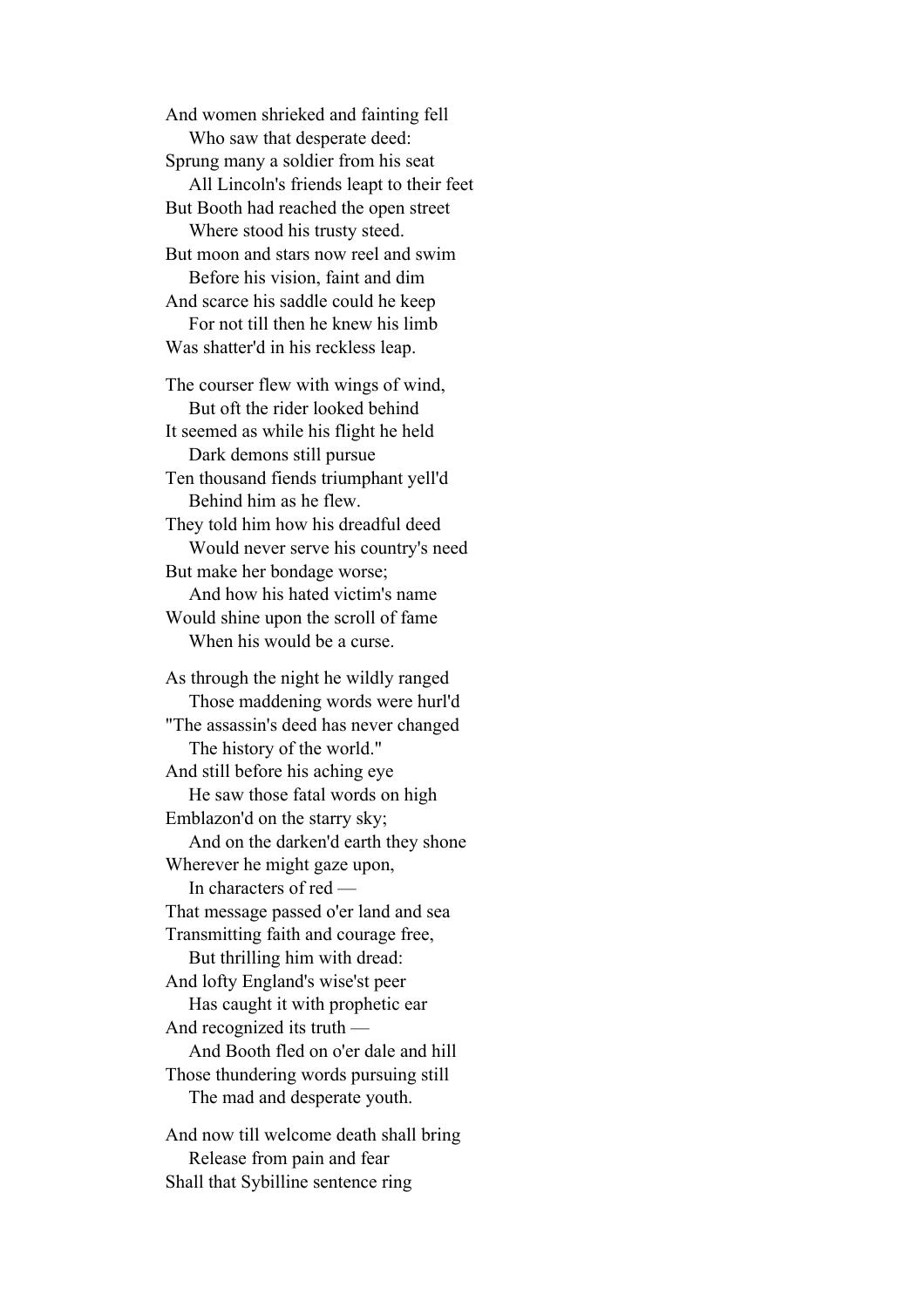For ever in his ear, Still on he races — onward yet — His hands are clench'd his teeth are set, And, faint with agonizing pain He sinks upon his horse's mane Till the brave beast that bore him well On many a battle plain, Spent with his fearful gallop fell No more to rise again. The moon hung high upon the sky And ruled the silent night;

The midnight hour was calm and still And river, forest, plain and hill Were bathed in ivory light, When suddenly a sombre cloud Eclipsed the moon's pale face — The rising tempest moan'd aloud And blacker grew the inky shroud That overhung the place. And Booth lay sleepless on the floor And sadly thought that never more He might behold the Southern shore Before his life would close — Wrapp'd though he was in mournful thought Upon the burdened night-wind brought A coming sound with danger fraught To him whose life was fiercely sought By his relentless foes. At last he started from the ground, And reached his rifle with a bound; Full well he knew the fatal sound For, as it came more near, The clattering beat of horses' feet Rose plainly in his ear No time for flight, though dark the night For, closing round on left and right The dusky figures met his sight — He raised his rifle then Full levelled at the leader's breast, But ere his hand the trigger press'd The muzzle sank again — "Why should another life be shed In such a fruitless strife," he said. But as he spoke six jets of flame Flash'd redly forth — six bullets came; Two struck the splintering wall, the rest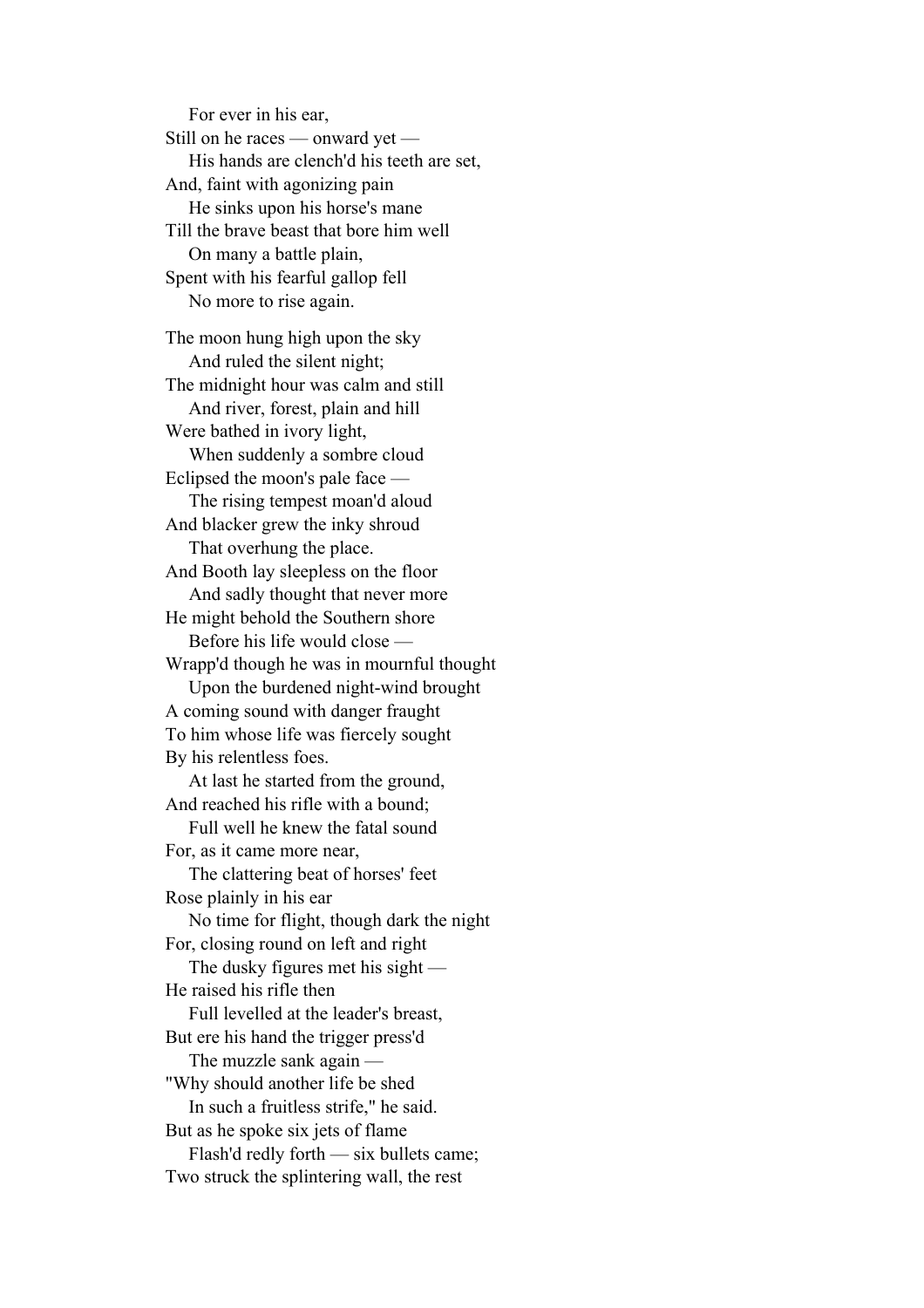Were buried in his dauntless breast. A lightning's flash shone broad and bright, And, by its angry, lurid light, The troopers gathering round the wall Their hapless victim saw His rifle drop, and backward fall Upon his couch of straw. Just then the threatening tempest woke, And loud the rolling thunder broke, As if the voice of Nature spoke Against the cruel wrong, While from the stable's roof the smoke Came issuing thick and strong. Too prisoned in volume pent The crackling thatch at length gave vent, And, fierce as bloodhounds on the scent, To seize their prey the soldiers went, So vainly had the hero spent The efforts of his dying hour To save his body from their power. With maledictions deep and dire They dragged him from his bed of fire His suffering spirit had not pass'd, Though each pulsation semed his last; The scorching fire had left its trace On his burnt hair and ghastly face, And paler grew his livid cheek The while he gathered strength to speak:— "I ask no mercy at your hands — I know the law my life demands — But were existence yours to give I would not wish one hour to live; My bleeding country's race is run And my avenging work is done — And when my spirit strays afar Where Bothwellhaugh and Brutus are 'Twill find, I trust, more mercy there Than men shall grant my memory here. But tell my mother how I died — As I have lived — on Freedom's side." Then steel blue chains of lightning flash'd And deafening thunder roar'd and crash'd And rushing raindrops swept and dash'd Unheeded by them all. And thus the gallant patriot dies — And thus he breathes his latest sighs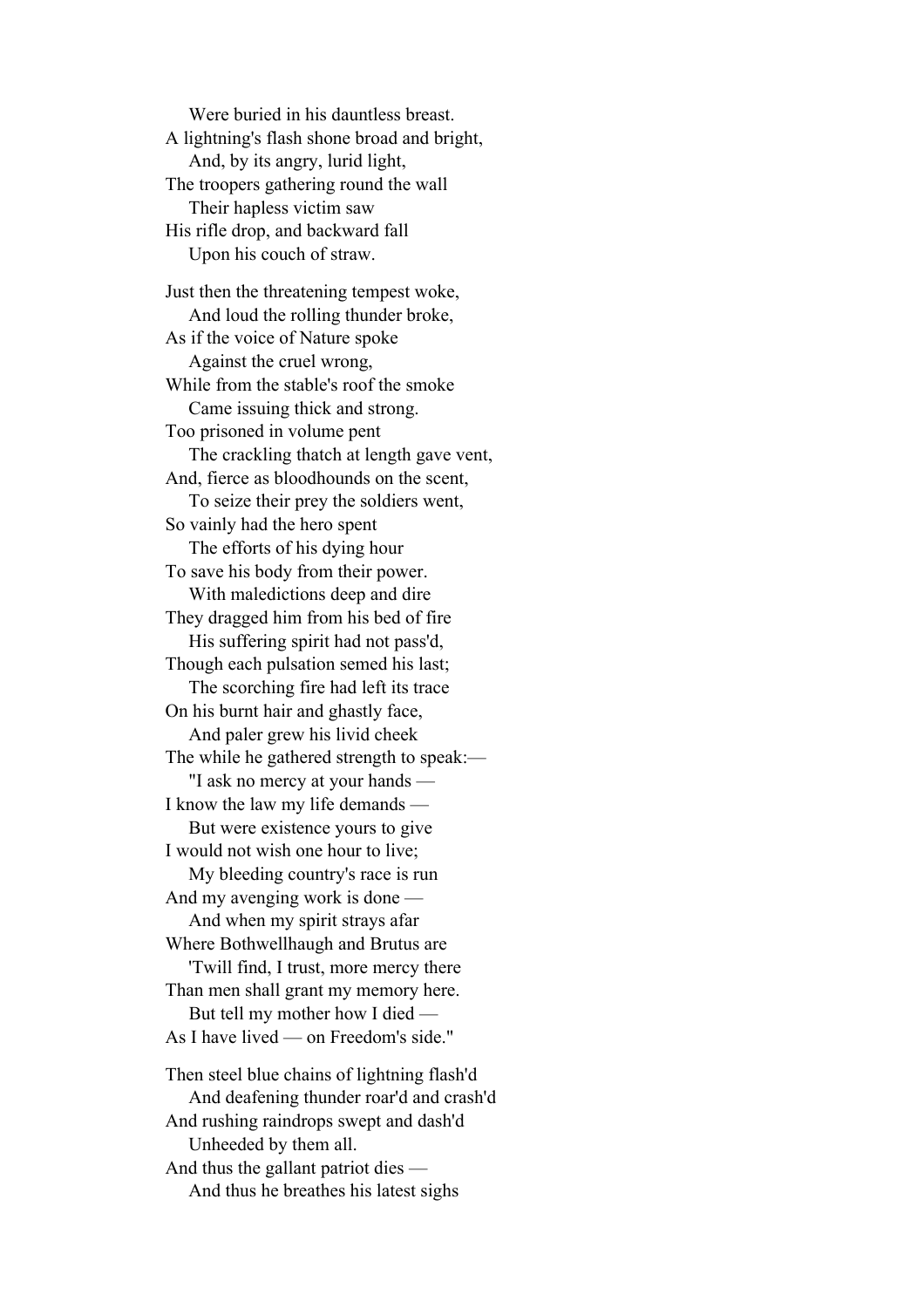As on the bloodstained grass he lies Without a friend to close his eyes Or sorrow for his fall; But when a trooper rais'd his foot And spurned him with his arm'd boot,

 The dying warrior changed his place And drew his mantle o'er his face.

Now let the howling tempest roar For Booth can feel its force no more; Now let the captors bend their steel

 Against the form that cannot feel Their tyranny has spent its hour And Booth is far beyond their power.

\* \* \* \* \*

Above the spot where Lincoln lies The tall funereal sculptures rise — And awful is the solemn gloom That lingers round his stately tomb, For well the artist's efforts show A grateful nation's pride and woe; But nobler is the burial place Where human art has left no trace And simple wildflowers gently wave Above the hapless hero's grave — Who with devoted heart and hand Still strove to save his native land, And failing in his generous aim Died to avenge her wrongs and shame.

So may his spirit rest in peace Even while his country's woes increase; While pale Columbia mourns her lord, And poets thus his praise record.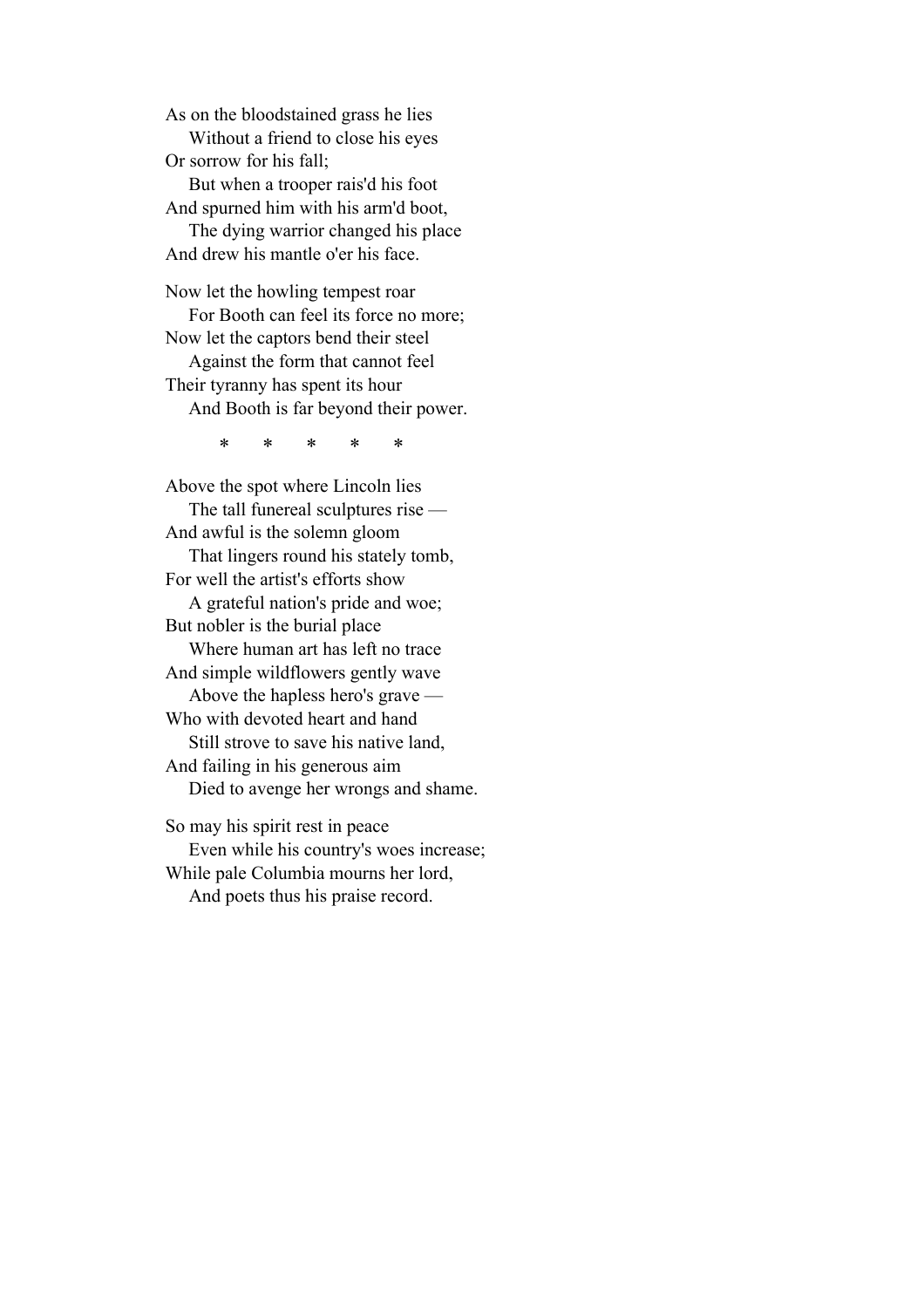#### **ELEGY ON LINCOLN.**

Lincoln is gone — who ruled the Western Land From the Pacific to the Atlantic's brim — And cold and nerveless lies the mighty hand That struck the fetters from the negro's limb. Lincoln is gone — and now for ever still The gentle, manly, and the feeling heart And quench'd in might the endless will That never flinch'd from Duty's sternest part. The Negro mourns for him who wont to stand The foremost Champion in fair freedom's train; Who took the dusky Ethiope by the hand And from his forehead wiped the shameful stain.

The gloomy Indian hears the tale with grief Of his Protector's dark untimely end — And sternly sorrows for the Pale-face Chief, The red man's brother and his constant friend.

Now anarchy and rest overwhelm In mid-career our lordly ship of state For Lincoln's hand no longer holds the helm To guide her passage through the fearful strait.

His foresight deep, his judgment keen and cool, Would hush Sedition's voice and Discord's jar — Oh! For another year of Lincoln's rule To blot the footprints of intestine war.

But though we view the blank where late he stood Discharging fearlessly his country's trust, His name shall number with the great and good When his proud tomb has moulder'd in the dust.

When dove-eyed peace shall have eternal birth, And spread Millennial bliss along our shore And all the nations of the smiling earth Shall learn the horrid art of war no more.

Yes! we may search from Boston's busy street To far Nebraska's wide untrodden plain But no such man as Lincoln may we meet, Nor shall his country see his like again.